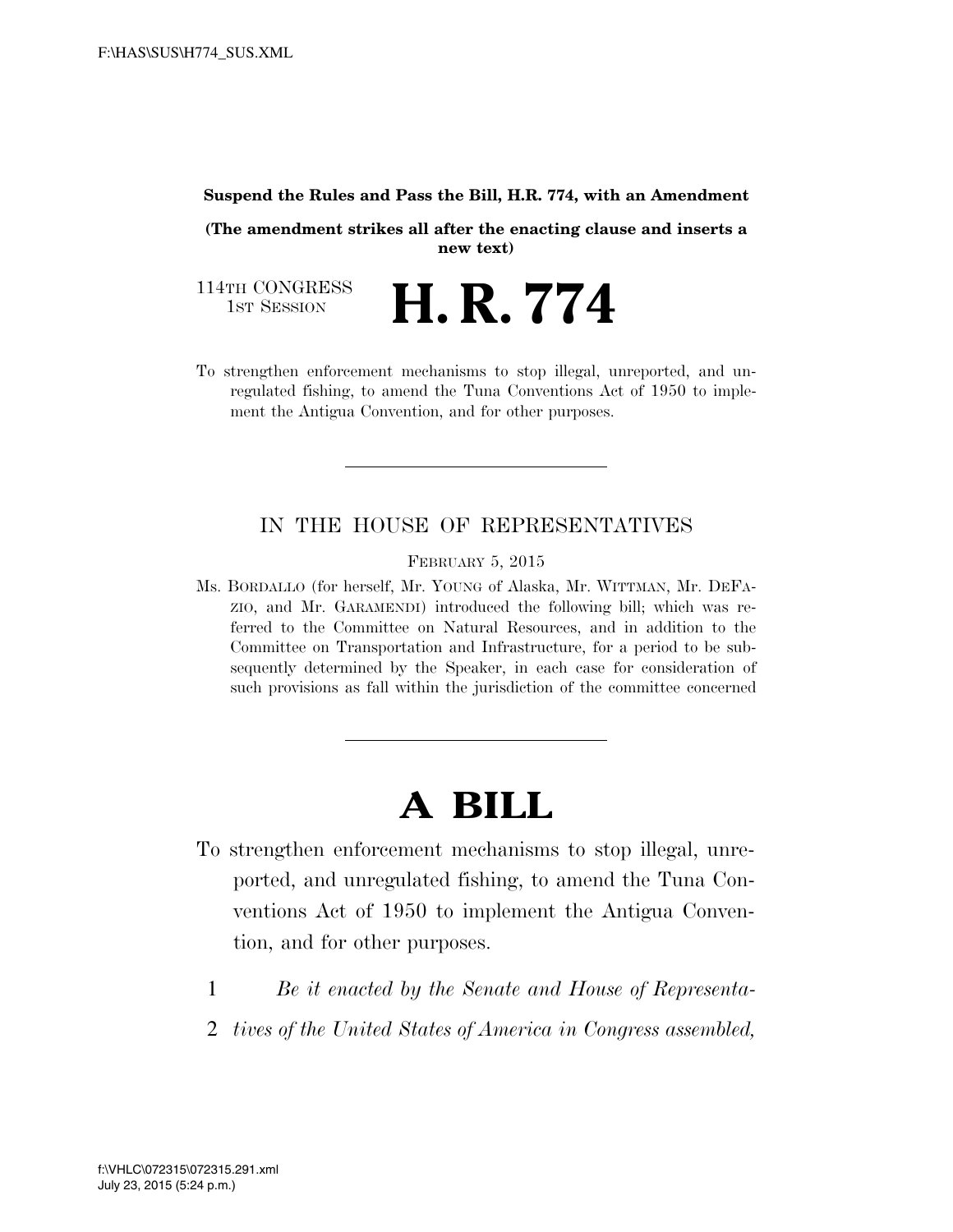#### 1 **SECTION 1. SHORT TITLE.**

- 2 This Act may be cited as the ''Illegal, Unreported,
- 3 and Unregulated Fishing Enforcement Act of 2015''.

#### 4 **SEC. 2. TABLE OF CONTENTS.**

#### 5 The table of contents for this Act is as follows:

- Sec. 1. Short title.
- Sec. 2. Table of contents.

#### TITLE I—STRENGTHENING FISHERIES ENFORCEMENT MECHANISMS

- Sec. 101. Amendments to the High Seas Driftnet Fishing Moratorium Protection Act.
- Sec. 102. Amendments to the High Seas Driftnet Fisheries Enforcement Act.
- Sec. 103. Amendments to North Pacific Anadromous Stocks Act of 1992.
- Sec. 104. Amendments to the Pacific Salmon Treaty Act of 1985.
- Sec. 105. Amendments to the Western and Central Pacific Fisheries Convention Implementation Act.
- Sec. 106. Amendments to the Antarctic Marine Living Resources Convention Act.
- Sec. 107. Amendments to the Atlantic Tunas Convention Act.
- Sec. 108. Amendments to the High Seas Fishing Compliance Act of 1965.
- Sec. 109. Amendments to the Dolphin Protection Consumer Information Act.
- Sec. 110. Amendments to the Northern Pacific Halibut Act of 1982.
- Sec. 111. Amendments to the Northwest Atlantic Fisheries Convention Act of 1995.
- Sec. 112. Amendment to the Magnuson-Stevens Fishery Conservation and Management Act.

#### TITLE II—IMPLEMENTATION OF THE ANTIGUA CONVENTION

- Sec. 201. Short title.
- Sec. 202. Amendment of the Tuna Conventions Act of 1950.
- Sec. 203. Definitions.
- Sec. 204. Commissioners; number, appointment, and qualifications.
- Sec. 205. General Advisory Committee and Scientific Advisory Subcommittee.
- Sec. 206. Rulemaking.
- Sec. 207. Prohibited acts.
- Sec. 208. Enforcement.
- Sec. 209. Reduction of bycatch.
- Sec. 210. Repeal of Eastern Pacific Tuna Licensing Act of 1984.

#### TITLE III—AGREEMENT ON PORT STATE MEASURES TO PRE-VENT, DETER AND ELIMINATE ILLEGAL, UNREPORTED AND UNREGULATED FISHING

- Sec. 301. Short title.
- Sec. 302. Purpose.
- Sec. 303. Definitions.
- Sec. 304. Duties and authorities of the Secretary.
- Sec. 305. Authorization or denial of port entry.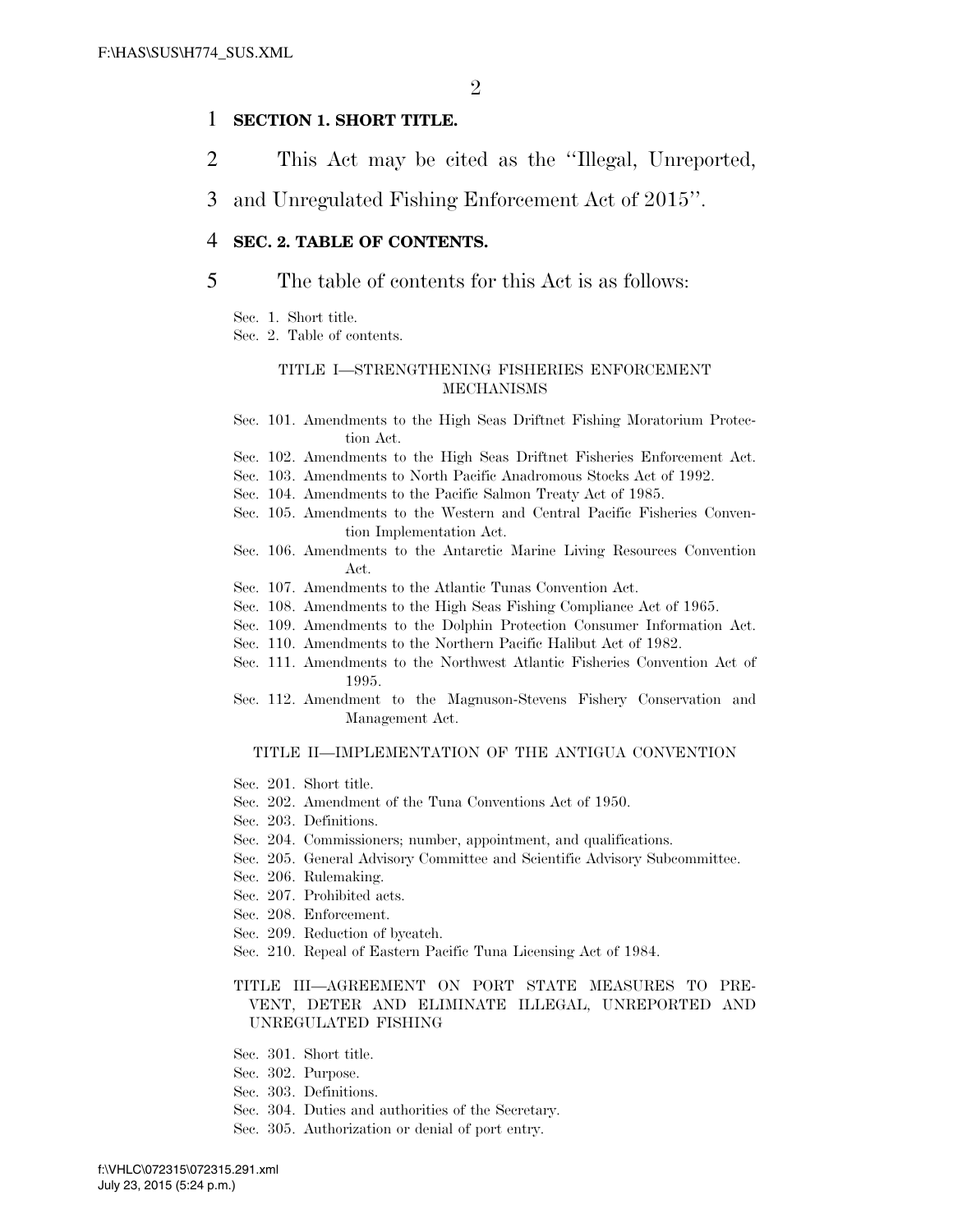Sec. 306. Inspections.

Sec. 307. Prohibited acts.

Sec. 308. Enforcement.

Sec. 309. International cooperation and assistance.

Sec. 310. Relationship to other laws.

# **TITLE I—STRENGTHENING FISH- ERIES ENFORCEMENT MECH-ANISMS**

## **SEC. 101. AMENDMENTS TO THE HIGH SEAS DRIFTNET FISHING MORATORIUM PROTECTION ACT.**

(a) ADMINISTRATION AND ENFORCEMENT.—

 (1) IN GENERAL.—Section 606 of the High Seas Driftnet Fishing Moratorium Protection Act (16 U.S.C. 1826g) is amended by inserting before the first sentence the following:

11 ""(a) IN GENERAL.—The Secretary and the Secretary of the department in which the Coast Guard is operating shall enforce this Act, and the Acts to which this section applies, in accordance with this section. Each such Sec- retary may, by agreement, on a reimbursable basis or oth- erwise, utilize the personnel services, equipment (including aircraft and vessels), and facilities of any other Federal agency, and of any State agency, in the performance of such duties.

 ''(b) ACTS TO WHICH SECTION APPLIES.—This sec-tion applies to—

22 ''(1) the Pacific Salmon Treaty Act of 1985 (16 U.S.C. 3631 et seq.);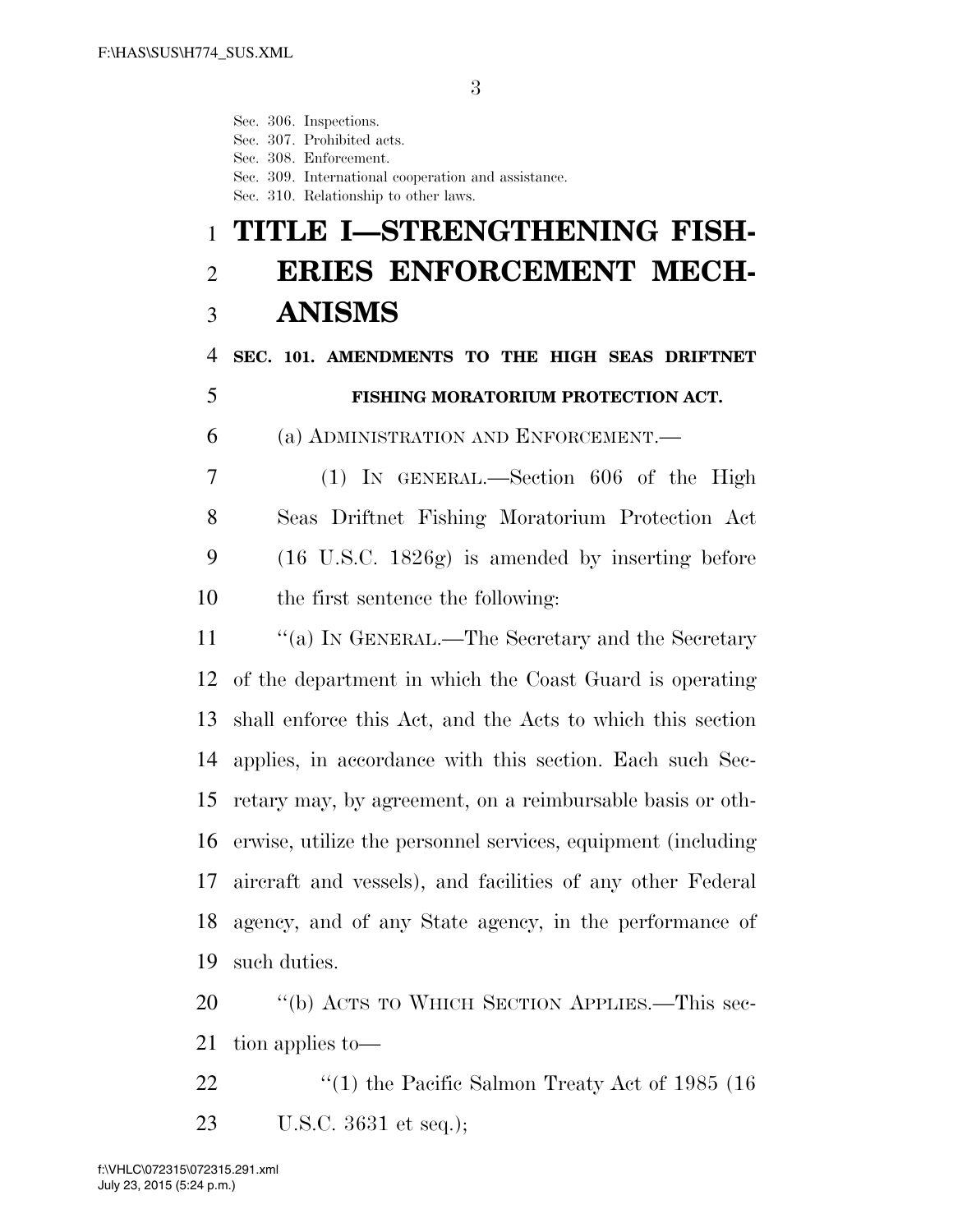| $\mathbf{1}$   | "(2) the Dolphin Protection Consumer Informa-      |
|----------------|----------------------------------------------------|
| $\overline{2}$ | tion Act (16 U.S.C. 1385);                         |
| 3              | $(3)$ the Tuna Conventions Act of 1950 (16)        |
| $\overline{4}$ | U.S.C. 951 et seq.);                               |
| 5              | "(4) the North Pacific Anadromous Stocks Act       |
| 6              | of 1992 (16 U.S.C. 5001 et seq.);                  |
| 7              | "(5) the Atlantic Tunas Convention Act of          |
| 8              | 1975 (16 U.S.C. 971 et seq.);                      |
| 9              | "(6) the Northwest Atlantic Fisheries Conven-      |
| 10             | tion Act of 1995 (16 U.S.C. 5601 et seq.);         |
| 11             | "(7) the Western and Central Pacific Fisheries     |
| 12             | Convention Implementation Act (16 U.S.C. 6901 et   |
| 13             | seq.); and                                         |
| 14             | "(8) the Antigua Convention Implementing Act       |
| 15             | of 2015.                                           |
| 16             | "(c) ADMINISTRATION AND ENFORCEMENT.—              |
| 17             | "(1) IN GENERAL.—The Secretary shall prevent       |
| 18             | any person from violating this Act, or any Act to  |
| 19             | which this section applies, in the same manner, by |
| 20             | the same means, and with the same jurisdiction,    |
| 21             | powers, and duties as though sections 308 through  |
| 22             | 311 of the Magnuson-Stevens Fishery Conservation   |
| 23             | and Management Act (16 U.S.C. 1858 through         |
| 24             | 1861) were incorporated into and made a part of    |
| 25             | and applicable to this Act and each such Act.      |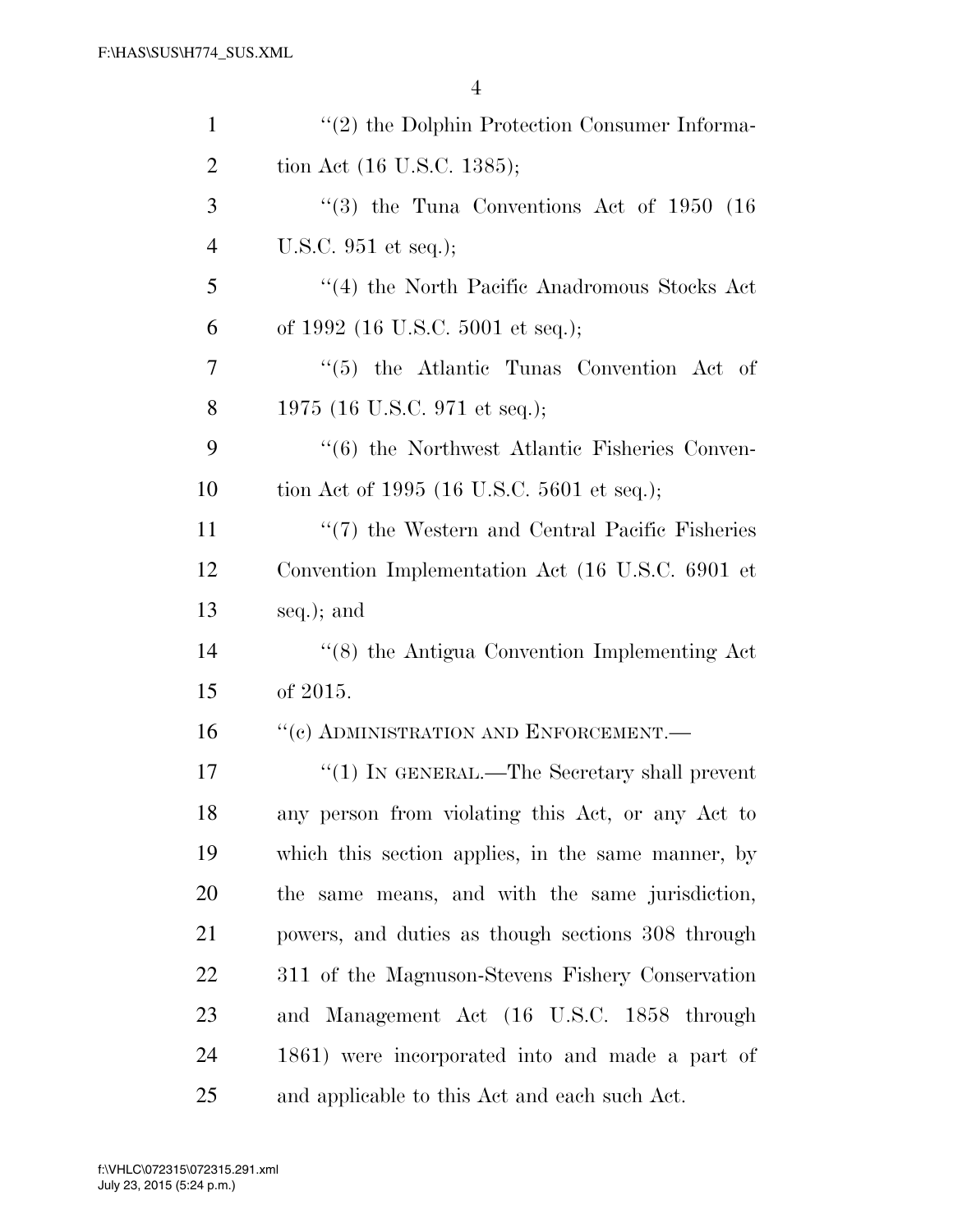1 ''(2) INTERNATIONAL COOPERATION.—The Sec- retary may, subject to appropriations and in the course of carrying out the Secretary's responsibilities under the Acts to which this section applies, engage in international cooperation to help other nations combat illegal, unreported, and unregulated fishing and achieve sustainable fisheries.

8 "(d) SPECIAL RULES.—

9 "(1) ADDITIONAL ENFORCEMENT AUTHOR- ITY.—In addition to the powers of officers author- ized pursuant to subsection (c), any officer who is authorized by the Secretary, or the head of any Fed- eral or State agency that has entered into an agree- ment with the Secretary under subsection (a), may enforce the provisions of any Act to which this sec- tion applies, with the same jurisdiction, powers, and duties as though section 311 of the Magnuson-Ste- vens Fishery Conservation and Management Act (16 U.S.C. 1861) were incorporated into and made a part of each such Act.

21 "(2) DISCLOSURE OF ENFORCEMENT INFORMA-TION.—

23 "(A) IN GENERAL.—The Secretary, subject to the data confidentiality provisions in section 402 of the Magnuson-Stevens Fishery Con-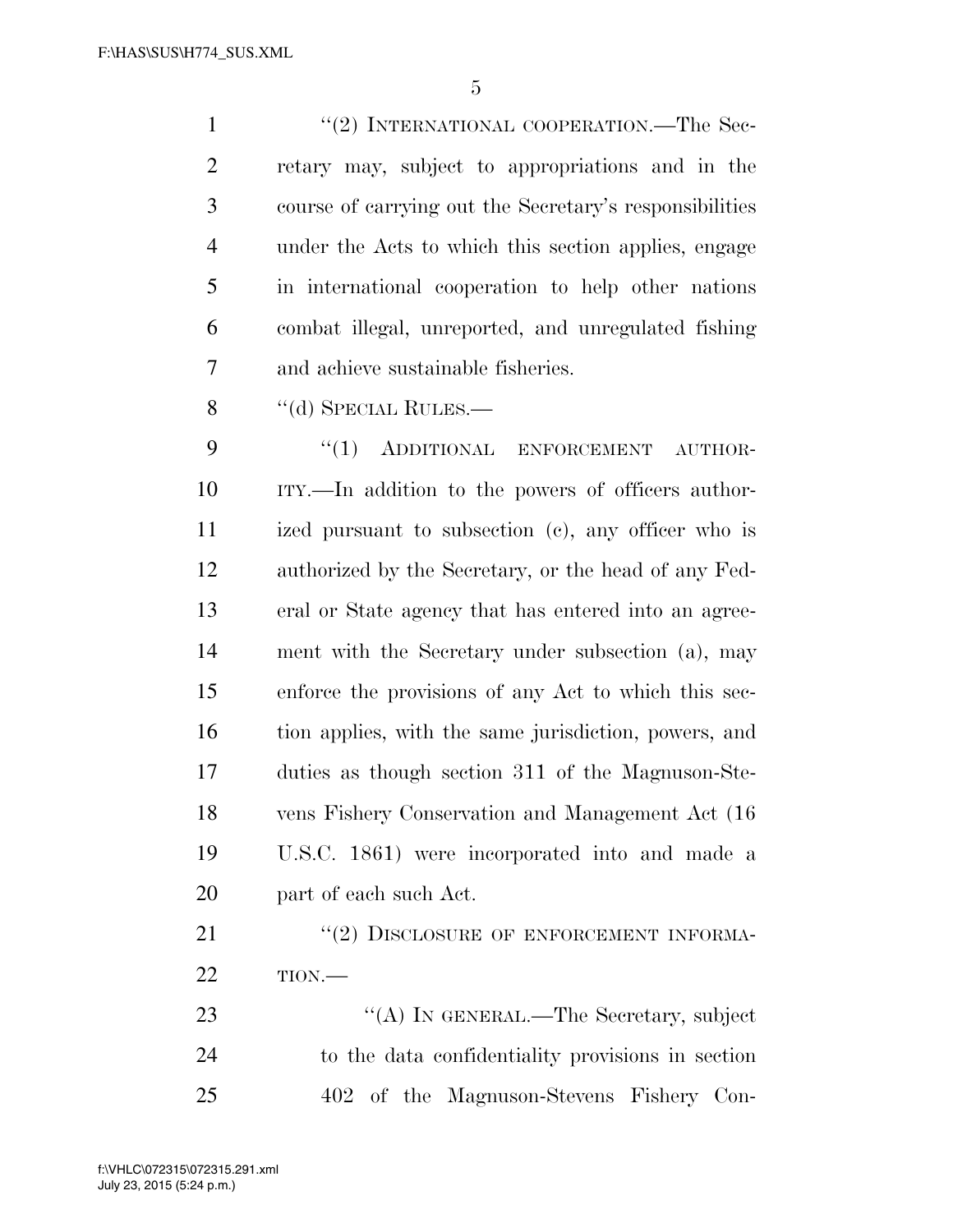| $\mathbf{1}$   | servation and Management Act (16 U.S.C.          |
|----------------|--------------------------------------------------|
| $\overline{2}$ | 1881a), may disclose, as necessary and appro-    |
| 3              | priate, information, including information col-  |
| $\overline{4}$ | lected under joint authority of the Magnuson-    |
| 5              | Stevens Fishery Conservation and Management      |
| 6              | Act (16 U.S.C. 1801 et seq.) and the Atlantic    |
| 7              | Tunas Convention Act of 1975 (16 U.S.C. 71)      |
| 8              | et seq.) or the Western and Central Pacific      |
| 9              | Fisheries Convention Implementation Act (16)     |
| 10             | U.S.C. 6901 et seq.) or other statutes imple-    |
| 11             | menting international fishery agreements, to     |
| 12             | any other Federal or State government agency,    |
| 13             | the Food and Agriculture Organization of the     |
| 14             | United Nations, the secretariat or equivalent of |
| 15             | an international fishery management organiza-    |
| 16             | tion or arrangement made pursuant to an inter-   |
| 17             | national fishery agreement, or a foreign govern- |
| 18             | ment, if—                                        |
| 19             | "(i) such government, organization, or           |
| 20             | arrangement has policies and procedures to       |
| 21             | protect such information from unintended         |
| 22             | or unauthorized disclosure; and                  |
| 23             | "(ii) such disclosure is necessary—              |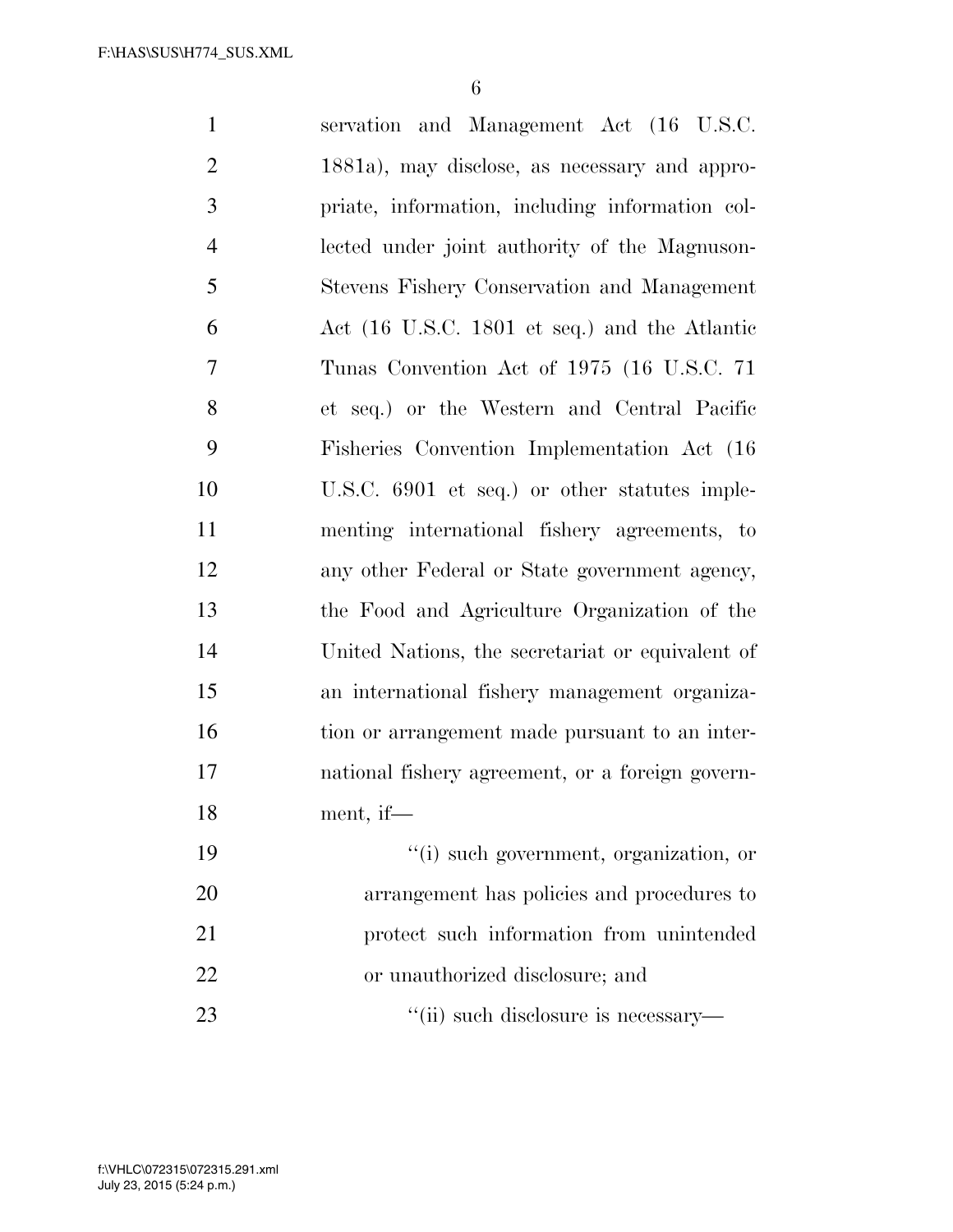| $\mathbf{1}$   | $\lq\lq$ to ensure compliance with        |
|----------------|-------------------------------------------|
| $\overline{2}$ | any law or regulation enforced or ad-     |
| 3              | ministered by the Secretary;              |
| $\overline{4}$ | $\lq\lq$ (II) to administer or enforce    |
| 5              | any international fishery agreement to    |
| 6              | which the United States is a party;       |
| $\tau$         | "(III) to administer or enforce a         |
| 8              | binding conservation measure adopted      |
| 9              | by any international organization or      |
| 10             | arrangement to which the United           |
| 11             | States is a party;                        |
| 12             | "(IV) to assist in any investiga-         |
| 13             | tive, judicial, or administrative en-     |
| 14             | forcement proceeding in the United        |
| 15             | States; or                                |
| 16             | $\lq\lq(V)$ to assist in any law enforce- |
| 17             | ment action undertaken by a law en-       |
| 18             | forcement agency of a foreign govern-     |
| 19             | ment, or in relation to a legal pro-      |
| 20             | ceeding undertaken by a foreign gov-      |
| 21             | ernment to the extent the enforcement     |
| 22             | action is consistent with rules and       |
| 23             | regulations of a regional fisheries       |
| 24             | management organization (as that          |
| 25             | term is defined by the United Na-         |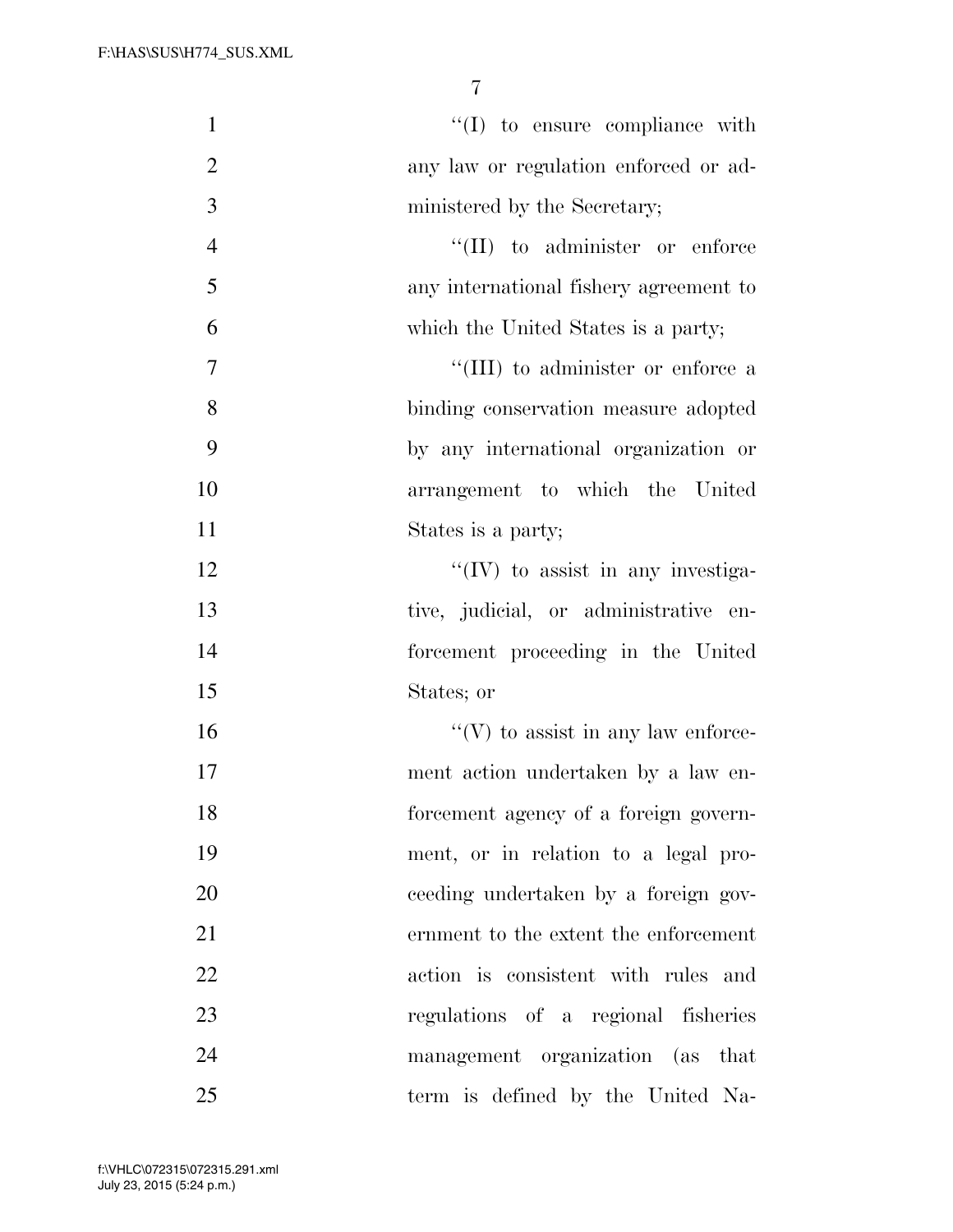| $\mathbf{1}$   | tion's Food and Agriculture Organiza-          |
|----------------|------------------------------------------------|
| $\overline{2}$ | tion Agreement on Port State Meas-             |
| 3              | ures to Prevent, Deter and Eliminate           |
| $\overline{4}$ | Illegal, Unreported and Unregulated            |
| 5              | Fishing) of which the United States is         |
| 6              | a member, or the Secretary has deter-          |
| $\overline{7}$ | mined that the enforcement action is           |
| 8              | consistent with the requirements               |
| 9              | under Federal law for enforcement ac-          |
| 10             | tions with respect to illegal, unre-           |
| 11             | ported, and unregulated fishing.               |
| 12             | "(B) DATA CONFIDENTIALITY PROVISIONS           |
| 13             | NOT APPLICABLE.—The data confidentiality       |
| 14             | provisions of section 402 of the Magnuson-Ste- |
| 15             | vens Fishery Conservation and Management       |
| 16             | Act (16 U.S.C. 1881a) shall not apply with re- |
| 17             | spect to this Act with respect to-             |
| 18             | "(i) any obligation of the United              |
| 19             | States to share information under a re-        |
| 20             | gional fisheries management organization       |
| 21             | (as that term is defined by the United Na-     |
| 22             | tion's Food and Agriculture Organization       |
| 23             | Agreement on Port State Measures to Pre-       |
| 24             | vent, Deter and Eliminate Illegal, Unre-       |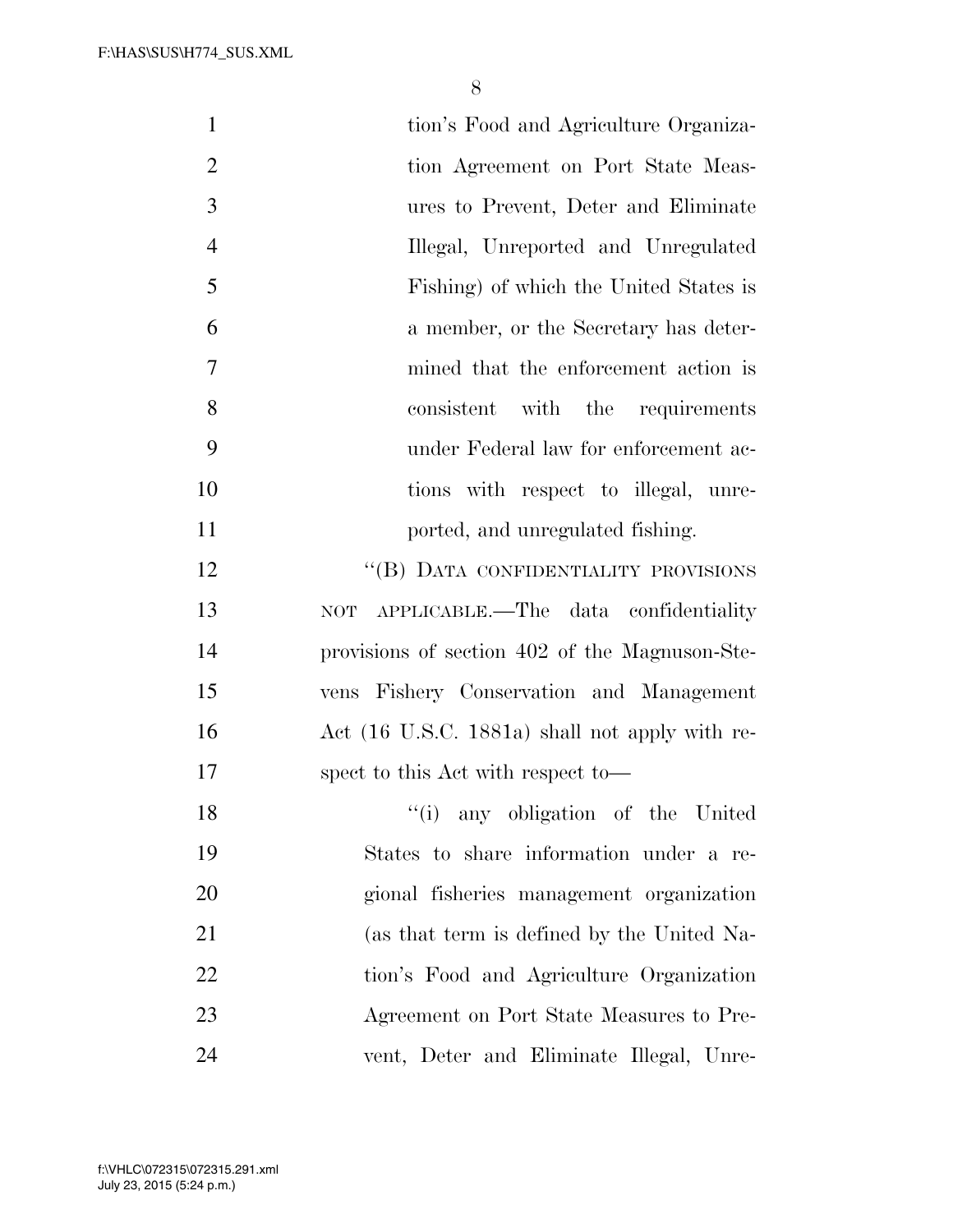| $\mathbf{1}$   | ported and Unregulated Fishing) of which               |
|----------------|--------------------------------------------------------|
| $\overline{2}$ | the United States is a member; or                      |
| 3              | "(ii) any information collected by the                 |
| $\overline{4}$ | Secretary regarding foreign vessels.                   |
| 5              | "(e) PROHIBITED ACTS.—It is unlawful for any per-      |
| 6              | $son$ —                                                |
| 7              | $f(1)$ to violate any provision of this Act or any     |
| 8              | regulation or permit issued pursuant to this Act;      |
| 9              | $\lq(2)$ to refuse to permit any officer authorized    |
| 10             | to enforce the provisions of this Act to board,        |
| 11             | search, or inspect a vessel, subject to such person's  |
| 12             | control for the purposes of conducting any search,     |
| 13             | investigation, or inspection in connection with the    |
| 14             | enforcement of this Act, any regulation promulgated    |
| 15             | under this Act, or any Act to which this section ap-   |
| 16             | plies;                                                 |
| 17             | "(3) to forcibly assault, resist, oppose, impede,      |
| 18             | intimidate, or interfere with any such authorized of-  |
| 19             | ficer in the conduct of any search, investigation, or  |
| 20             | inspection described in paragraph $(2)$ ;              |
| 21             | $\lq(4)$ to resist a lawful arrest for any act prohib- |
| 22             | ited by this section or any Act to which this section  |
| 23             | applies;                                               |
| 24             | $\lq(5)$ to interfere with, delay, or prevent, by any  |
| 25             | means, the apprehension, arrest, or detection of an    |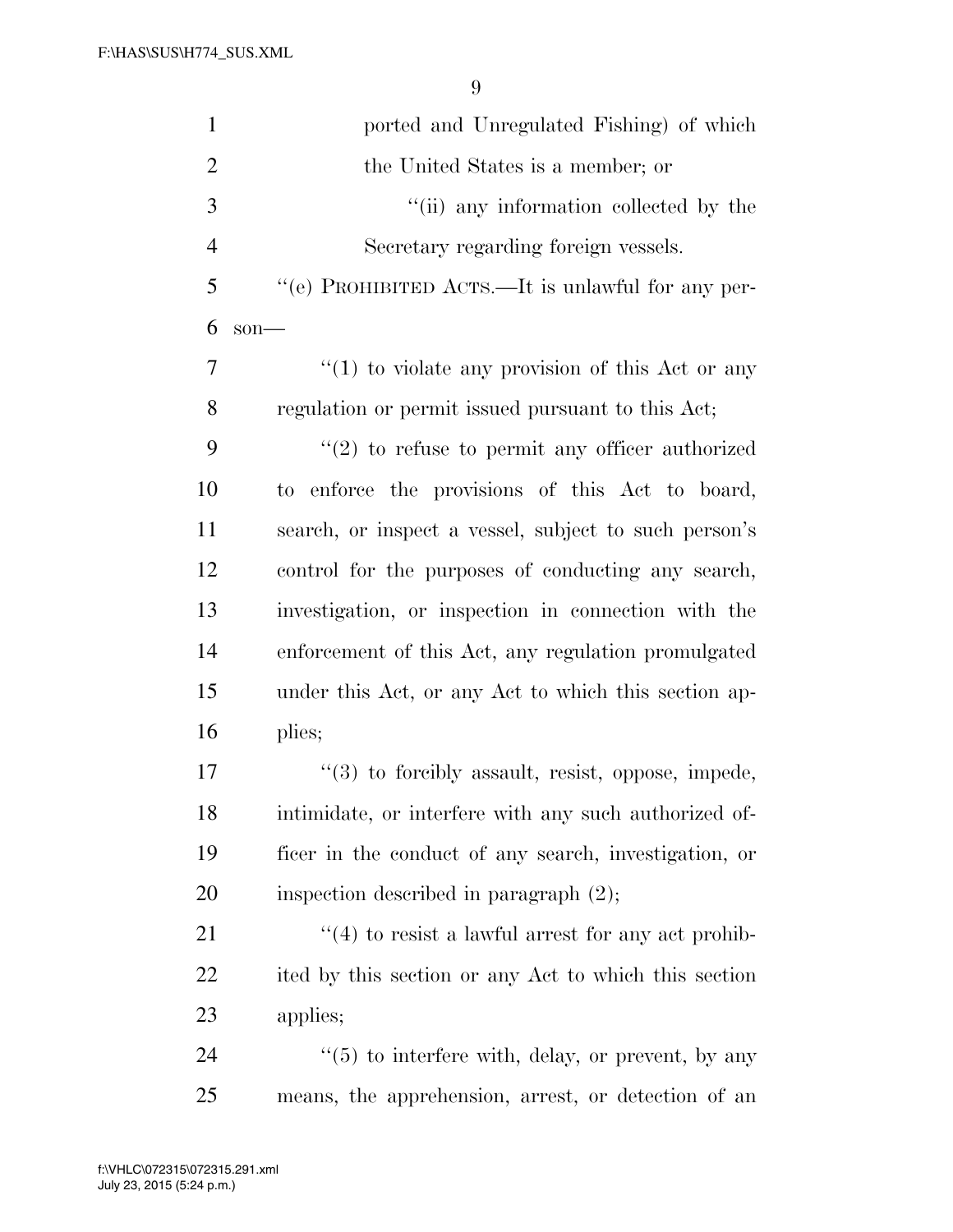| $\mathbf{1}$   | other person, knowing that such person has com-                        |
|----------------|------------------------------------------------------------------------|
| $\overline{2}$ | mitted any act prohibited by this section or any Act                   |
| 3              | to which this section applies; or                                      |
| $\overline{4}$ | $\lq(6)$ to forcibly assault, resist, oppose, impede,                  |
| 5              | intimidate, sexually harass, bribe, or interfere with—                 |
| 6              | "(A) any observer on a vessel under this                               |
| 7              | Act or any Act to which this section applies; or                       |
| 8              | $\lq\lq (B)$ any data collector employed by the                        |
| 9              | National Marine Fisheries Service or under                             |
| 10             | contract to any person to carry out responsibil-                       |
| 11             | ities under this Act or any Act to which this                          |
| 12             | section applies.                                                       |
| 13             | "(f) CIVIL PENALTY.—Any person who commits any                         |
| 14             | act that is unlawful under subsection (e) shall be liable              |
| 15             | to the United States for a civil penalty, and may be subject           |
| 16             | to a permit sanction, under section 308 of the Magnuson-               |
| 17             | Stevens Fishery Conservation and Management Act (16)                   |
| 18             | U.S.C. 1858).                                                          |
| 19             | "(g) CRIMINAL PENALTY.—Any person who commits                          |
| <b>20</b>      | an act that is unlawful under subsection $(e)(2)$ , $(e)(3)$ ,         |
| 21             | $(e)(4)$ , $(e)(5)$ , or $(e)(6)$ is deemed to be guilty of an offense |
| <u>22</u>      | punishable under section 309(b) of the Magnuson-Stevens                |
| 23             | Fishery Conservation and Management Act (16 U.S.C.                     |
| 24             | $1859(b)$ ).                                                           |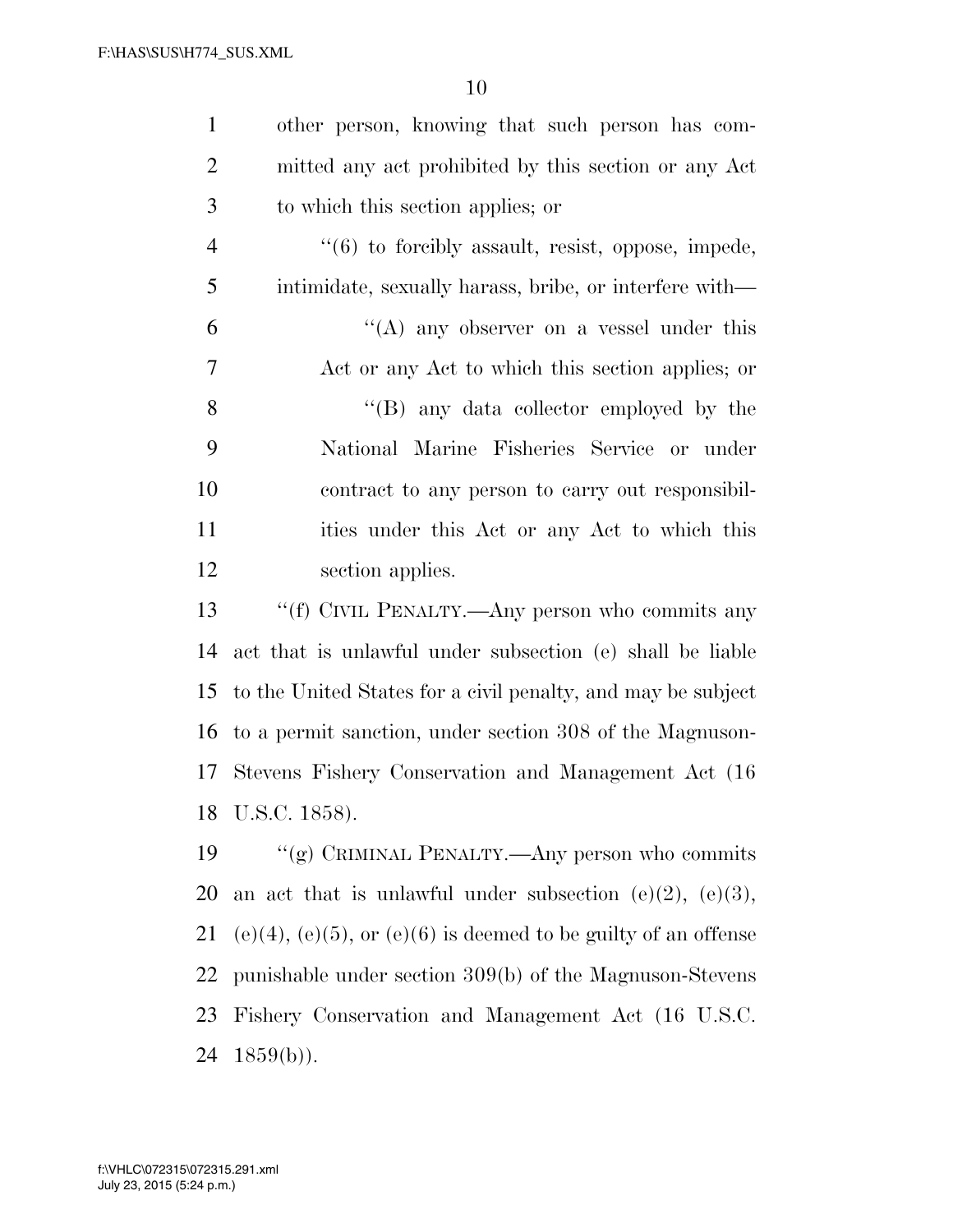1 <sup>"</sup>(h) UTILIZATION OF FEDERAL AGENCY ASSETS.— ".

 (2) CONFORMING AMENDMENT.—Section 308(a) of the Antarctic Marine Living Resources Convention Act of 1984 (16 U.S.C. 2437(a)) is amended to read as follows:

 ''(a) IN GENERAL.—Any person who commits an act that is unlawful under section 306 shall be liable to the United States for a civil penalty, and may be subject to a permit sanction, under section 308 of the Magnuson- Stevens Fishery Conservation and Management Act (16 U.S.C. 1858).''.

 (b) ACTIONS TO IMPROVE THE EFFECTIVENESS OF INTERNATIONAL FISHERY MANAGEMENT ORGANIZA- TIONS.—Section 608 of such Act (16 U.S.C. 1826i) is amended by—

 (1) inserting before the first sentence the fol-18 lowing: "(a) In GENERAL.—";

 (2) in subsection (a) (as designated by para- graph (1) of this subsection) in the first sentence, inserting '', or arrangements made pursuant to an international fishery agreement,'' after ''organiza-tions''; and

 (3) adding at the end the following new sub-sections: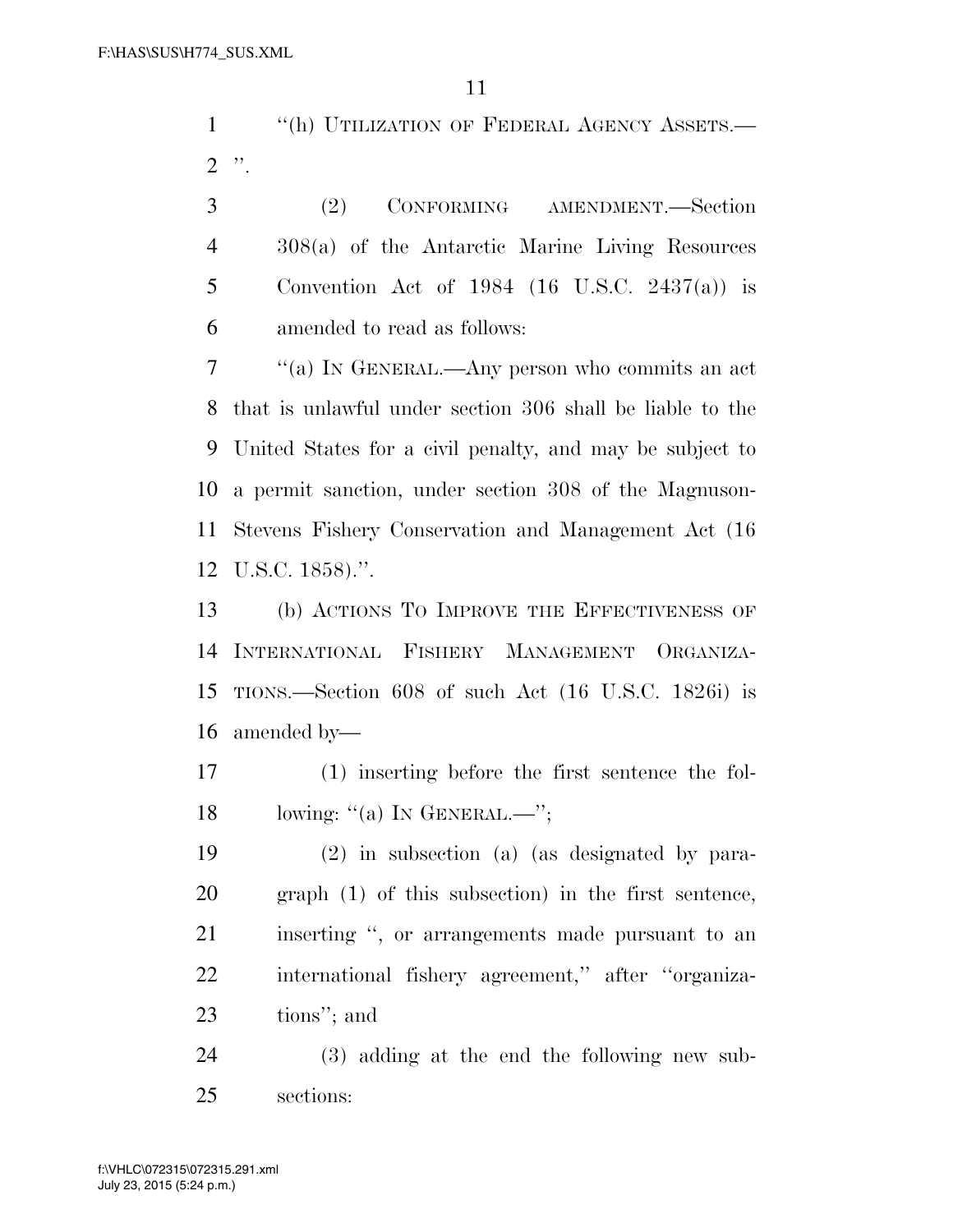1 "(b) DISCLOSURE OF INFORMATION.—

2 "(1) IN GENERAL.—The Secretary, subject to the data confidentiality provisions in section 402 of the Magnuson-Stevens Fishery Conservation and Management Act (16 U.S.C. 1881a) except as pro- vided in paragraph (2), may disclose, as necessary and appropriate, information, including information collected under joint authority of the Magnuson-Ste- vens Fishery Conservation and Management Act (16 U.S.C. 1801 et seq.) and the Atlantic Tunas Con- vention Act of 1975 (16 U.S.C. 71 et seq.), the Western and Central Pacific Fisheries Convention Implementation Act (16 U.S.C. 6901 et seq.), any other statute implementing an international fishery agreement, to any other Federal or State govern- ment agency, the Food and Agriculture Organization of the United Nations, or the secretariat or equiva- lent of an international fishery management organi- zation or arrangement made pursuant to an inter- national fishery agreement, if such government, or- ganization, or arrangement, respectively, has policies and procedures to protect such information from un-intended or unauthorized disclosure.

24 "(2) EXCEPTIONS.—The data confidentiality provisions in section 402 of the Magnuson-Stevens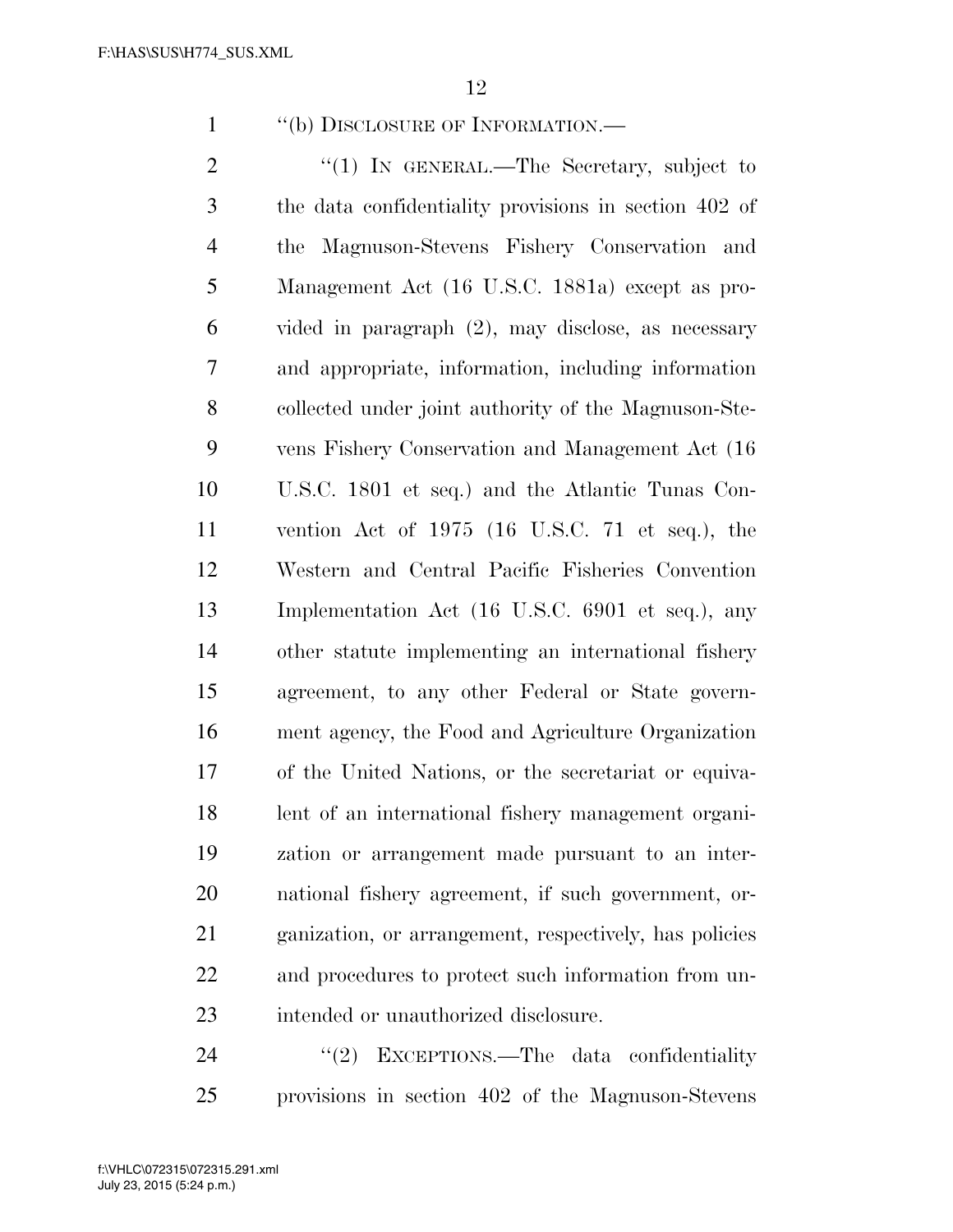| $\mathbf{1}$   | Fishery Conservation and Management Act (16             |
|----------------|---------------------------------------------------------|
| $\overline{2}$ | U.S.C. 1881a) shall not apply with respect to this      |
| 3              | $Act$ —                                                 |
| $\overline{4}$ | "(A) for obligations of the United States               |
| 5              | to share information under a regional fisheries         |
| 6              | management organization (as that term is de-            |
| 7              | fined by the United Nation's Food and Agri-             |
| 8              | culture Organization Agreement on Port State            |
| 9              | Measures to Prevent, Deter and Eliminate Ille-          |
| 10             | gal, Unreported and Unregulated Fishing) of             |
| 11             | which the United States is a member; or                 |
| 12             | $\lq\lq (B)$ to any information collected by the        |
| 13             | Secretary regarding foreign vessels.                    |
| 14             | "(c) IUU VESSEL LISTS.—The Secretary may—               |
| 15             | $\lq(1)$ develop, maintain, and make public a list      |
| 16             | of vessels and vessel owners engaged in illegal, unre-  |
| 17             | ported, or unregulated fishing or fishing-related ac-   |
| 18             | tivities in support of illegal, unreported, or unregu-  |
| 19             | lated fishing, including vessels or vessel owners iden- |
| 20             | tified by an international fishery management orga-     |

 nization or arrangement made pursuant to an inter-national fishery agreement, that—

23 ''(A) the United States is party to; or 24 ''(B) the United States is not party to, but whose procedures and criteria in developing and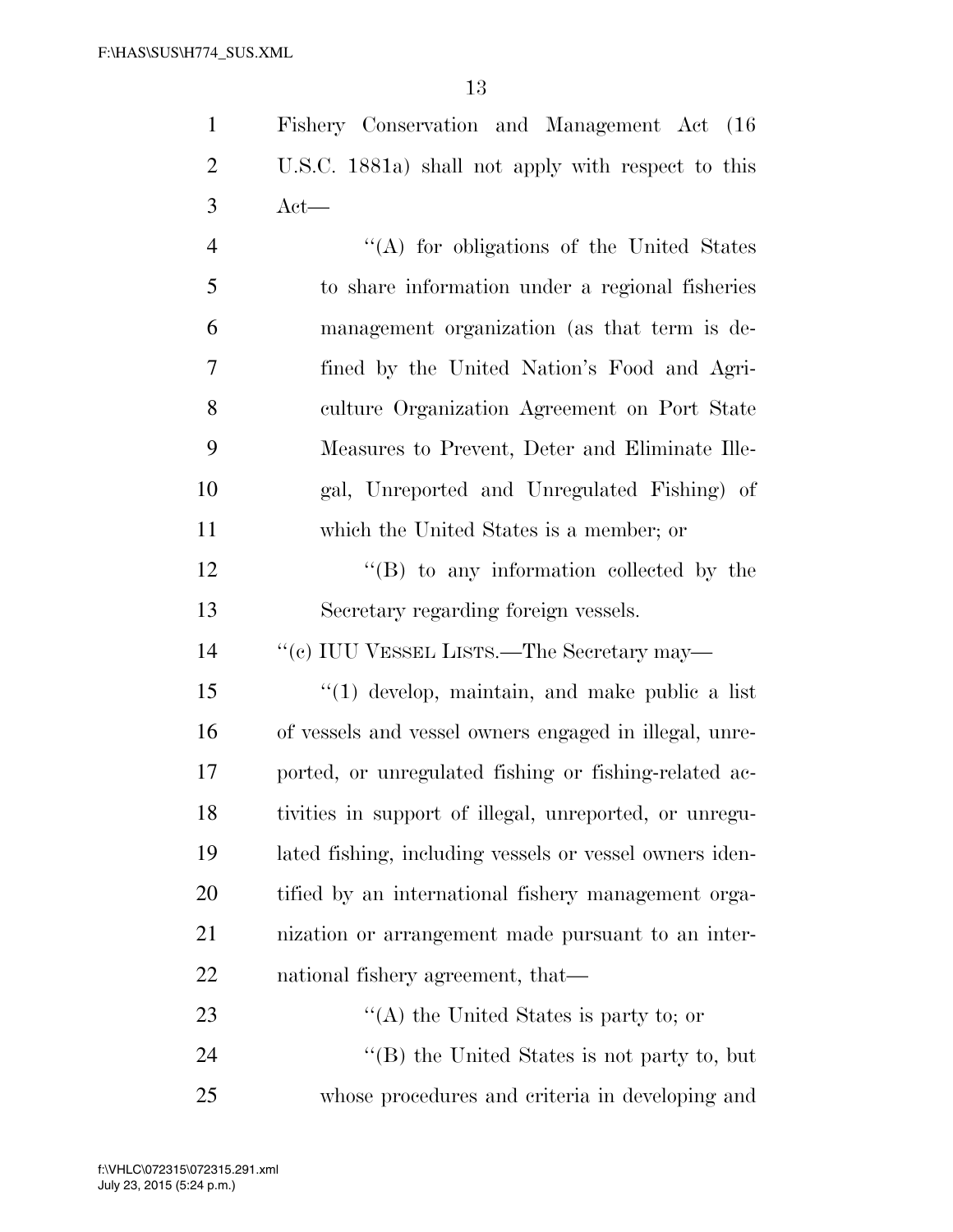| $\mathbf{1}$   | maintaining a list of such vessels and vessel          |
|----------------|--------------------------------------------------------|
| $\overline{2}$ | owners are substantially similar to such proce-        |
| 3              | dures and criteria adopted pursuant to an inter-       |
| $\overline{4}$ | national fishery agreement to which the United         |
| 5              | States is a party; and                                 |
| 6              | $\lq(2)$ take appropriate action against listed ves-   |
| $\overline{7}$ | sels and vessel owners, including action against fish, |
| 8              | fish parts, or fish products from such vessels, in ac- |
| 9              | cordance with applicable United States law and con-    |
| 10             | sistent with applicable international law, including   |
| 11             | principles, rights, and obligations established in ap- |
| 12             | plicable international fishery management agree-       |
| 13             | ments and trade agreements.                            |
| 14             | "(d) REGULATIONS.—The Secretary may promulgate         |
| 15             | regulations to implement this section.".               |
| 16             | (c) NOTIFICATION REGARDING IDENTIFICATION OF           |
| 17             | NATIONS.—Section 609(b) of such Act (166 U.S.C.        |
| 18             | $1826j(b)$ is amended to read as follows:              |
| 19             | "(b) NOTIFICATION.—The Secretary shall notify the      |
| 20             | President and that nation of such an identification.". |
| 21             | (d) NATIONS IDENTIFIED UNDER SECTION 610.              |
| 22             | Section 610(b)(1) of such Act (16 U.S.C. 1826k(b)(1))  |
| 23             | is amended to read as follows:                         |
| 24             | $\lq(1)$ notify, as soon as possible, the President    |
| 25             | and nations that have been identified under sub-       |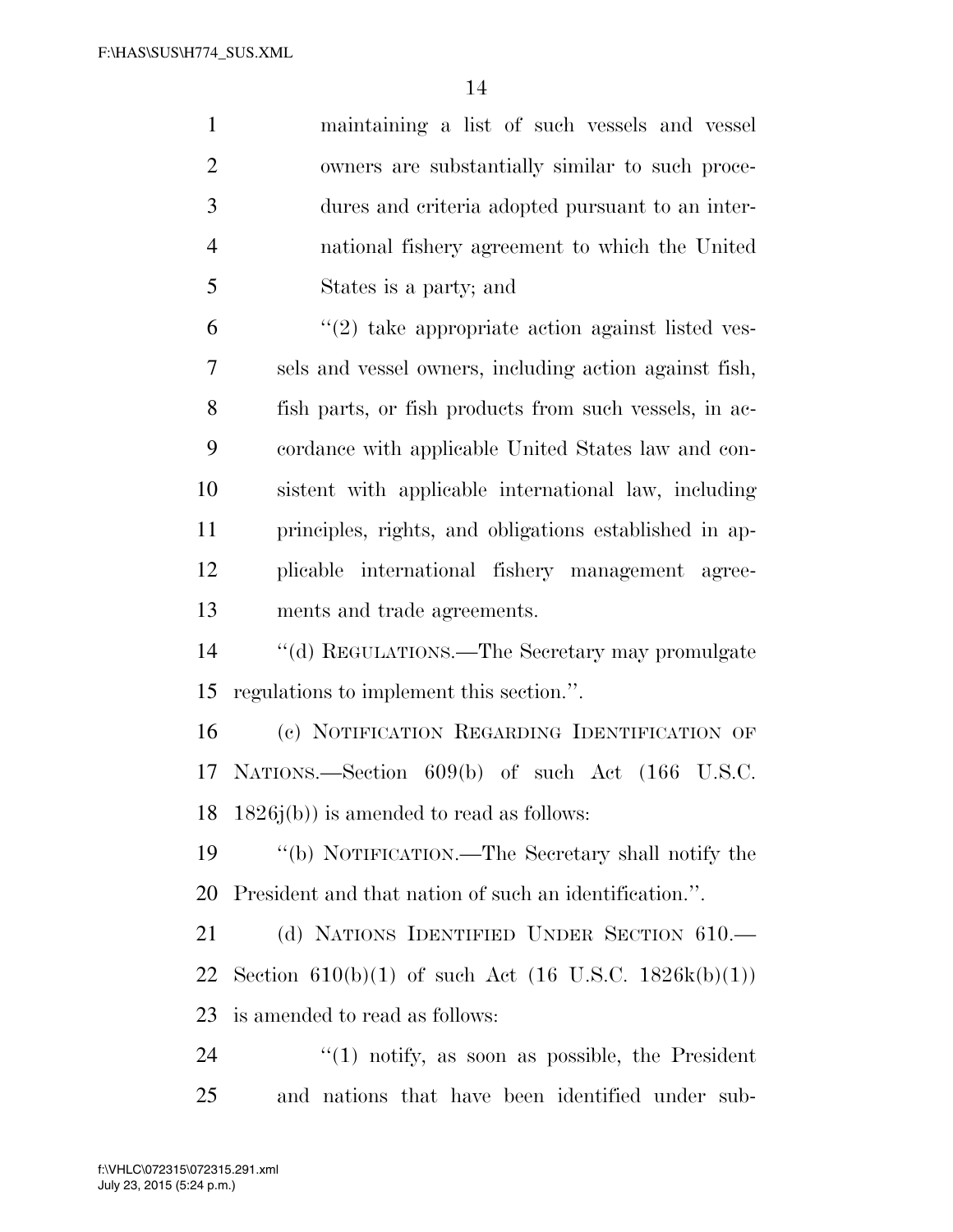section (a), and also notify other nations whose ves- sels engage in fishing activities or practices de- scribed in subsection (a), about the provisions of this section and this Act;''.

 (e) EFFECT OF CERTIFICATION UNDER SECTION 6 609.—Section  $609(d)(3)(A)(i)$  of such Act (16 U.S.C. 7 1826j(d)(3)(A)(j)) is amended by striking "that has not been certified by the Secretary under this subsection, or''.

 (f) EFFECT OF CERTIFICATION UNDER SECTION 610.—Section 610(c)(5) of such Act (16 U.S.C.  $1826k(c)(5)$  is amended by striking "that has not been certified by the Secretary under this subsection, or''.

13 (g) IDENTIFICATION OF NATIONS.—

 (1) SCOPE OF IDENTIFICATION FOR ACTIONS OF FISHING VESSELS.—Section 609(a) of such Act (16 U.S.C. 1826j(a)) is amended—

 (A) in the matter preceding paragraph  $18 \t(1)$ —

19 (i) by inserting ", based on a cumu- lative compilation and analysis of data col- lected and provided by international fishery management organizations and other na-23 tions and organizations," after "shall"; and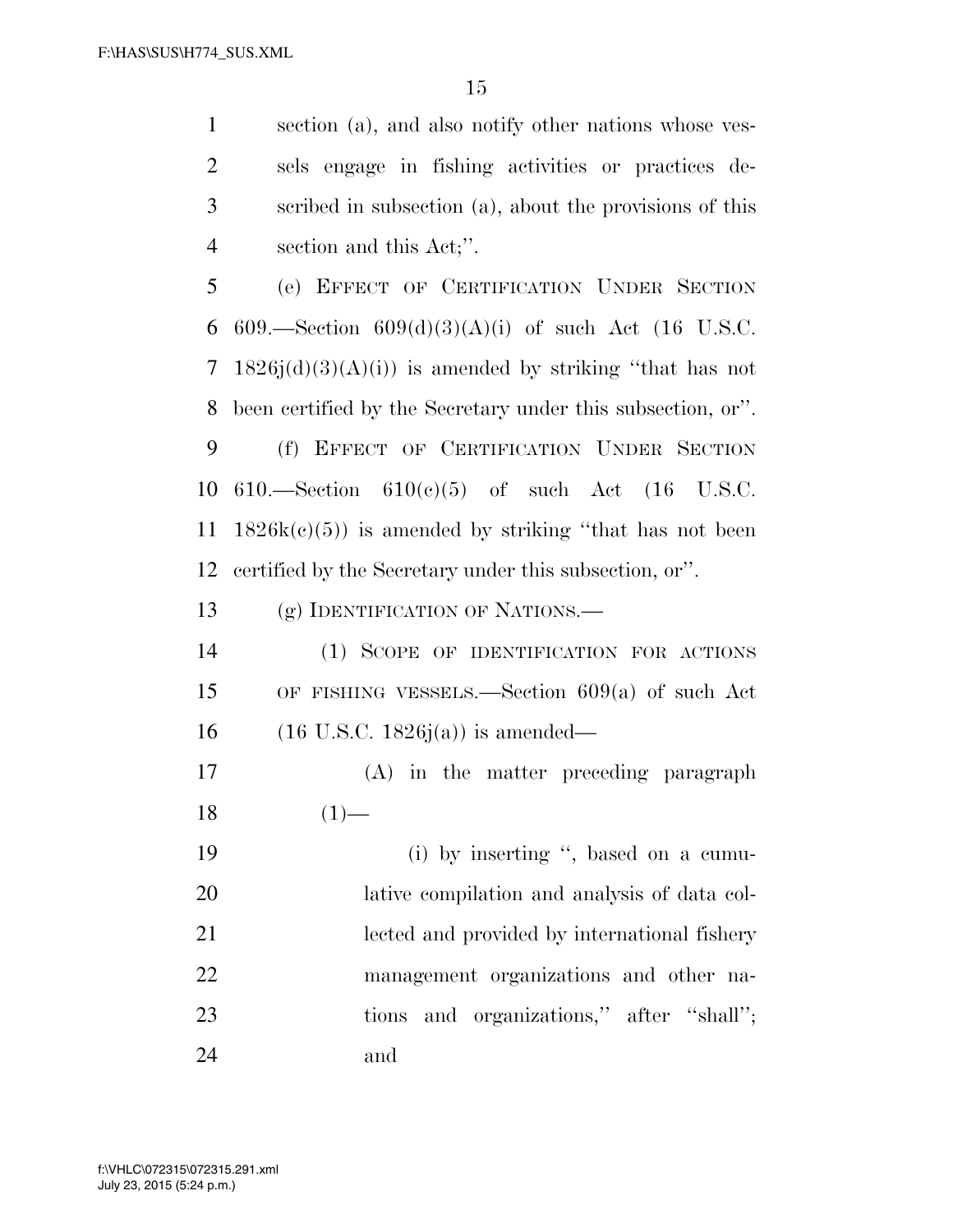| $\mathbf{1}$   | (ii) by striking "2 years" and insert-                   |
|----------------|----------------------------------------------------------|
| $\overline{2}$ | ing "3 years";                                           |
| 3              | $(B)$ in paragraph $(1)$ , by inserting "that            |
| $\overline{4}$ | undermines the effectiveness of measures re-             |
| 5              | quired by an international fishery management            |
| 6              | organization, taking into account whether"               |
| $\tau$         | after $((1)$ "; and                                      |
| 8              | $(C)$ in paragraph $(1)$ , by striking "vessels"         |
| 9              | $of$ ".                                                  |
| 10             | (2) ADDITIONAL GROUNDS FOR IDENTIFICA-                   |
| 11             | TION.—Section $609(a)$ of such Act $(16 \text{ U.S.C.})$ |
| 12             | $1826j(a)$ is further amended—                           |
| 13             | $(A)$ by redesignating paragraphs $(1)$ and              |
| 14             | $(2)$ in order as subparagraphs $(A)$ and $(B)$ (and     |
| 15             | by moving the margins of such subparagraphs              |
| 16             | $2 \text{ ems}$ to the right);                           |
| 17             | (B) by inserting before the first sentence               |
| 18             | the following:                                           |
| 19             | "(1) IDENTIFICATION FOR ACTIONS OF FISHING               |
| 20             | $VESSELS.$ "; and                                        |
| 21             | (C) by adding at the end the following:                  |
| 22             | "(2) IDENTIFICATION FOR ACTIONS OF<br>NA-                |
| 23             | TION.—Taking into account the factors described          |
| 24             | under section $609(a)(1)$ , the Secretary shall also     |
| 25             | identify, and list in such report, a nation—             |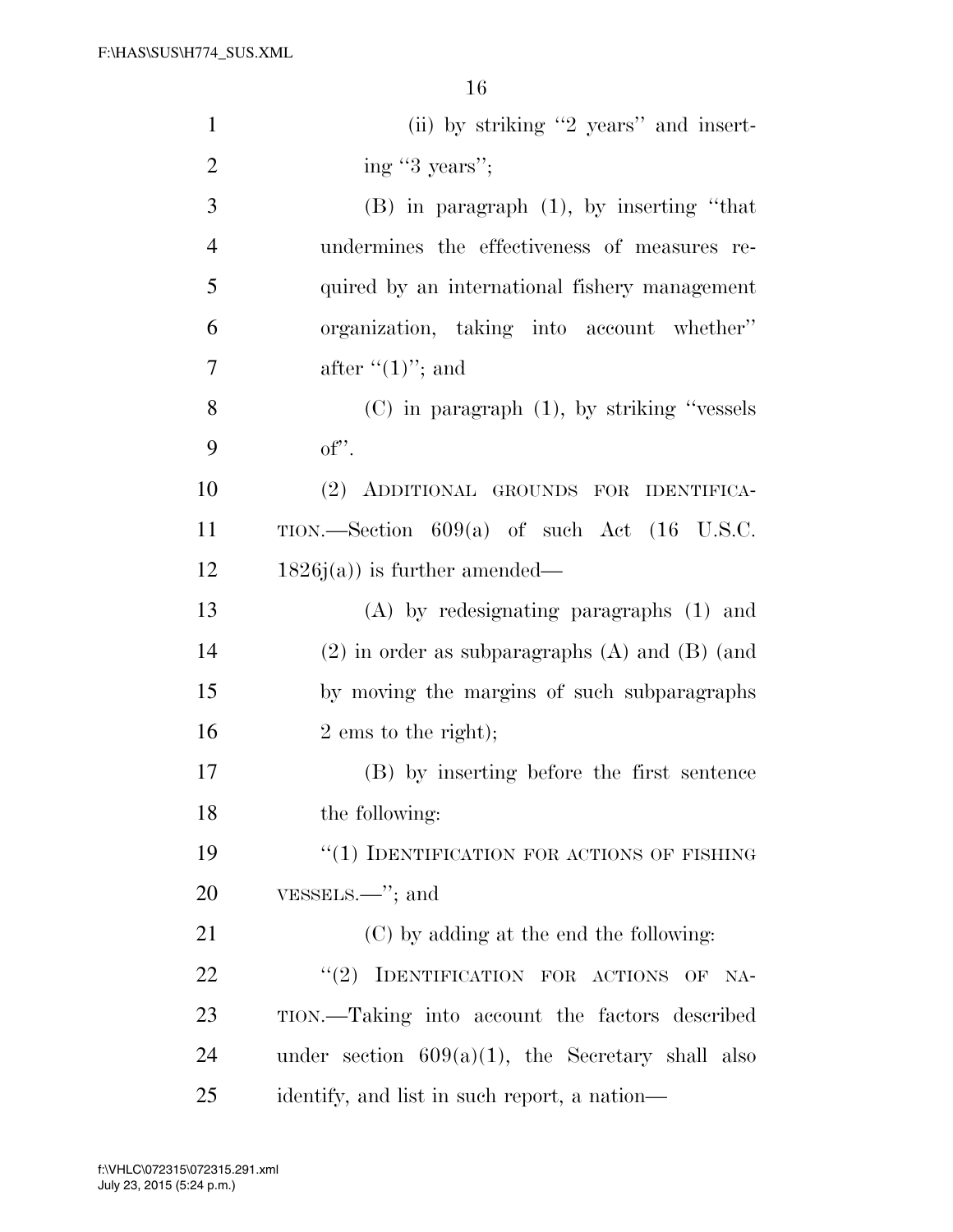$"({\rm A})$  if it is violating, or has violated at any point during the preceding three years, con- servation and management measures required under an international fishery management agreement to which the United States is a party and the violations undermine the effec-tiveness of such measures; or

 $"$ (B) if it is failing, or has failed in the preceding 3-year period, to effectively address or regulate illegal, unreported, or unregulated fishing in areas described under paragraph 12  $(1)(B)$ .

13 "(3) APPLICATION TO OTHER ENTITIES.— Where the provisions of this Act are applicable to nations, they shall also be applicable, as appropriate, to other entities that have competency to enter into international fishery management agreements.''.

 (3) PERIOD OF FISHING PRACTICES SUP- PORTING IDENTIFICATION.—Section 610(a)(1) of 20 such Act  $(16 \text{ U.S.C. } 1826k(a)(1))$  is amended by striking ''calendar year'' and inserting ''3 years''.

 (h) AUTHORIZATION OF APPROPRIATIONS.—There is authorized to be appropriated to the Secretary of Com-merce \$450,000 for each of fiscal years 2016 through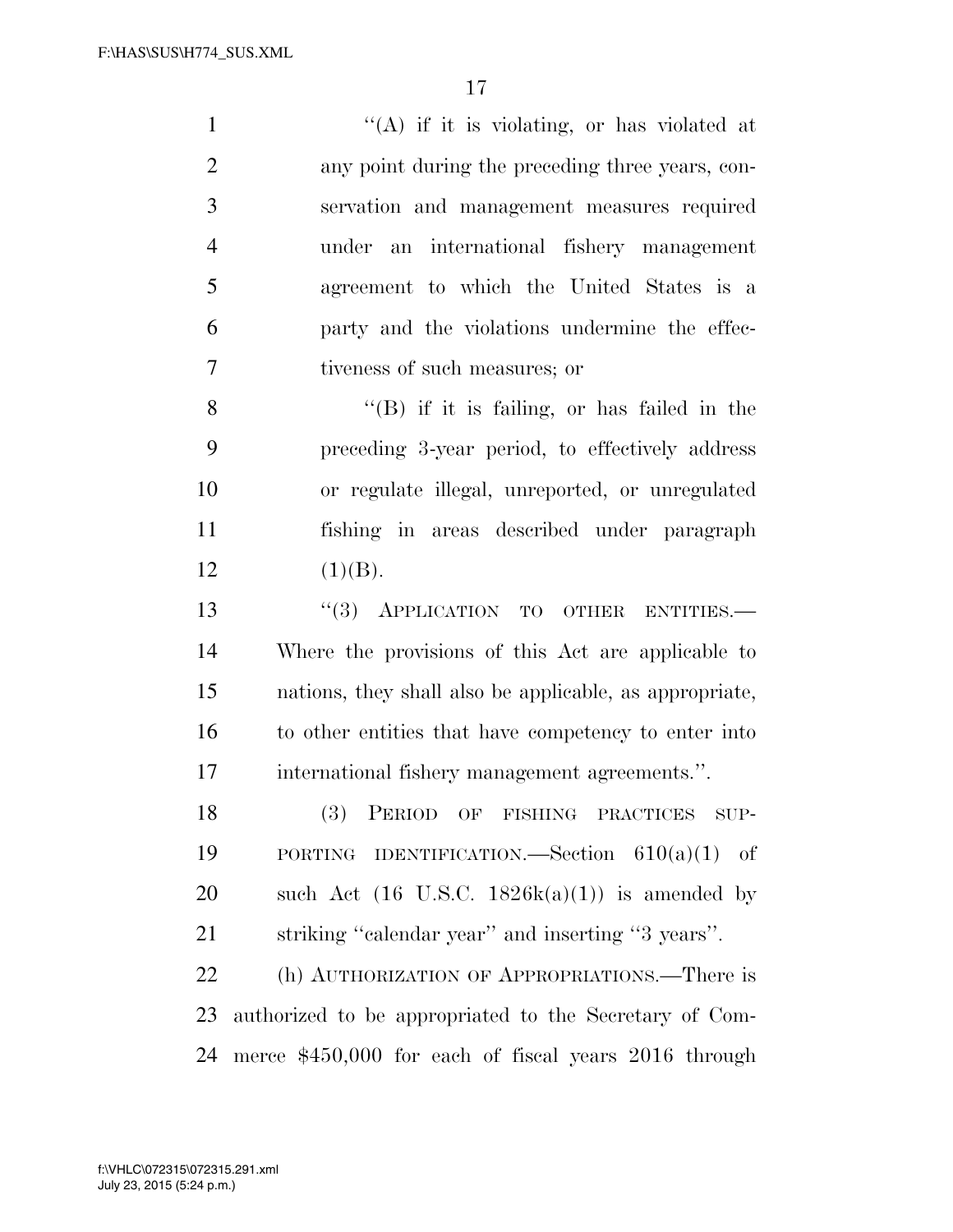| $\mathbf{1}$   | 2020 to implement the amendments made by subsections      |
|----------------|-----------------------------------------------------------|
| $\overline{2}$ | $(b)$ and $(g)$ .                                         |
| 3              | (i) TECHNICAL CORRECTIONS.—                               |
| $\overline{4}$ | $(1)$ Section 607 $(2)$ of such Act $(16 \text{ U.S.C.})$ |
| 5              | $1826h(2)$ ) is amended by striking "whose vessels"       |
| 6              | and inserting "that".                                     |
| $\overline{7}$ | (2) Section $609(d)(1)$ of such Act (16 U.S.C.            |
| 8              | $1826j(d)(1)$ is amended by striking "of its fishing"     |
| 9              | vessels".                                                 |
| 10             | (3) Section $609(d)(1)(A)$ of such Act $(16)$             |
| <sup>11</sup>  | U.S.C. $1826j(d)(1)(A)$ is amended by striking "of        |
| 12             | its fishing vessels".                                     |
| 13             | (4) Section $609(d)(2)$ of such Act (16 U.S.C.            |
| 14             | $1826j(d)(2)$ is amended—                                 |
| 15             | (A) by striking "for certification" and in-               |
| 16             | serting "to authorize";                                   |
| 17             | (B) by inserting "the importation" after                  |
| 18             | "or other basis";                                         |
| 19             | $(C)$ by striking "harvesting"; and                       |
| 20             | (D) by striking "not certified under para-                |
| 21             | $graph (1)$ " and inserting "issued a negative cer-       |
| 22             | tification under paragraph $(1)$ ".                       |
| 23             | $(5)$ Section 610 of such Act (16 U.S.C. 1826k)           |
| 24             | is amended as follows:                                    |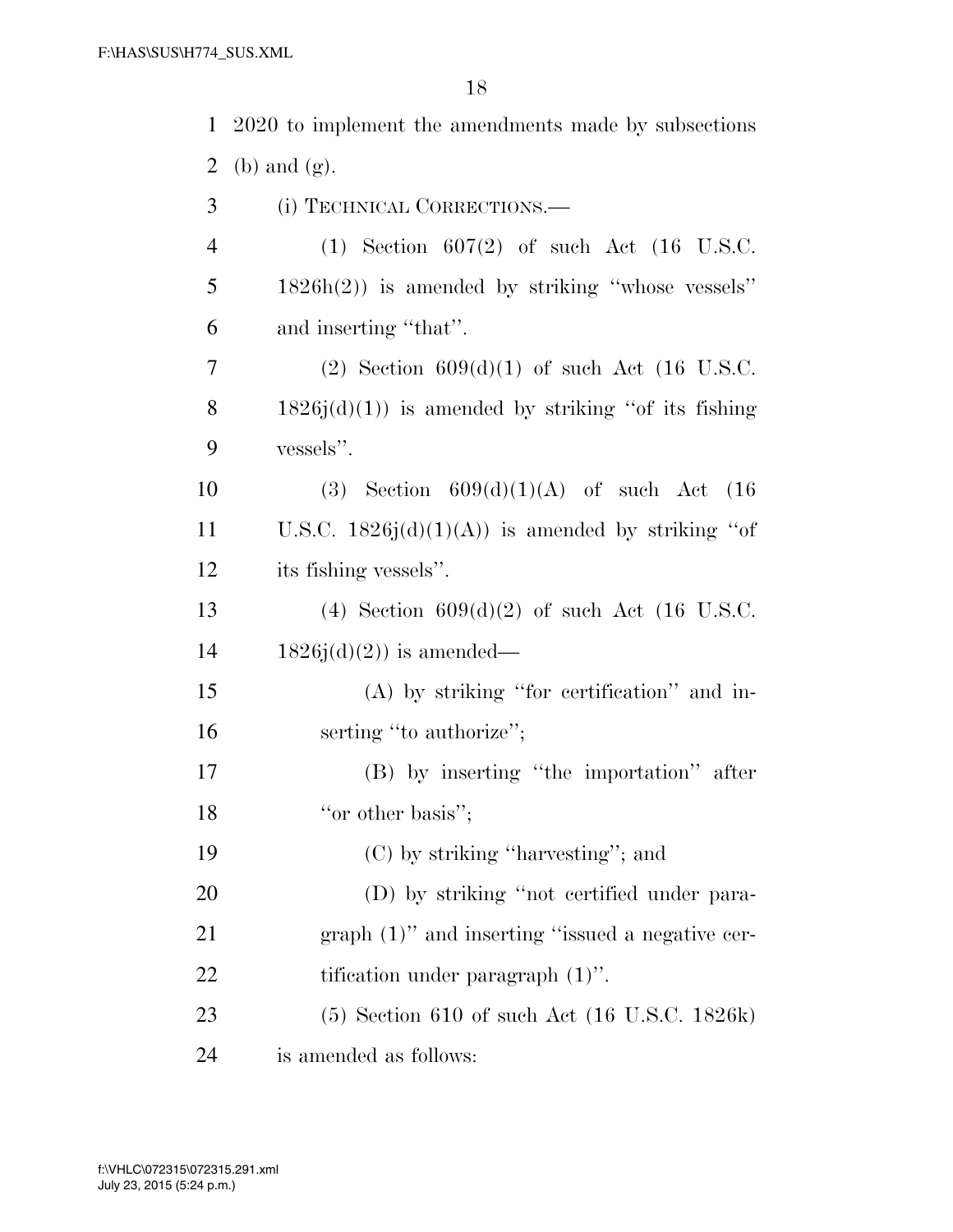| $\mathbf{1}$   | (A) In subsection (a)(1), by striking "prac-            |
|----------------|---------------------------------------------------------|
| $\overline{2}$ | tices;" and inserting "practices—".                     |
| 3              | $(B)$ In subsection $(e)(4)$ , by striking all          |
| $\overline{4}$ | preceding subparagraph (B) and inserting the            |
| 5              | following:                                              |
| 6              | "(4) ALTERNATIVE PROCEDURE.—The<br>Sec-                 |
| 7              | retary may establish a procedure to authorize, on a     |
| 8              | shipment-by-shipment, shipper-by-shipper, or other      |
| 9              | basis the importation of fish or fish products from     |
| 10             | a vessel of a nation issued a negative certification    |
| 11             | under paragraph (1) if the Secretary determines         |
| 12             | that such imports were harvested by practices that      |
| 13             | do not result in by catch of a protected marine spe-    |
| 14             | cies, or were harvested by practices that—              |
| 15             | "(A) are comparable to those of the United              |
| 16             | States, taking into account different conditions;       |
| 17             | and".                                                   |
| 18             | SEC. 102. AMENDMENTS TO THE HIGH SEAS DRIFTNET          |
| 19             | FISHERIES ENFORCEMENT ACT.                              |
| 20             | (a) NEGATIVE CERTIFICATION EFFECTS.-Section             |
| 21             | 101 of the High Seas Driftnet Fisheries Enforcement Act |
| 22             | $(16$ U.S.C. 1826a) is amended—                         |
| 23             | $(1)$ in subsection $(a)(2)$ , by striking "recognized" |
| 24             | principles of" after "in accordance with";              |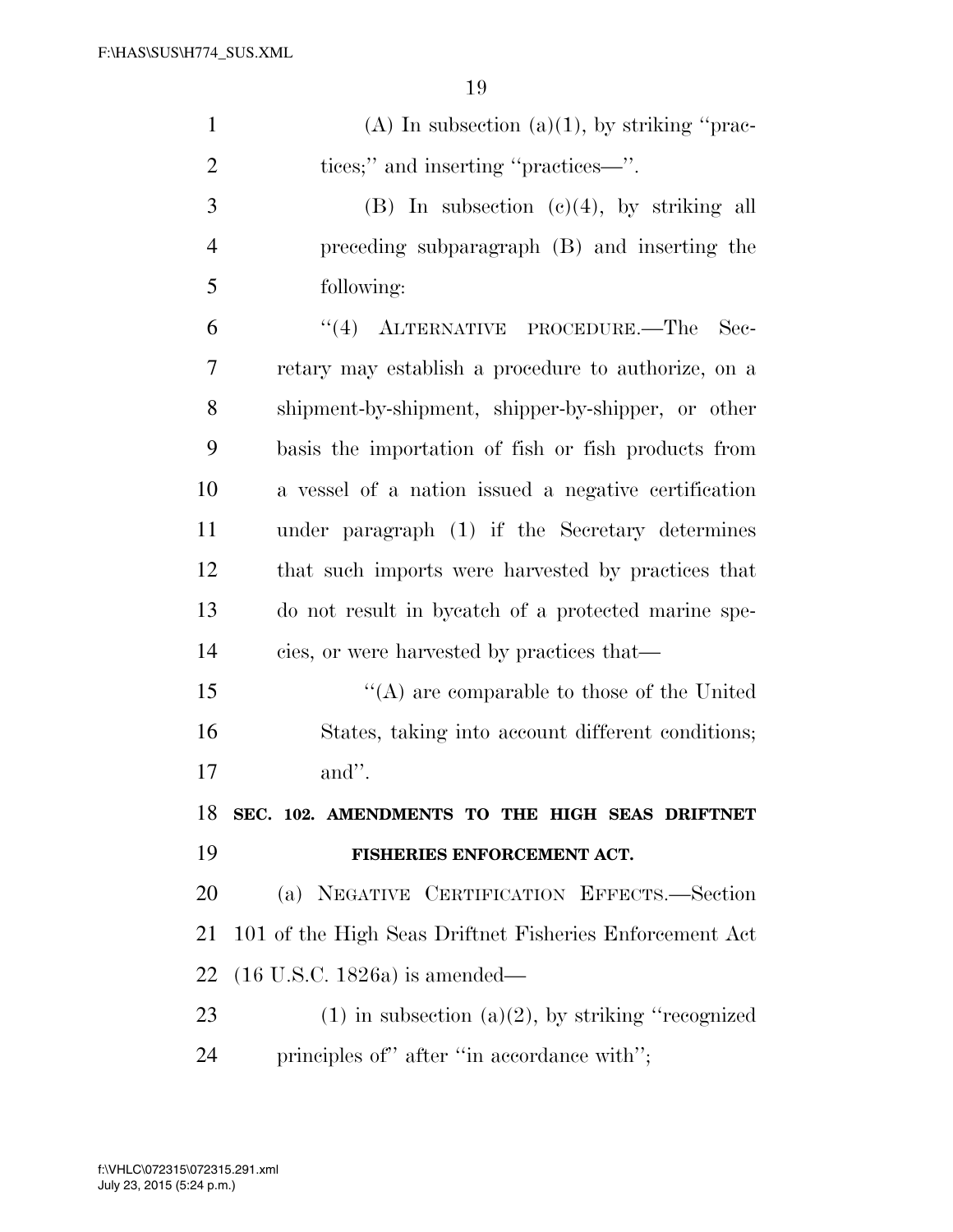| $\mathbf{1}$   | (2) in subsection (a)(2)(A), by inserting "or, as          |
|----------------|------------------------------------------------------------|
| $\overline{2}$ | appropriate, for fishing vessels of a nation that re-      |
| 3              | ceives a negative certification under section $609(d)$     |
| $\overline{4}$ | or section $610(c)$ of the High Seas Driftnet Fishing      |
| 5              | Moratorium Protection Act (16 U.S.C. 1826)" after          |
| 6              | $``(1)$ ";                                                 |
| $\tau$         | $(3)$ in subsection $(a)(2)(B)$ , by inserting before      |
| 8              | the period the following: ", except for the purposes       |
| 9              | of inspecting such vessel, conducting an investiga-        |
| 10             | tion, or taking other appropriate enforcement ac-          |
| 11             | $\text{tion}''$ ;                                          |
| 12             | (4) in subsection (b) $(1)(A)(i)$ , by striking "or il-    |
| 13             | legal, unreported, or unregulated fishing" after           |
| 14             | "driftnet fishing";                                        |
| 15             | in subsection $(b)(1)(B)$ and subsection<br>(5)            |
| 16             | $(b)(2)$ , by striking "or illegal, unreported, or unregu- |
| 17             | lated fishing" after "driftnet fishing" each place it      |
| 18             | appears;                                                   |
| 19             | (6) in subsection (b)(3)(A)(i), by inserting "or           |
| 20             | a negative certification under section $609(d)$ or sec-    |
| 21             | tion $610(c)$ of the High Seas Driftnet Fishing Mora-      |
| 22             | Protection Act $(16 \text{ U.S.C. } 1826j(d)),$<br>torium  |
| 23             | 1826k(c))" after " $(1)(A)$ ";                             |
| 24             | (7) in subsection (b)(4)(A), by inserting "or              |
| 25             | issues a negative certification under section $609(d)$     |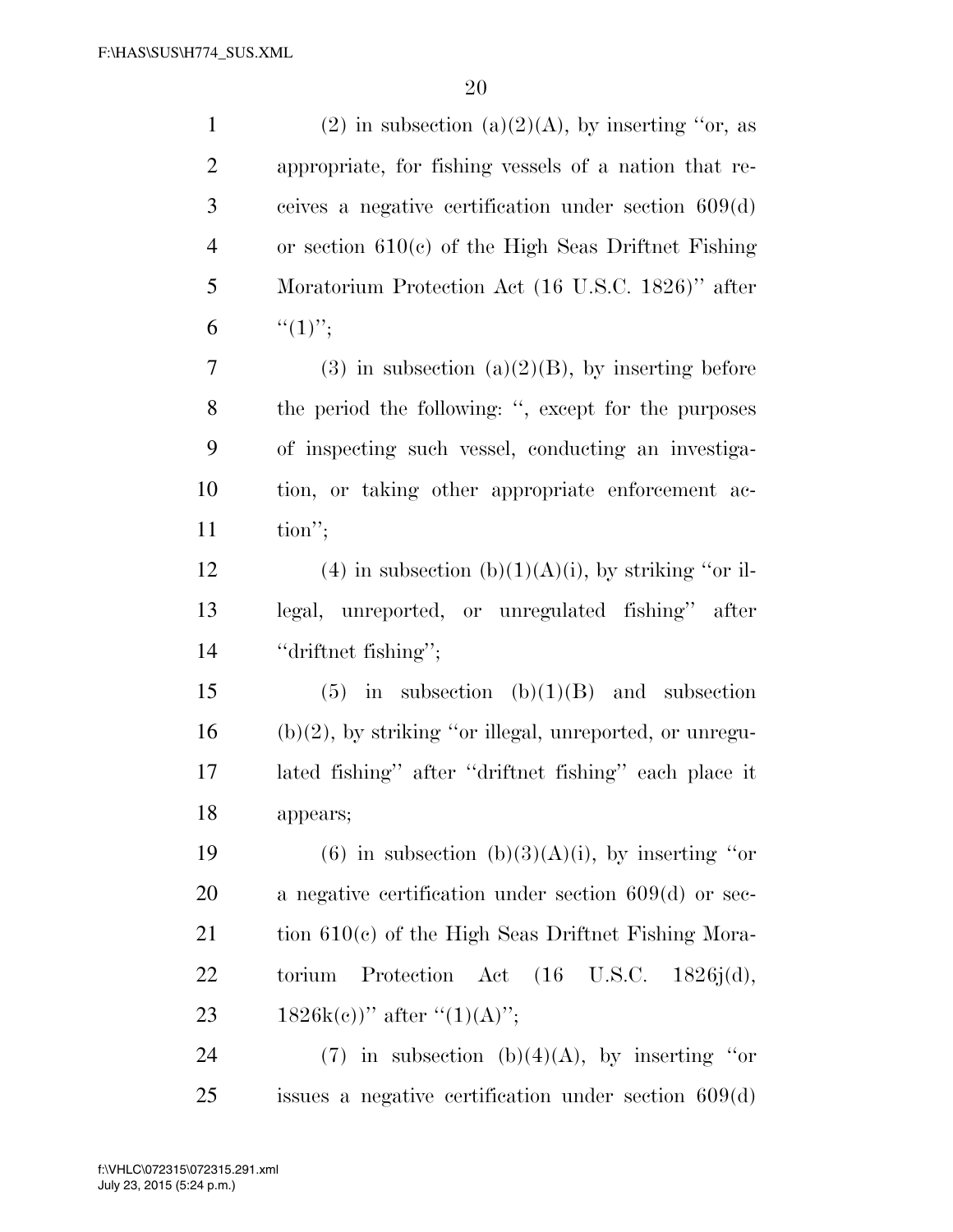| $\mathbf{1}$   | or section $610(c)$ of the High Seas Driftnet Fishing            |
|----------------|------------------------------------------------------------------|
| $\overline{2}$ | Moratorium Protection Act (16 U.S.C. 1826j(d),                   |
| 3              | $1826k(c)$ " after "paragraph $(1)$ ";                           |
| $\overline{4}$ | $(8)$ in subsection $(b)(4)(A)(i)$ , by striking "or il-         |
| 5              | legal, unreported, or unregulated fishing" after                 |
| 6              | "driftnet fishing"; and                                          |
| 7              | (9) in subsection (b)(4)(A)(i), by inserting ", or               |
| 8              | to address the offending activities for which a nation           |
| 9              | received a negative certification under section $609(d)$         |
| 10             | or $610(c)$ of the High Seas Driftnet Fishing Morato-            |
| 11             | Protection Act (16 U.S.C. 1826j(d),<br>rium                      |
| 12             | $1826k(c)$ " after "beyond the exclusive economic                |
| 13             | zone of any nation".                                             |
| 14             | (b) DURATION OF NEGATIVE CERTIFICATION EF-                       |
| 15             | FECTS.—Section $102$ of such Act $(16 \text{ U.S.C. } 1826b)$ is |
| 16             | amended by—                                                      |
| 17             | (1) striking "or illegal, unreported, or unregu-                 |
| 18             | lated fishing"; and                                              |
| 19             | (2) inserting "or effectively addressed the of-                  |
| 20             | fending activities for which the nation received a               |
| 21             | negative certification under $609(d)$ or $610(e)$ of the         |
| 22             | High Seas Driftnet Fishing Moratorium Protection                 |
| 23             | Act (16 U.S.C. 1826j(d), 1826k(c))" before the pe-               |
| 24             | riod at the end.                                                 |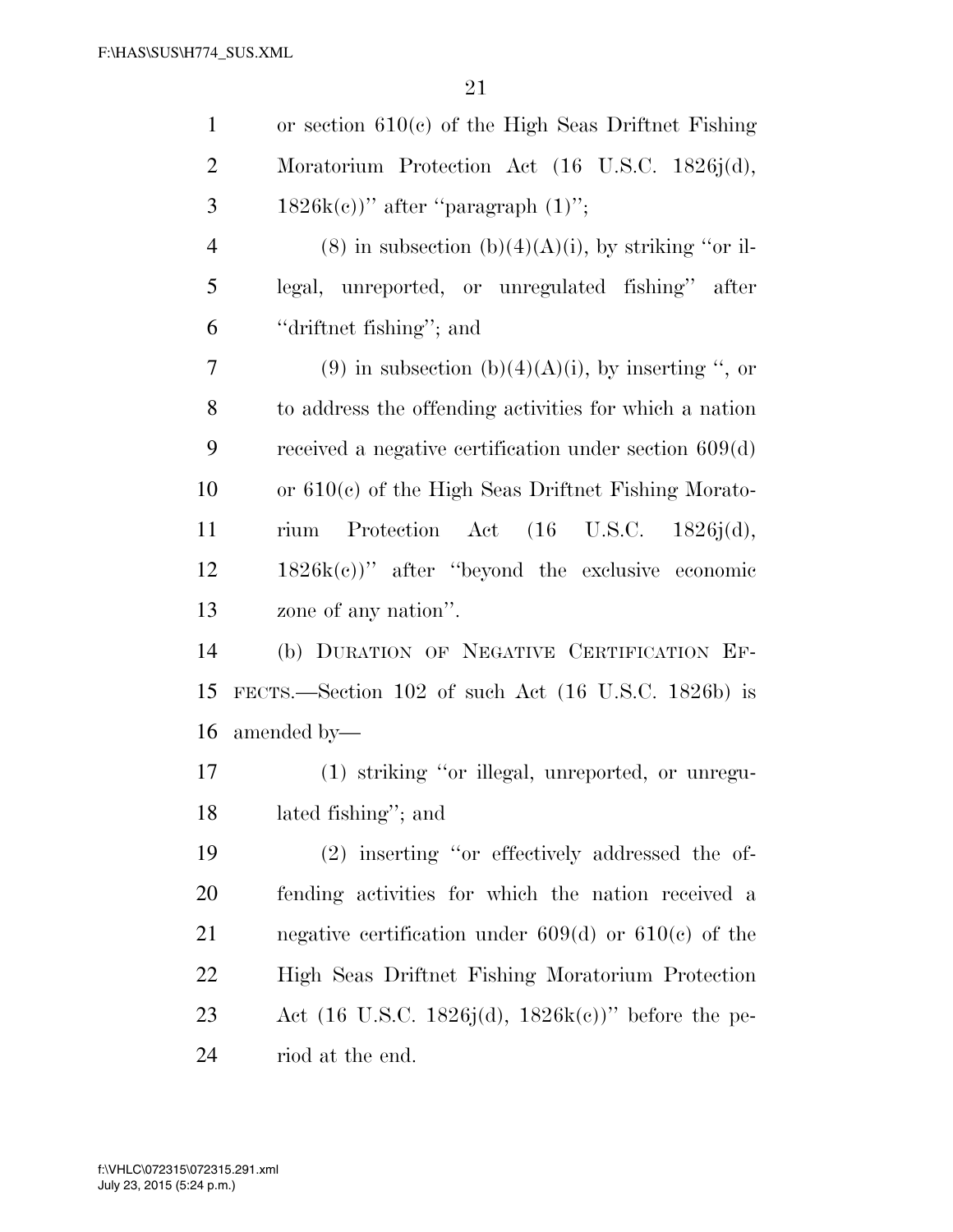| $\mathbf{1}$   | SEC. 103. AMENDMENTS TO NORTH PACIFIC ANADROMOUS          |
|----------------|-----------------------------------------------------------|
| $\overline{2}$ | STOCKS ACT OF 1992.                                       |
| 3              | (a) UNLAWFUL ACTIVITIES.—Section 810 of the               |
| 4              | North Pacific Anadromous Stocks Act of 1992 (16 U.S.C.    |
| 5              | $5009$ ) is amended—                                      |
| 6              | $(1)$ in paragraph $(5)$ , by inserting ", investiga-     |
| 7              | tion," after "search"; and                                |
| 8              | $(2)$ in paragraph $(6)$ , by inserting ", investiga-     |
| 9              | tion," after "search".                                    |
| 10             | (b) ADDITIONAL PROHIBITIONS AND ENFORCE-                  |
| 11             | MENT.—Section 811 of the Northern Pacific Anadromous      |
| 12             | Stocks Act of 1992 (16 U.S.C. 5010) is amended to read    |
| 13             | as follows:                                               |
|                |                                                           |
| 14             | "SEC. 811. ADDITIONAL PROHIBITIONS AND ENFORCE-           |
| 15             | MENT.                                                     |
| 16             | "For additional prohibitions relating to this Act and     |
| 17             | enforcement of this Act, see section 606 of the High Seas |
|                | 18 Driftnet Fishing Moratorium Protection Act (16 U.S.C.  |
| 19             | $1826g$ .".                                               |
| 20             | SEC. 104. AMENDMENTS TO THE PACIFIC SALMON TREATY         |
| 21             | <b>ACT OF 1985.</b>                                       |
| 22             | Section 8 of the Pacific Salmon Treaty Act of 1985        |
| 23             | $(16$ U.S.C. 3637) is amended—                            |
| 24             | $(1)$ in subsection $(a)(2)$ —                            |
| 25             | $(A)$ by inserting ", investigation," after               |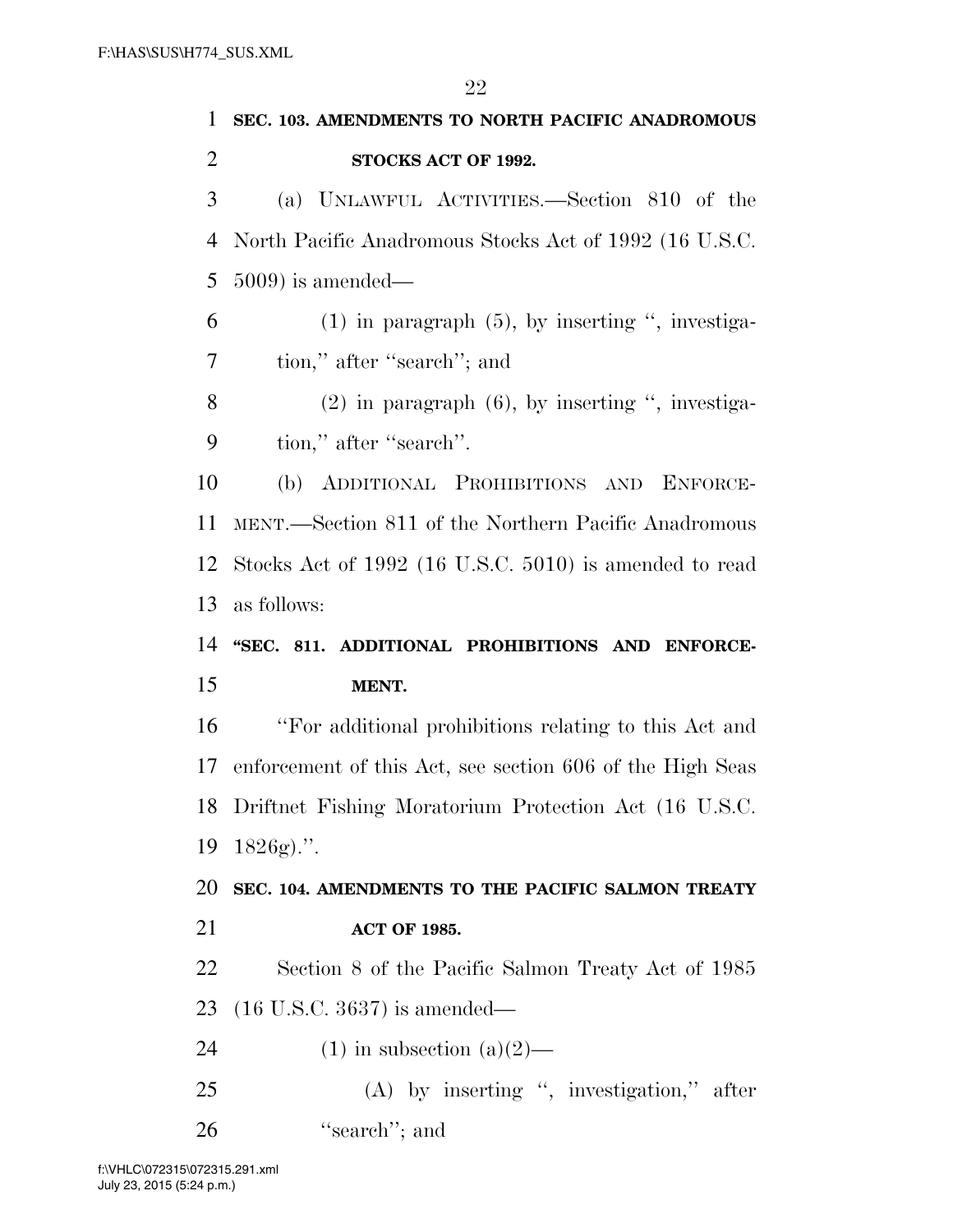| $\mathbf{1}$   | (B) by striking "this title;" and inserting                    |
|----------------|----------------------------------------------------------------|
| $\overline{2}$ | "this $Act;$ ";                                                |
| 3              | $(2)$ in subsection $(a)(3)$ —                                 |
| $\overline{4}$ | $(A)$ by inserting ", investigation," after                    |
| 5              | "search"; and                                                  |
| 6              | (B) by striking "subparagraph $(2)$ ;" and                     |
| 7              | inserting "paragraph $(2)$ ;";                                 |
| 8              | $(3)$ in subsection $(a)(5)$ , by striking "this title;        |
| 9              | or" and inserting "this Act;"; and                             |
| 10             | $(4)$ by striking subsections (b) through (f) and              |
| 11             | inserting the following:                                       |
| 12             | "(b) ADDITIONAL PROHIBITIONS AND ENFORCE-                      |
| 13             | MENT.—For additional prohibitions relating to this Act         |
| 14             | and enforcement of this Act, see section 606 of the High       |
| 15             | Seas Driftnet Fishing Moratorium Protection Act (16)           |
|                | 16 U.S.C. $1826g$ .".                                          |
| 17             | SEC. 105. AMENDMENTS TO THE WESTERN AND CENTRAL                |
| 18             | <b>PACIFIC</b><br><b>FISHERIES CONVENTION</b><br><b>IMPLE-</b> |
| 19             | <b>MENTATION ACT.</b>                                          |
| 20             | The Western and Central Pacific Fisheries Conven-              |
| 21             | tion Implementation Act (title $V$ of Public Law 109–479)      |
| 22             | is amended—                                                    |
| 23             | (1) by amending section $506(c)$ (16 U.S.C.                    |
| 24             | $6905(c)$ to read as follows:                                  |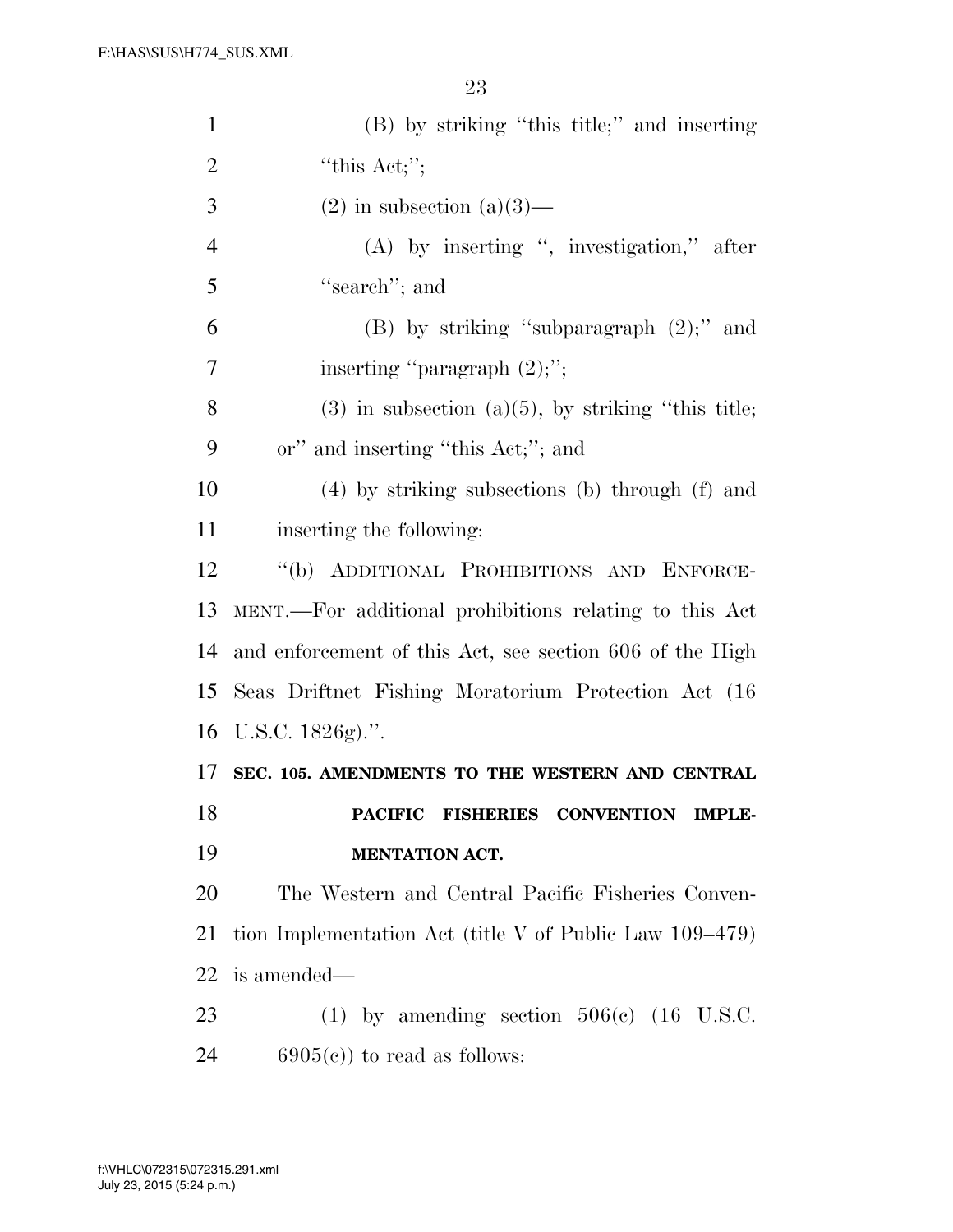| $\mathbf{1}$ | "(c) ADDITIONAL PROHIBITIONS AND ENFORCE-                |
|--------------|----------------------------------------------------------|
| 2            | MENT.—For additional prohibitions relating to this Act   |
| 3            | and enforcement of this Act, see section 606 of the High |
| 4            | Seas Driftnet Fishing Moratorium Protection Act (16)     |
| 5            | U.S.C. 1826g)."; and                                     |
| 6            | (2) in section $507(a)(2)$ (16 U.S.C. 6906(a)(2))        |
| 7            | by striking "suspension, on" and inserting "suspen-      |
| 8            | sion, of".                                               |
| 9            | SEC. 106. AMENDMENTS TO THE ANTARCTIC MARINE LIV-        |
| 10           | ING RESOURCES CONVENTION ACT.                            |
| 11           | The Antarctic Marine Living Resources Convention         |
| 12           | Act of 1984 is amended—                                  |
| 13           | $(1)$ in section 306 (16 U.S.C. 2435)—                   |
| 14           | $(A)$ in paragraph $(3)$ , by striking "which            |
| 15           | he knows, or reasonably should have known,               |
| 16           | $\text{was}''$ ;                                         |
| 17           | $(B)$ in paragraph $(4)$ , by inserting ", inves-        |
| 18           | tigation," after "search"; and                           |
| 19           | $(C)$ in paragraph $(5)$ , by inserting ", inves-        |
| 20           | tigation," after "search"; and                           |
| 21           | $(2)$ in section 307 (16 U.S.C. 2436)—                   |
| 22           | (A) by inserting "(a) IN GENERAL.—" be-                  |
| 23           | fore the first sentence; and                             |
| 24           |                                                          |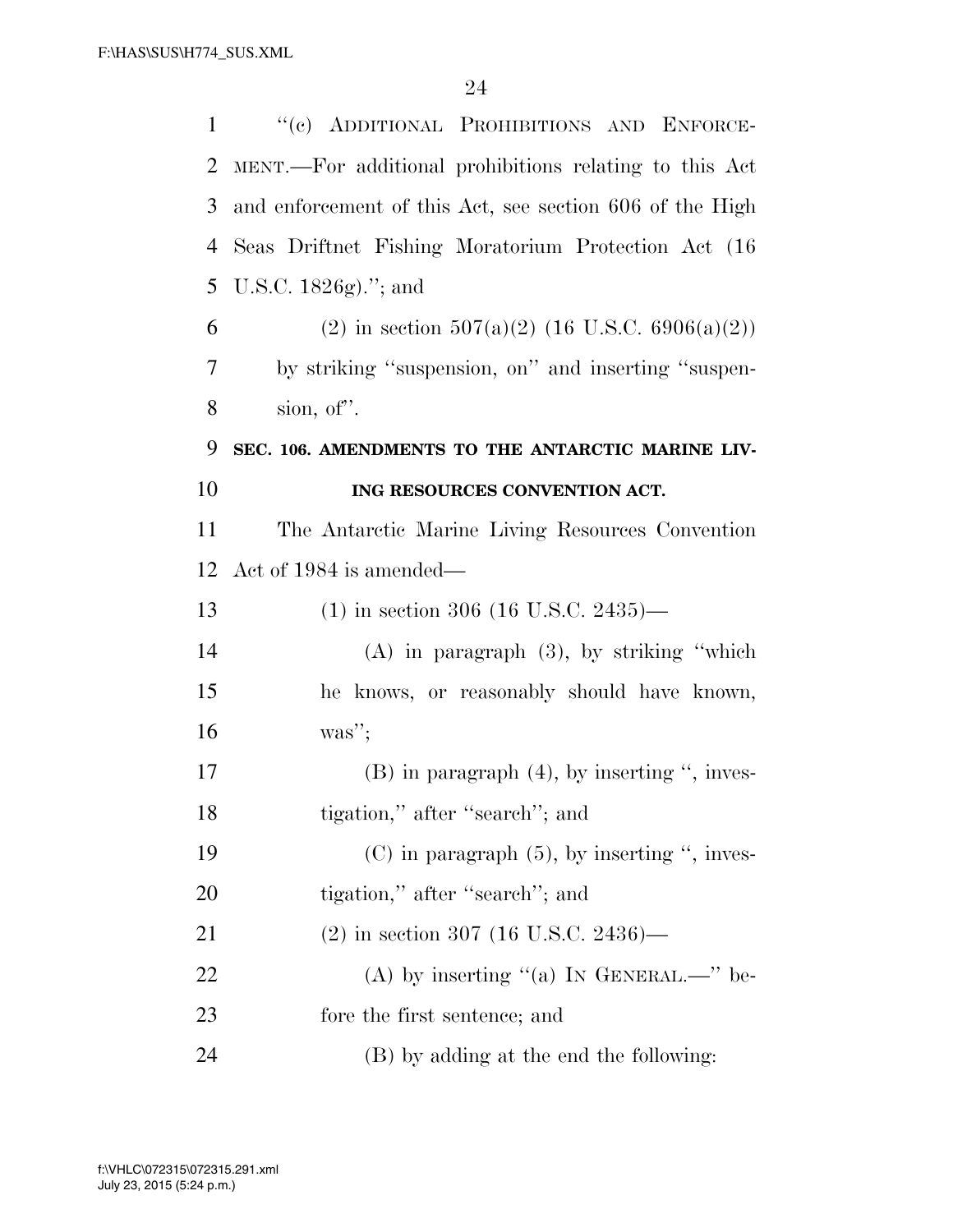''(b) REGULATIONS TO IMPLEMENT CONSERVATION MEASURES.—

| 3              | ``(1)<br>IN GENERAL.—Notwithstanding sub-               |
|----------------|---------------------------------------------------------|
| $\overline{4}$ | sections (b), (c), and (d) of section $553$ of title 5, |
| 5              | United States Code, the Secretary of Commerce may       |
| 6              | publish in the Federal Register a final regulation to   |
| 7              | implement any conservation measure for which the        |
| 8              | Secretary of State notifies the Commission under        |
| 9              | section $305(a)(1)$ —                                   |
| 10             | "(A) that has been in effect for $12$ months            |
| 11             | or less;                                                |
| 12             | $\lq\lq$ that is adopted by the Commission;             |
| 13             | and                                                     |
| 14             | $\lq\lq$ (C) with respect to which the Secretary of     |
| 15             | State does not notify Commission in accordance          |
| 16             | with section $305(a)(1)$ within the time period         |
| 17             | allotted for objections under Article IX of the         |
| 18             | Convention.                                             |
| 19             | "(2) ENTERING INTO FORCE. Upon publica-                 |
| 20             | tion of such regulation in the Federal Register, such   |
| 21             | conservation measure shall enter into force with re-    |
| 22             | spect to the United States.".                           |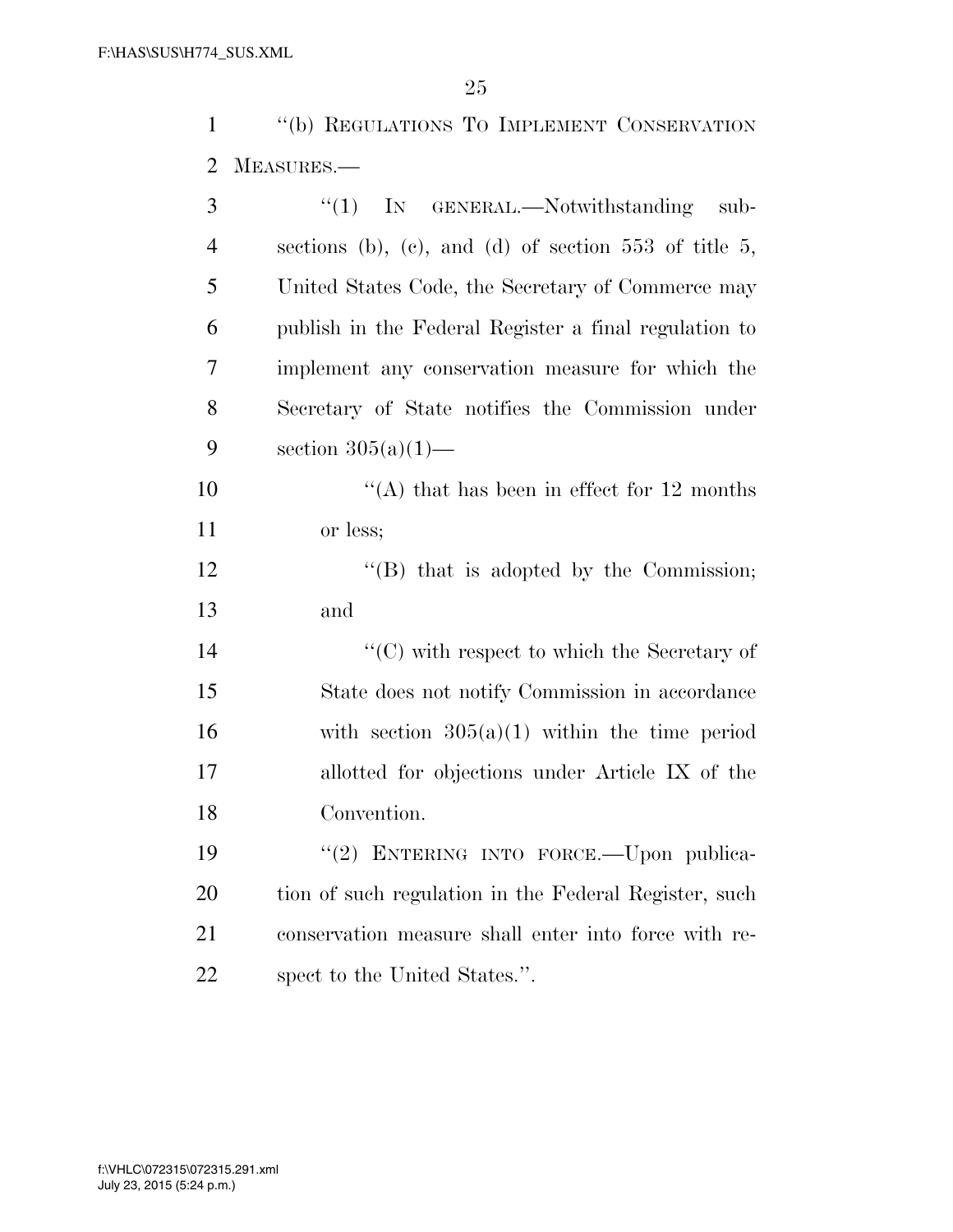| $\mathbf 1$    | SEC. 107. AMENDMENTS TO THE ATLANTIC TUNAS CONVEN-            |
|----------------|---------------------------------------------------------------|
| $\overline{2}$ | TION ACT.                                                     |
| 3              | The Atlantic Tunas Convention Act of 1975 is                  |
| $\overline{4}$ | amended—                                                      |
| 5              | in section $6(e)(2)$ (16 U.S.C.<br>(1)                        |
| 6              | $971d(e)(2)(2)$ )—                                            |
| 7              | (A) by striking " $(A)$ " and inserting " $(i)$ ";            |
| 8              | (B) by striking " $(B)$ " and inserting " $(ii)$ ";           |
| 9              | (C) by inserting " $(A)$ " after " $(2)$ "; and               |
| 10             | (D) by adding at the end the following:                       |
| 11             | "(B) Notwithstanding the requirements of subpara-             |
| 12             | graph $(A)$ and subsections $(b)$ and $(c)$ of section 553 of |
| 13             | title 5, United States Code, the Secretary may issue final    |
| 14             | regulations to implement Commission recommendations           |
| 15             | referred to in paragraph (1) concerning trade restrictive     |
| 16             | measures against nations or fishing entities.";               |
| 17             | $(2)$ in section 7 (16 U.S.C. 971e) by striking               |
| 18             | subsections (e) and (f) and redesignating subsection          |
| 19             | $(g)$ as subsection $(e)$ ;                                   |
| 20             | $(3)$ in section 8 (16 U.S.C. 971f)—                          |
| 21             | $(A)$ by striking subsections $(a)$ and $(c)$ ;               |
| 22             | and                                                           |
| 23             | (B) by inserting before subsection (b) the                    |
| 24             | following:                                                    |
| 25             | "(a) For additional prohibitions relating to this Act         |
| 26             | and enforcement of this Act, see section 606 of the High      |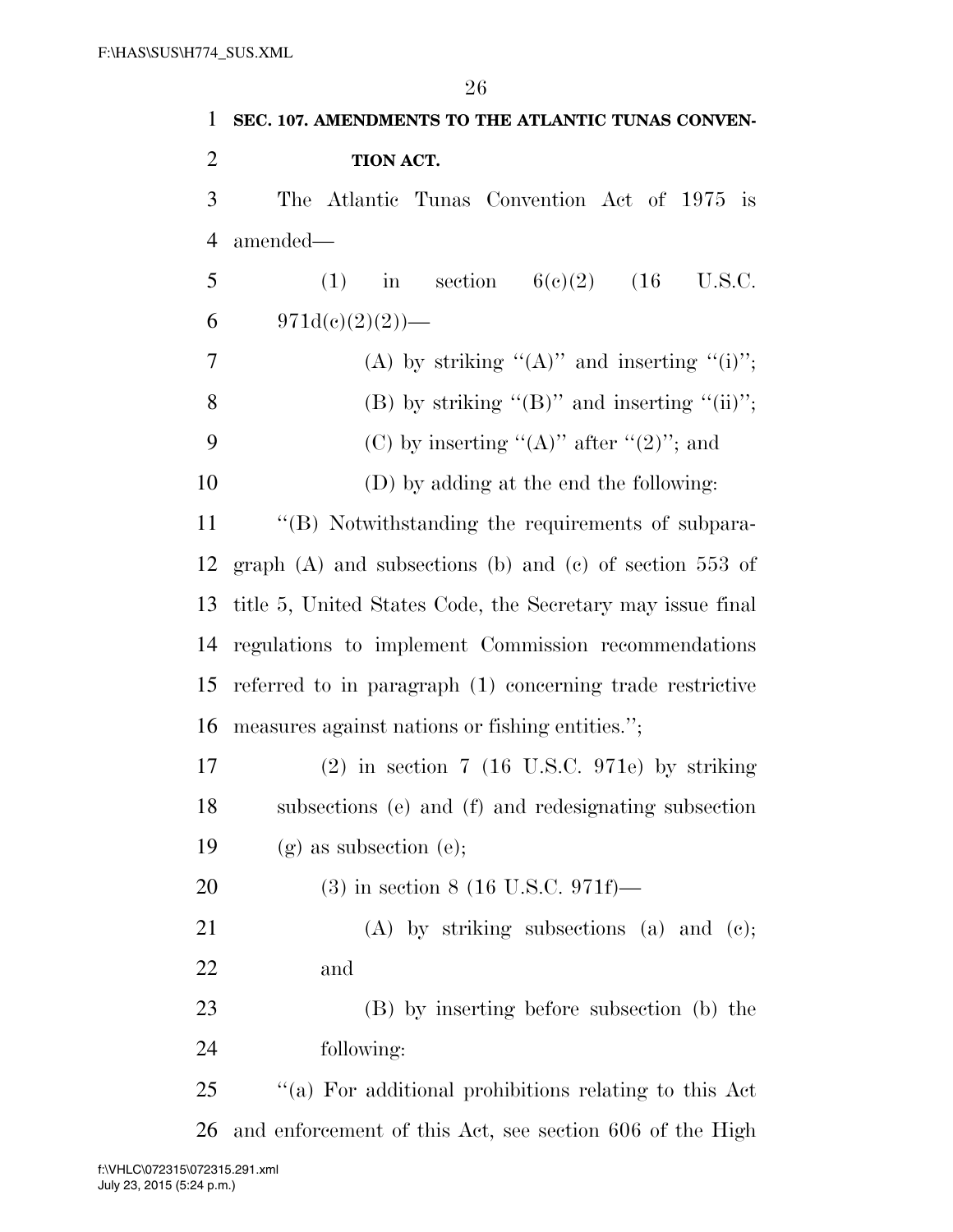Seas Driftnet Fishing Moratorium Protection Act (16 U.S.C. 1826g).'';

 (4) in section 8(b) by striking ''the enforcement activities specified in section 8(a) of this Act'' each place it appears and inserting ''enforcement activi- ties with respect to this Act that are otherwise au-thorized by law''; and

 (5) by striking section 11 (16 U.S.C. 971j) and redesignating sections 12 and 13 as sections 11 and 12, respectively.

## **SEC. 108. AMENDMENTS TO THE HIGH SEAS FISHING COM-PLIANCE ACT OF 1965.**

 Section 104(f) of the High Seas Fishing Compliance Act of 1995 (16 U.S.C. 5503(f)) is amended to read as follows:

 ''(f) VALIDITY.—A permit issued under this section for a vessel is void if—

18 ''(1) any other permit or authorization required for the vessel to fish is expired, revoked, or sus-pended; or

21 ''(2) the vessel is no longer documented under the laws of the United States or eligible for such documentation.''.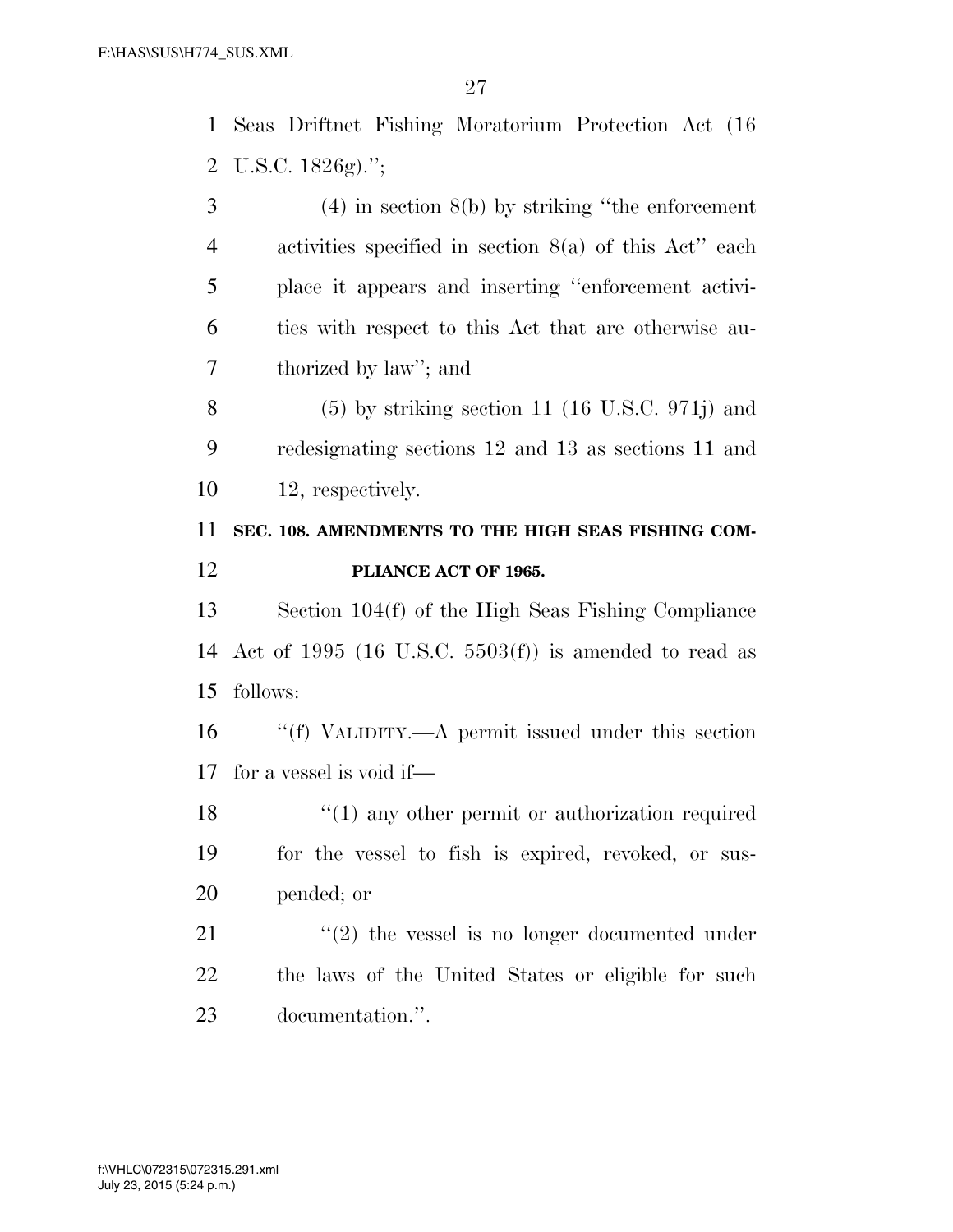**SEC. 109. AMENDMENTS TO THE DOLPHIN PROTECTION** 

| $\overline{2}$ | <b>CONSUMER INFORMATION ACT.</b>                                  |
|----------------|-------------------------------------------------------------------|
| 3              | The Dolphin Protection Consumer Information Act                   |
| 4              | $(16 \text{ U.S.C. } 1385)$ is amended by amending subsection (e) |
| 5              | to read as follows:                                               |
| 6              | "(e) ADDITIONAL PROHIBITIONS AND ENFORCE-                         |
| 7              | MENT.—For additional prohibitions relating to this Act            |
| 8              | and enforcement of this Act, see section 606 of the High          |
| 9              | Seas Driftnet Fishing Moratorium Protection Act (16               |
| 10             | U.S.C. $1826g$ .".                                                |
| 11             | SEC. 110. AMENDMENTS TO THE NORTHERN PACIFIC HAL-                 |
| 12             | IBUT ACT OF 1982.                                                 |
| 13             | Section 7 of the Northern Pacific Halibut Act of                  |
| 14             | 1982 (16 U.S.C. 773e) is amended—                                 |
| 15             | $(1)$ in subsection $(a)$ by redesignating para-                  |
| 16             | graphs $(1)$ through $(6)$ as subparagraphs $(A)$                 |
| 17             | through $(F)$ ;                                                   |
| 18             | $(2)$ by redesignating subsections (a) and (b) as                 |
| 19             | paragraphs $(1)$ and $(2)$ , respectively;                        |
| 20             | $(3)$ in paragraph $(1)(B)$ , as so redesignated, by              |
| 21             | inserting ", investigation," before "or inspection";              |
| 22             | $(4)$ in paragraph $(1)(C)$ , as so redesignated, by              |
| 23             | inserting ", investigation," before "or inspection";              |
| 24             | $(5)$ in paragraph $(1)(E)$ , as so redesignated, by              |
| 25             | striking "or" after the semicolon; and                            |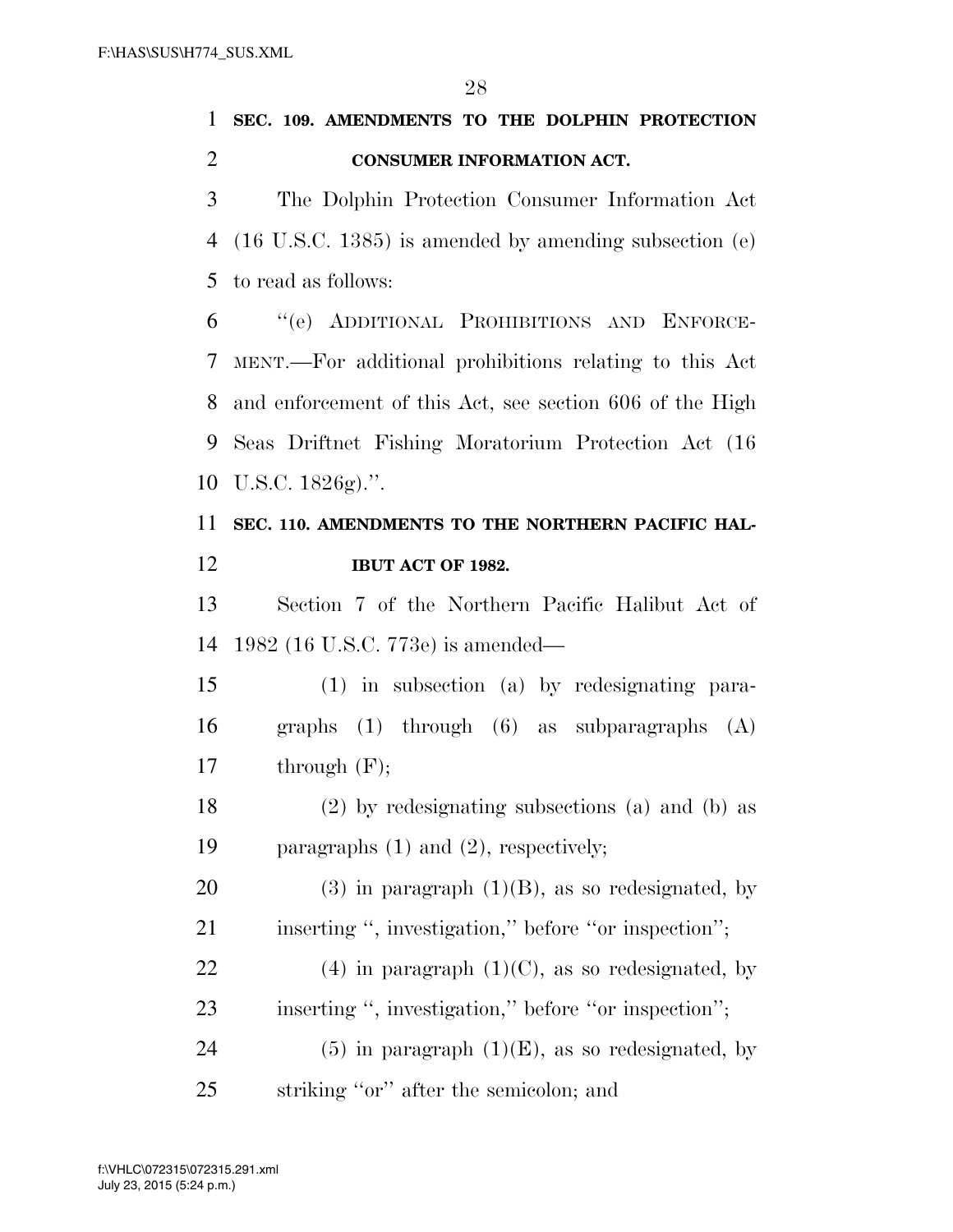| $\mathbf{1}$ | $(6)$ in paragraph $(1)(F)$ , as so redesignated, by      |
|--------------|-----------------------------------------------------------|
| 2            | striking "section." and inserting "section; or".          |
| 3            | SEC. 111. AMENDMENTS TO THE NORTHWEST ATLANTIC            |
| 4            | FISHERIES CONVENTION ACT OF 1995.                         |
| 5            | Section 207 of the Northwest Atlantic Fisheries Con-      |
| 6            | vention Act of $1995$ (16 U.S.C. 5606) is amended—        |
| 7            | (1) in the section heading, by striking " $AND$           |
| 8            | PENALTIES" and inserting "AND ENFORCE-                    |
| 9            | MENT";                                                    |
| 10           | (2) in subsection (a)(2), by inserting ", inves-          |
| 11           | tigation," before "or inspection";                        |
| 12           | $(3)$ in subsection $(a)(3)$ , by inserting ", inves-     |
| 13           | tigation," before "or inspection"; and                    |
| 14           | $(4)$ by striking subsections (b) through $(f)$ and       |
| 15           | inserting the following:                                  |
| 16           | "(b) ADDITIONAL PROHIBITIONS AND ENFORCE-                 |
| 17           | MENT.—For additional prohibitions relating to this Act    |
| 18           | and enforcement of this Act, see section 606 of the High  |
| 19           | Seas Driftnet Fishing Moratorium Protection Act (16)      |
| 20           | U.S.C. $1826g$ .".                                        |
| 21           | SEC. 112. AMENDMENT TO THE MAGNUSON-STEVENS FISH-         |
| 22           | ERY CONSERVATION AND MANAGEMENT ACT.                      |
| 23           | Section $307(1)(Q)$ of the Magnuson-Stevens Fishery       |
| 24           | Conservation<br>Management Act (16 U.S.C.<br>and          |
| 25           | $1857(1)(Q)$ is amended by inserting before the semicolon |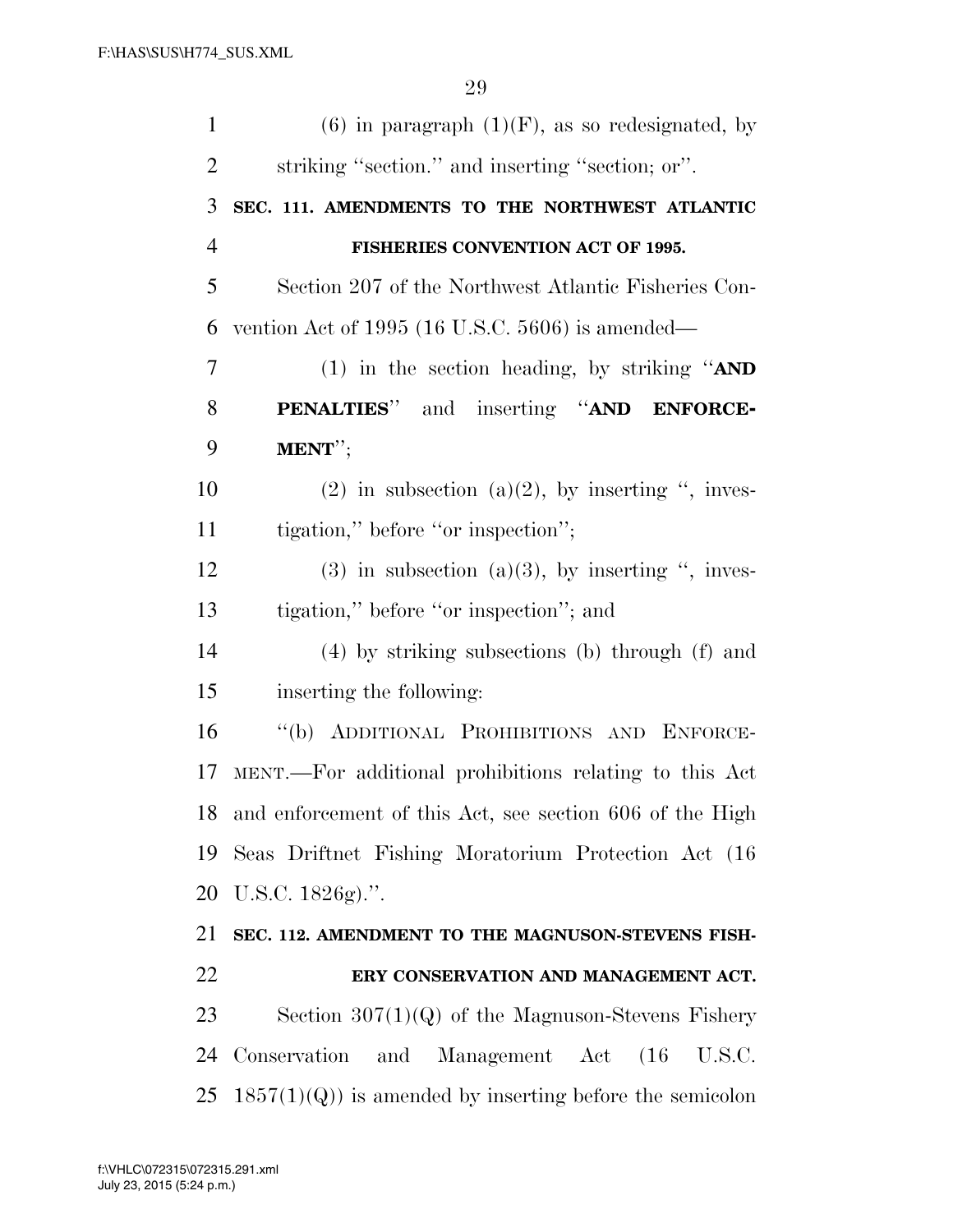the following: ''or any treaty or in contravention of any binding conservation measure adopted by an international agreement or organization to which the United States is a party''.

# **TITLE II—IMPLEMENTATION OF THE ANTIGUA CONVENTION**

## **SEC. 201. SHORT TITLE.**

 This title may be cited as the ''Antigua Convention Implementing Act of 2015''.

# **SEC. 202. AMENDMENT OF THE TUNA CONVENTIONS ACT OF 1950.**

 Except as otherwise expressly provided, whenever in this title an amendment or repeal is expressed in terms of an amendment to, or repeal of, a section or other provi- sion, the reference shall be considered to be made to a section or other provision of the Tuna Conventions Act of 1950 (16 U.S.C. 951 et seq.).

### **SEC. 203. DEFINITIONS.**

 Section 2 (16 U.S.C. 951) is amended to read as fol-lows:

## **''SEC. 2. DEFINITIONS.**

22 <sup>"</sup>In this Act:

23 "(1) ANTIGUA CONVENTION.—The term 'Anti- gua Convention' means the Convention for the Strengthening of the Inter-American Tropical Tuna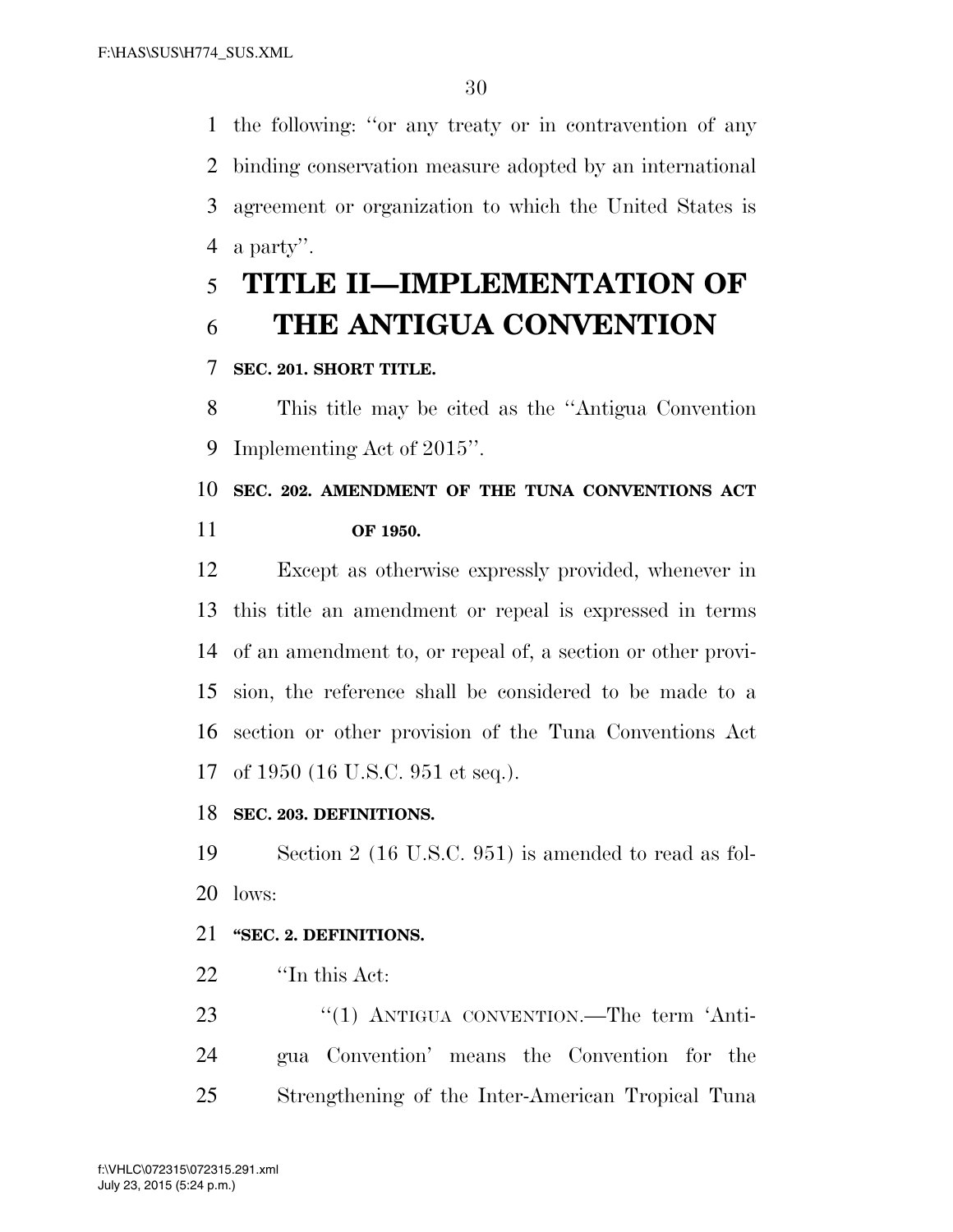| $\mathbf{1}$   | Commission Established by the 1949 Convention      |
|----------------|----------------------------------------------------|
| 2              | Between the United States of America and the Re-   |
| 3              | public of Costa Rica, signed at Washington, Novem- |
| $\overline{4}$ | ber 14, 2003.                                      |
| 5              | "(2) COMMISSION.—The term 'Commission'             |
| 6              | means the Inter-American Tropical Tuna Commis-     |
| 7              | sion provided for by the Convention.               |
| 8              | "(3) CONVENTION.—The term 'Convention'             |
| 9              | $means$ —                                          |
| 10             | $\lq\lq$ the Convention for the Establishment      |
| 11             | of an Inter-American Tropical Tuna Commis-         |
| 12             | sion, signed at Washington, May 31, 1949, by       |
| 13             | the United States of America and the Republic      |
| 14             | of Costa Rica;                                     |
| 15             | "(B) the Antigua Convention, upon its              |
| 16             | entry into force for the United States, and any    |
| 17             | amendments thereto that are in force for the       |
| 18             | United States; or                                  |
| 19             | $\lq\lq$ (C) both such Conventions, as the context |
| 20             | requires.                                          |
| 21             | "(4) PERSON.—The term 'person' means an in-        |
| 22             | dividual, partnership, corporation, or association |
| 23             | subject to the jurisdiction of the United States.  |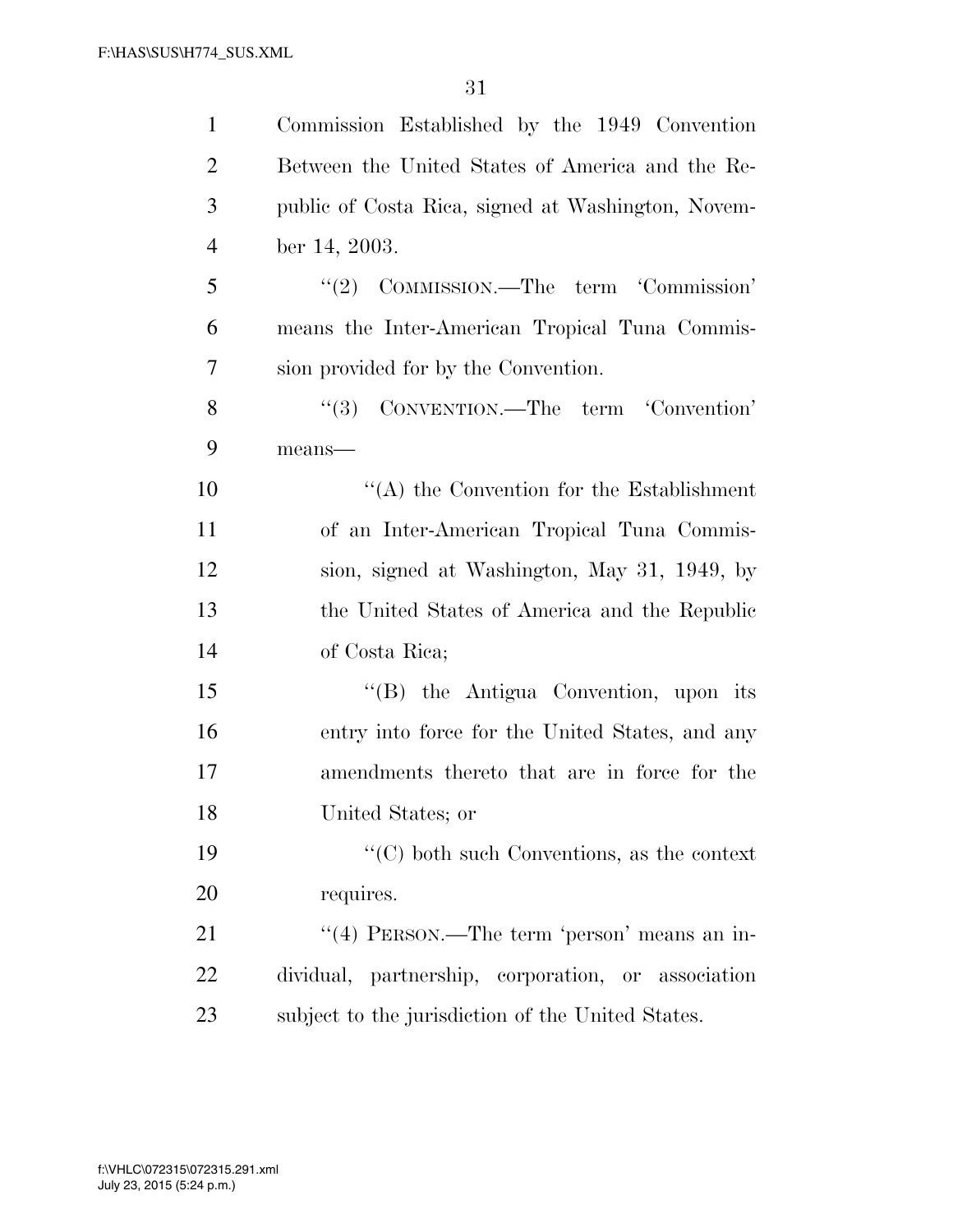1 ''(5) UNITED STATES.—The term 'United States' includes all areas under the sovereignty of the United States.

 ''(6) UNITED STATES COMMISSIONERS.—The term 'United States commissioners' means the indi- viduals appointed in accordance with section 3(a).''. **SEC. 204. COMMISSIONERS; NUMBER, APPOINTMENT, AND QUALIFICATIONS.** 

 Section 3 (16 U.S.C. 952) is amended to read as fol-lows:

#### **''SEC. 3. COMMISSIONERS.**

 ''(a) COMMISSIONERS.—The United States shall be represented on the Commission by 4 United States Com- missioners. The President shall appoint individuals to serve on the Commission. The United States Commis- sioners shall be subject to supervision and removal by the Secretary of State, in consultation with the Secretary. In making the appointments, the President shall select United States Commissioners from among individuals who are knowledgeable or experienced concerning highly migra- tory fish stocks in the eastern tropical Pacific Ocean, one of whom shall be an officer or employee of the Department of Commerce. Not more than 2 United States Commis-sioners may be appointed who reside in a State other than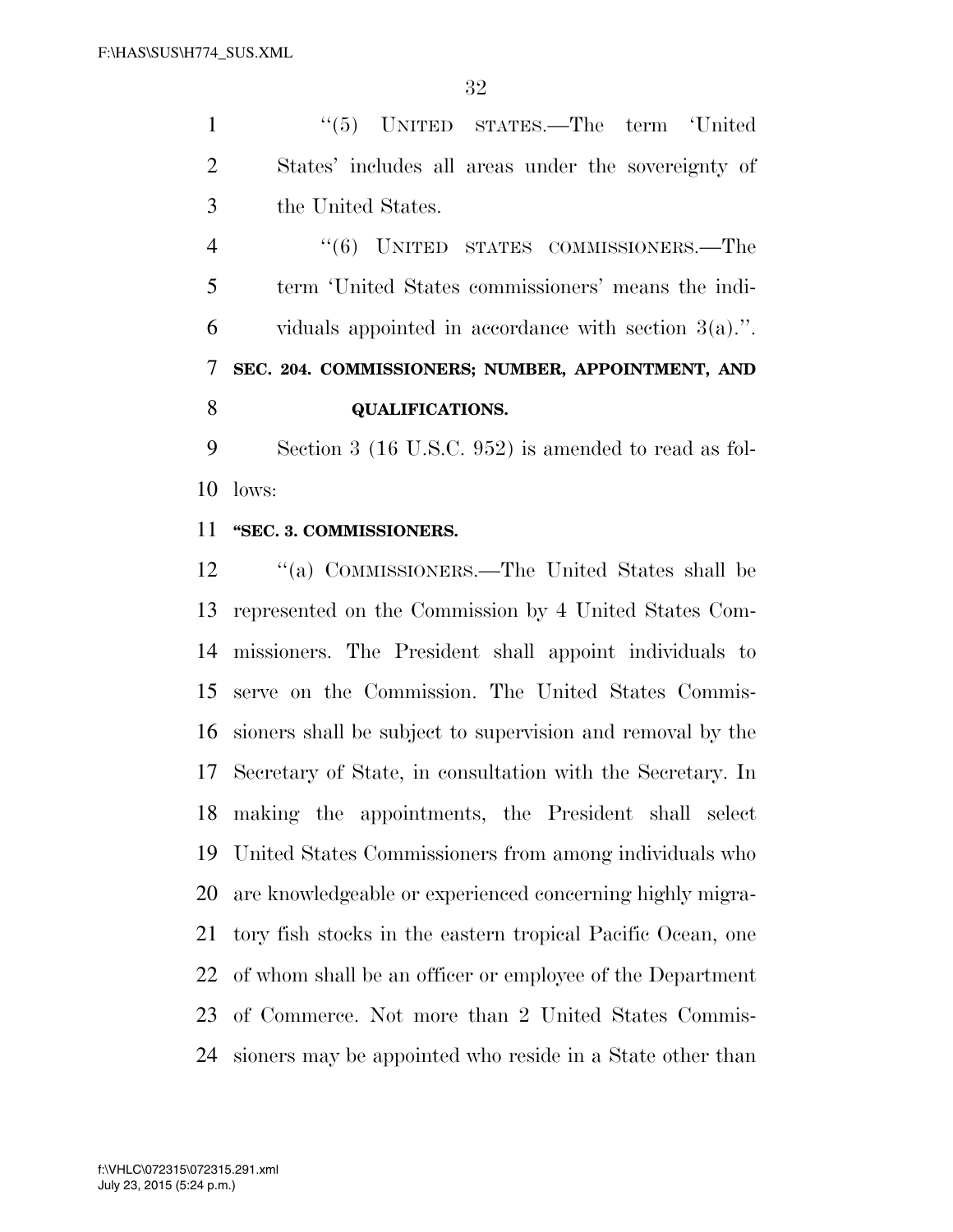a State whose vessels maintain a substantial fishery in the area of the Convention.

 ''(b) ALTERNATE COMMISSIONERS.—The Secretary of State, in consultation with the Secretary, may designate from time to time and for periods of time deemed appro- priate Alternate United States Commissioners to the Com- mission. Any Alternate United States Commissioner may exercise, at any meeting of the Commission or of the Gen- eral Advisory Committee or Scientific Advisory Sub- committee established pursuant to section 4(b), all powers and duties of a United States Commissioner in the ab- sence of any United States Commissioner appointed pur- suant to subsection (a) of this section for whatever reason. The number of such Alternate United States Commis- sioners that may be designated for any such meeting shall be limited to the number of United States Commissioners appointed pursuant to subsection (a) of this section who will not be present at such meeting.

19 <sup>''</sup>(c) ADMINISTRATIVE MATTERS.—

20 "(1) EMPLOYMENT STATUS.—Individuals serv-21 ing as United States Commissioners, other than offi- cers or employees of the United States Government, shall not be considered Federal employees except for the purposes of injury compensation or tort claims liability as provided in chapter 81 of title 5, United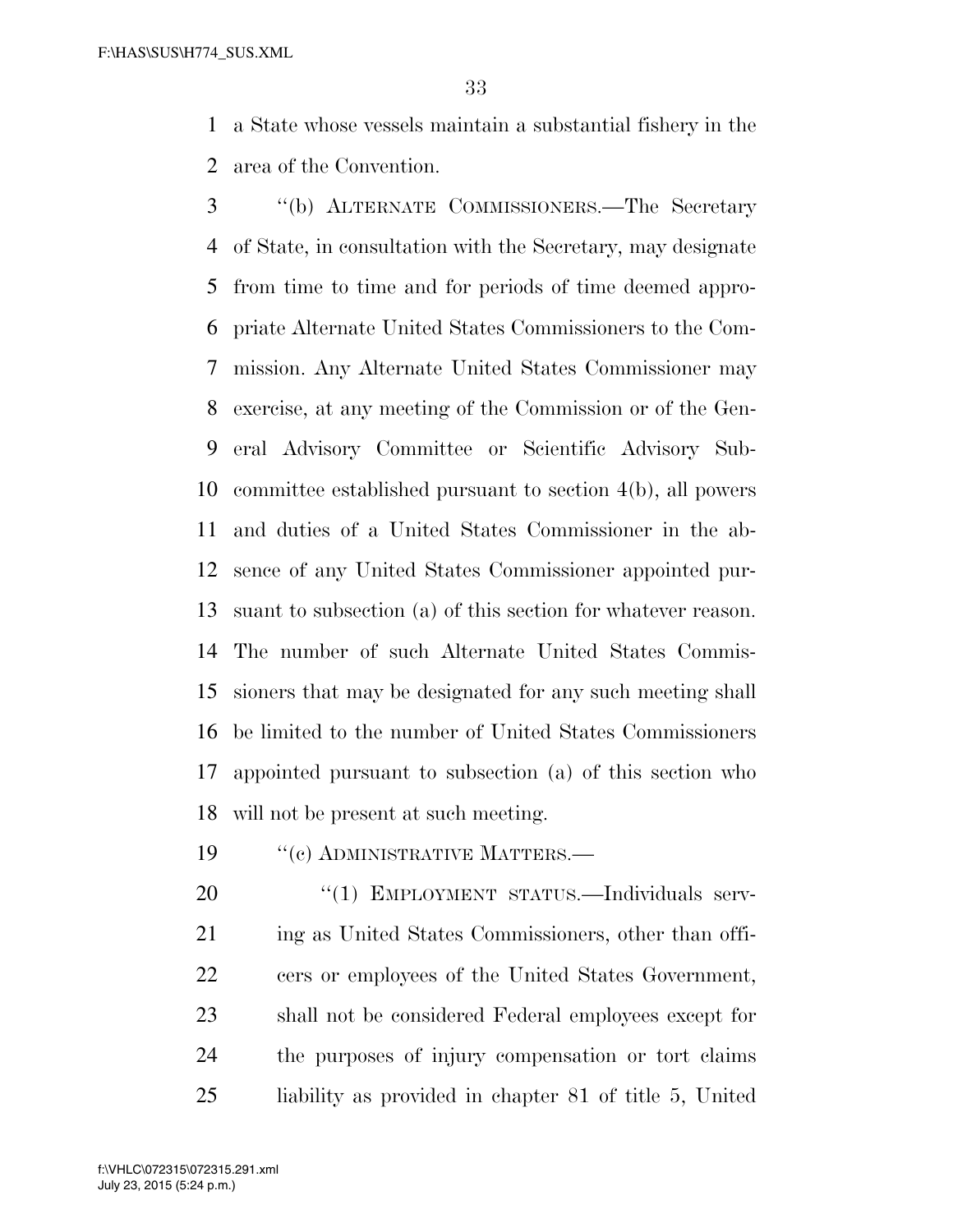$\overline{24}$ 

| 23             | ENTIFIC ADVISORY SUBCOMMITTEE.                             |
|----------------|------------------------------------------------------------|
| 22             | SEC. 205. GENERAL ADVISORY COMMITTEE<br><b>AND</b><br>SCI- |
| 21             | Secretary of State under this subsection.".                |
| 20             | Secretary of State for amounts expended by the             |
| 19             | "(B) The Secretary may reimburse the                       |
| 18             | title 5, United States Code.                               |
| 17             | 5701, 5702, 5704 through 5708, and 5731 of                 |
| 16             | the Federal Travel Regulations and sections                |
| 15             | essary to fulfill their duties, in accordance with         |
| 14             | meetings the Secretary of State deems nec-                 |
| 13             | ican Tropical Tuna Commission and other                    |
| 12             | Commissioners to meetings of the Inter-Amer-               |
| 11             | Commissioners and Alternate United States                  |
| 10             | necessary travel expenses of United States                 |
| 9              | "(A) The Secretary of State shall pay the                  |
| 8              | $``(3)$ TRAVEL EXPENSES.—                                  |
| 7              | States Commissioners or Alternate Commissioners.           |
| 6              | ceive no compensation for their services as United         |
| 5              | ficers of the United States while so serving, shall re-    |
| $\overline{4}$ | missioners or Alternate Commissioners, although of-        |
| 3              | "(2) COMPENSATION.—The United States Com-                  |
| $\overline{2}$ | States Code.                                               |
| $\mathbf{1}$   | States Code, and chapter 171 of title 28, United           |
|                | ðŦ                                                         |

Section 4 (16 U.S.C. 953) is amended—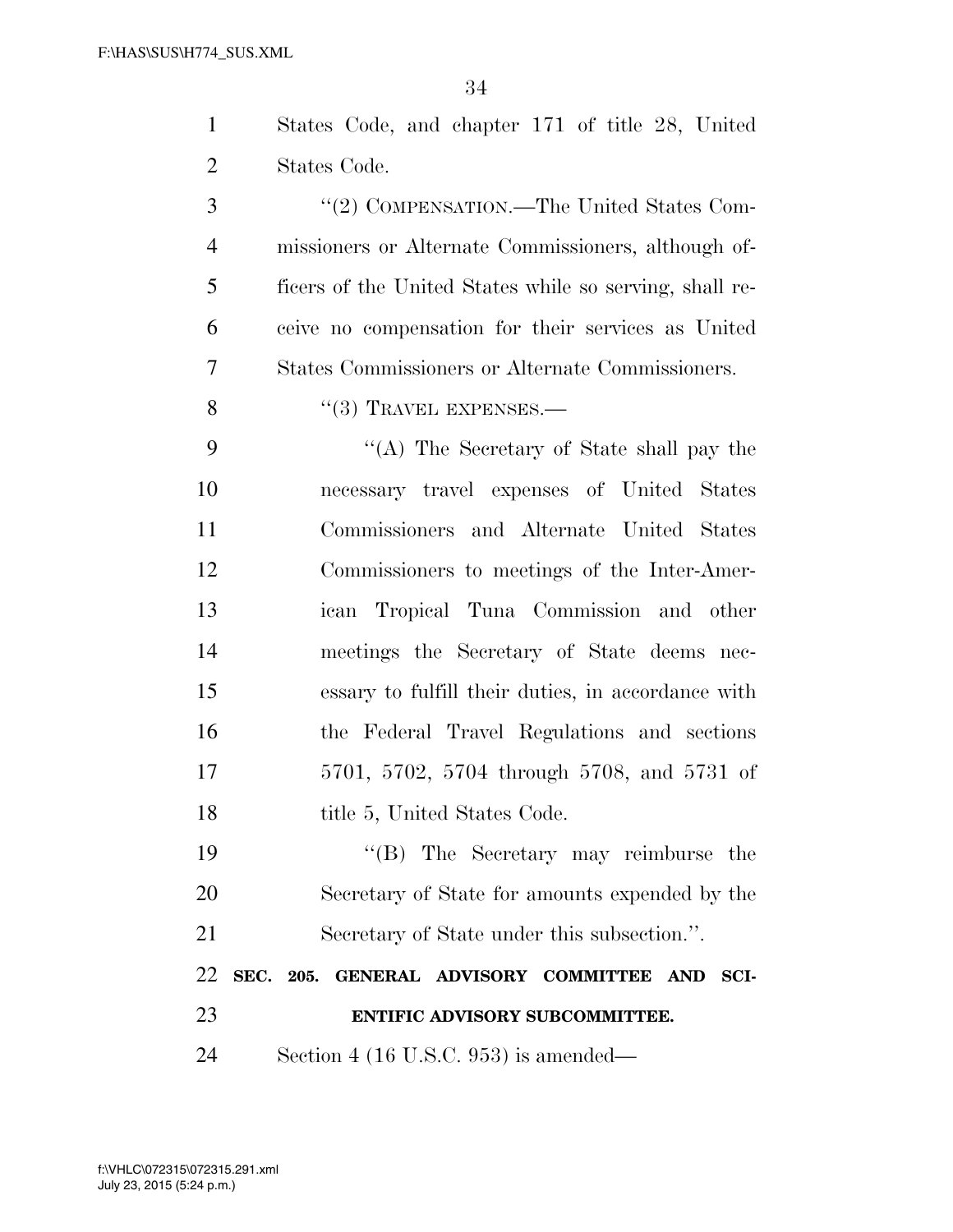| (1) by striking subsection (a) and inserting the |
|--------------------------------------------------|
| following:                                       |

''(a) GENERAL ADVISORY COMMITTEE.—

4 "(1) APPOINTMENTS; PUBLIC PARTICIPATION; COMPENSATION.—

 ''(A) The Secretary, in consultation with the Secretary of State, shall appoint a General Advisory Committee which shall consist of not more than 25 individuals who shall be rep- resentative of the various groups concerned with the fisheries covered by the Convention, in- cluding nongovernmental conservation organiza- tions, providing to the maximum extent prac- ticable an equitable balance among such groups. Members of the General Advisory Committee will be eligible to participate as members of the United States delegation to the Commission and its working groups to the extent the Com-mission rules and space for delegations allow.

20 "'(B) The chair of the Pacific Fishery Management Council's Advisory Subpanel for Highly Migratory Fisheries and the chair of the Western Pacific Fishery Management Council's Advisory Committee shall be ex-officio members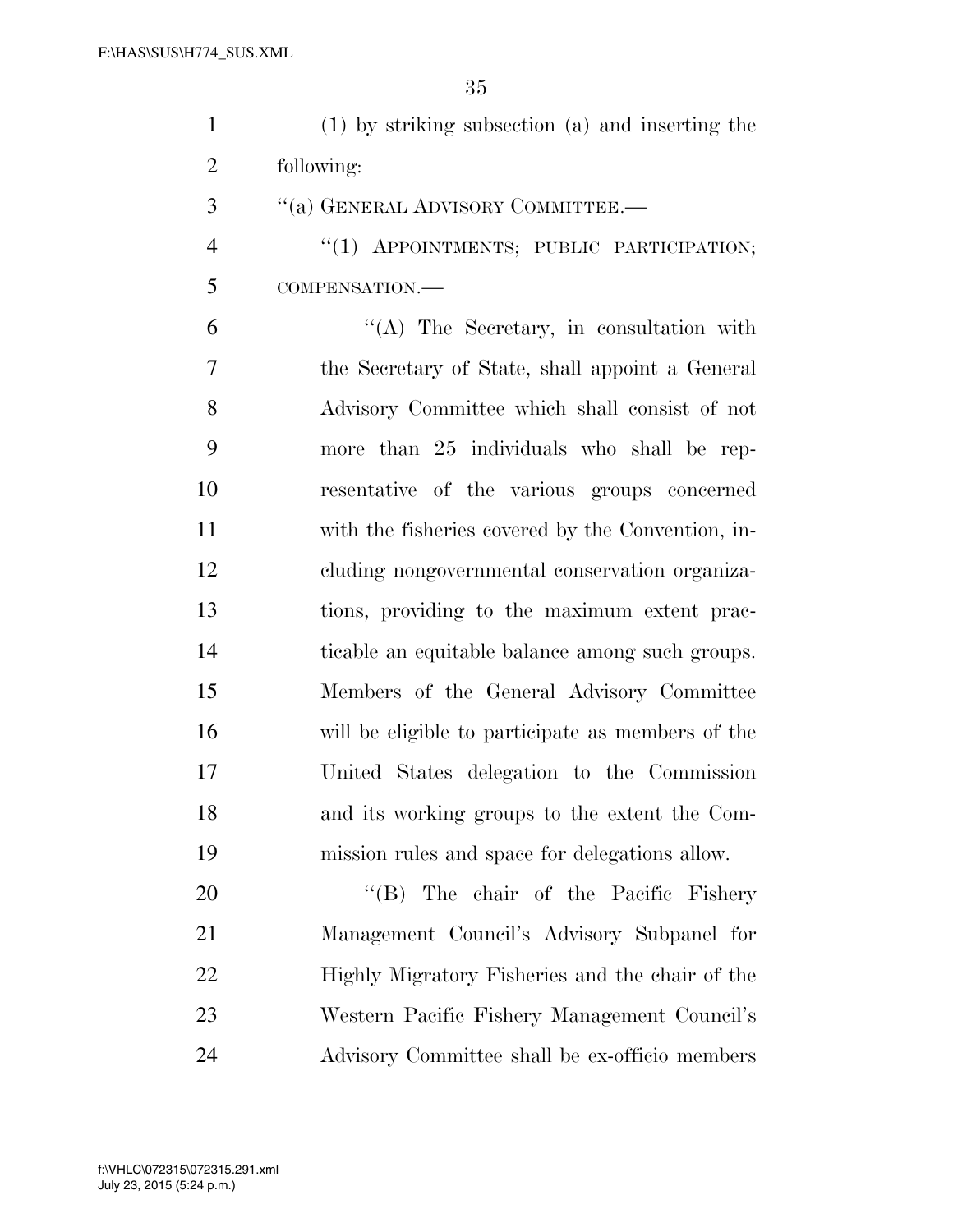| 1 | of the General Advisory Committee by virtue of      |
|---|-----------------------------------------------------|
| 2 | their positions in those Councils.                  |
| 3 | "(C) Each member of the General Advi-               |
| 4 | sory Committee appointed under subparagraph         |
| 5 | $(A)$ shall serve for a term of 3 years and is eli- |

gible for reappointment.

 ''(D) The General Advisory Committee shall be invited to attend all non-executive meetings of the United States delegation and at such meetings shall be given opportunity to ex- amine and to be heard on all proposed pro- grams of investigation, reports, recommenda-tions, and regulations of the Commission.

 ''(E) The General Advisory Committee shall determine its organization, and prescribe its practices and procedures for carrying out its functions under this title, the Magnuson-Ste- vens Fishery Conservation and Management Act (16 U.S.C. 1801 et seq.), and the Conven- tion. The General Advisory Committee shall publish and make available to the public a statement of its organization, practices and pro- cedures. Meetings of the General Advisory Com- mittee, except when in executive session, shall be open to the public, and prior notice of meet-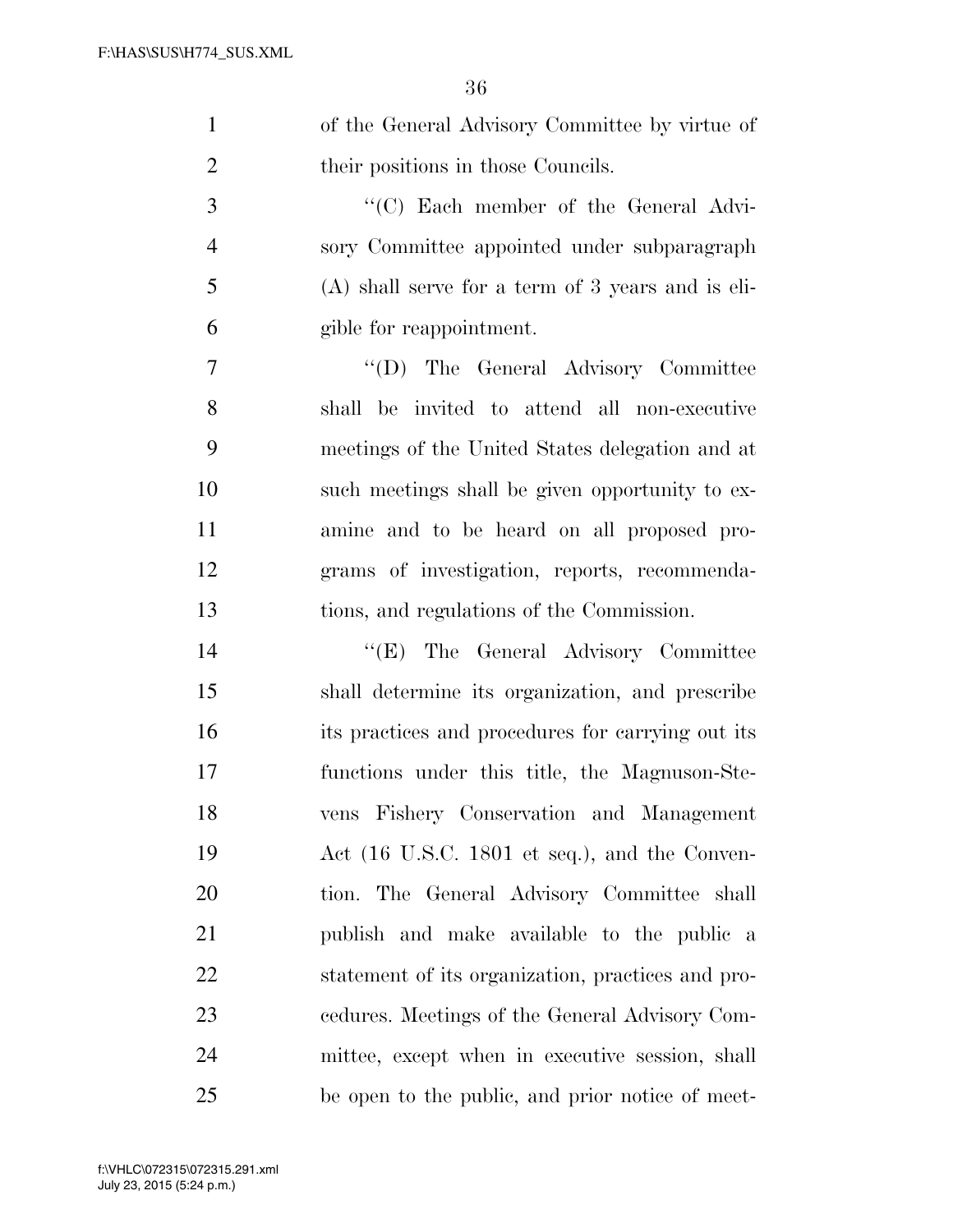| $\mathbf{1}$   | ings shall be made public in timely fashion. The     |
|----------------|------------------------------------------------------|
| $\overline{2}$ | General Advisory Committee shall not be sub-         |
| 3              | ject to the Federal Advisory Committee Act (5        |
| $\overline{4}$ | $U.S.C.$ App.).                                      |
| 5              | "(2) INFORMATION SHARING.—The Secretary              |
| 6              | and the Secretary of State shall furnish the General |
| 7              | Advisory Committee with relevant information con-    |
| 8              | cerning fisheries and international fishery agree-   |
| 9              | ments.                                               |
| 10             | $``(3)$ ADMINISTRATIVE MATTERS.—                     |
| 11             | "(A) The Secretary shall provide to the              |
| 12             | General Advisory Committee in a timely man-          |
| 13             | ner such administrative and technical support        |
| 14             | services as are necessary for its effective func-    |
| 15             | tioning.                                             |
| 16             | "(B) Individuals appointed to serve as a             |
| 17             | member of the General Advisory Committee—            |
| 18             | "(i) shall serve without pay, but while              |
| 19             | away from their homes or regular places of           |
| 20             | business to attend meetings of the General           |
| 21             | Advisory Committee shall be allowed travel           |
| 22             | expenses, including per diem in lieu of sub-         |
| 23             | sistence, in the same manner as persons              |
| 24             | employed intermittently in the Government            |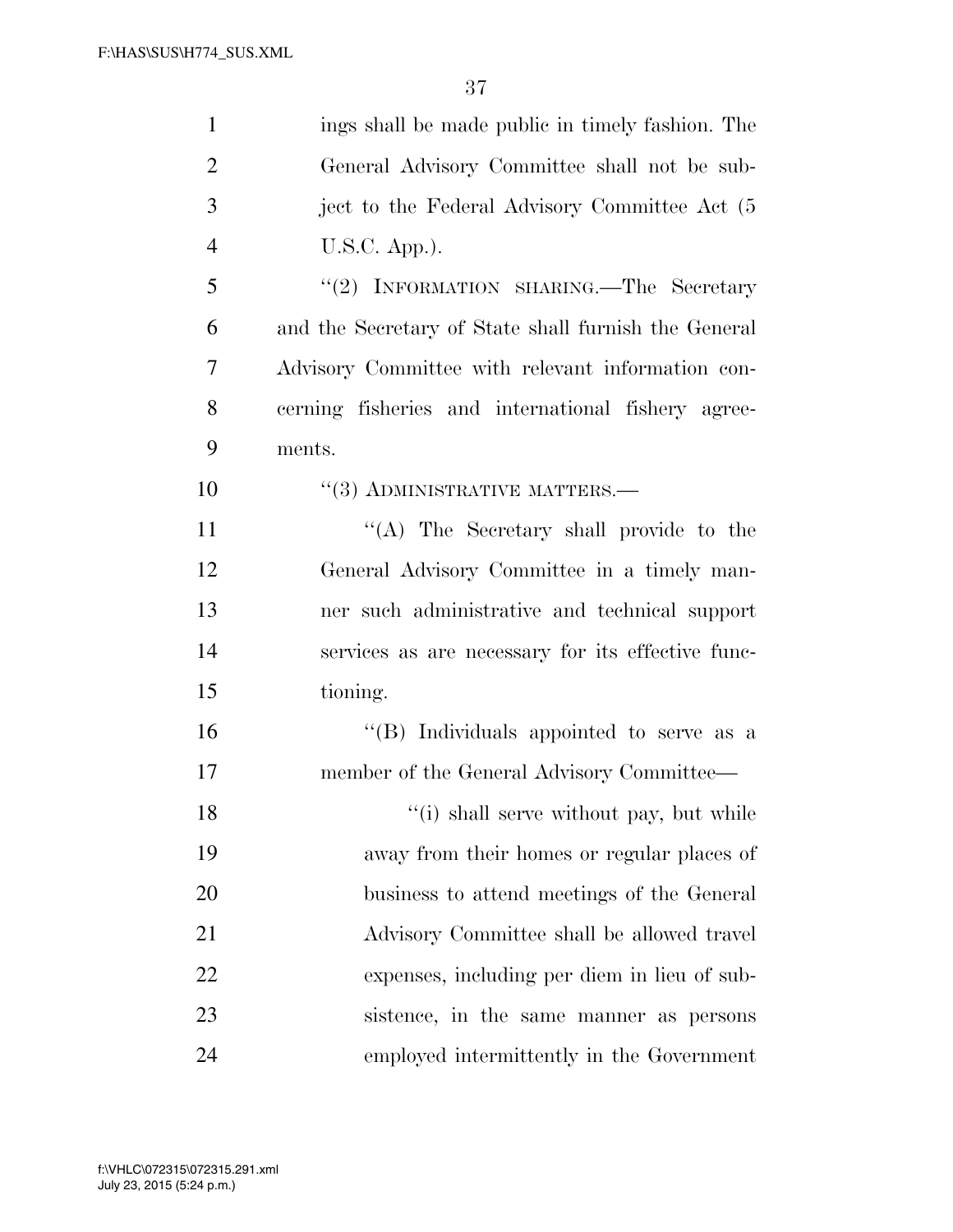F:\HAS\SUS\H774\_SUS.XML

| $\mathbf{1}$   | service are allowed expenses under section                  |
|----------------|-------------------------------------------------------------|
| $\overline{2}$ | 5703 of title 5, United States Code; and                    |
| 3              | "(ii) shall not be considered Federal                       |
| $\overline{4}$ | employees except for the purposes of injury                 |
| 5              | compensation or tort claims liability as                    |
| 6              | provided in chapter 81 of title 5, United                   |
| $\overline{7}$ | States Code, and chapter 171 of title 28,                   |
| 8              | United States Code.";                                       |
| 9              | (2) by striking so much of subsection (b) as                |
| 10             | precedes paragraph $(2)$ and inserting the following:       |
| 11             | $\lq\lq(b)$ SCIENTIFIC ADVISORY SUBCOMMITTEE. $-(1)$        |
| 12             | The Secretary, in consultation with the Secretary of State, |
| 13             | shall appoint a Scientific Advisory Subcommittee of not     |
| 14             | less than 5 nor more than 15 qualified scientists with bal- |
| 15             | anced representation from the public and private sectors,   |
| 16             | including nongovernmental conservation organizations.";     |
| 17             | and                                                         |
| 18             | $(3)$ in subsection $(b)(3)$ , by striking "General         |
| 19             | Advisory Subcommittee" and inserting "General Ad-           |
| 20             | visory Committee".                                          |
| 21             | SEC. 206. RULEMAKING.                                       |
|                |                                                             |

 Section 6 (16 U.S.C. 955) is amended to read as fol-lows: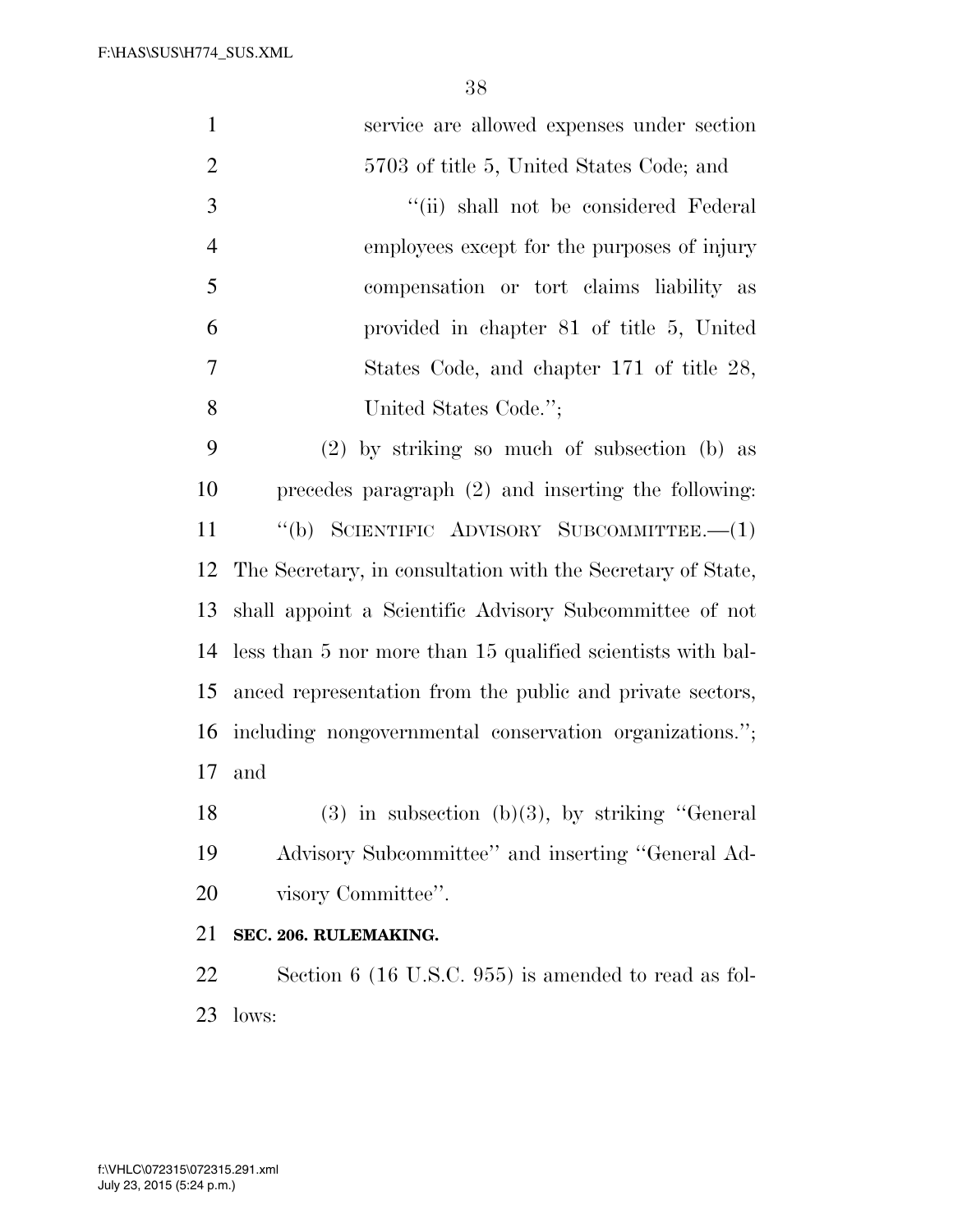#### **''SEC. 6. RULEMAKING.**

 ''(a) REGULATIONS.—The Secretary, in consultation with the Secretary of State and, with respect to enforce- ment measures, the Secretary of the Department in which the Coast Guard is operating, may promulgate such regu- lations as may be necessary to carry out the United States international obligations under the Convention and this Act, including recommendations and decisions adopted by the Commission. In cases where the Secretary has discre- tion in the implementation of one or more measures adopt- ed by the Commission that would govern fisheries under the authority of a Regional Fishery Management Council, the Secretary may, to the extent practicable within the im- plementation schedule of the Convention and any rec- ommendations and decisions adopted by the Commission, promulgate such regulations as may be necessary to carry out the United States international obligations under the Convention and this Act, in accordance with the proce- dures established by the Magnuson-Stevens Fishery Con- servation and Management Act (16 U.S.C. 1801 et seq.). ''(b) JURISDICTION.—The Secretary may promulgate regulations as may be necessary to carry out the United States international obligations under the Convention and this Act, applicable to all vessels and persons subject to the jurisdiction of the United States, including vessels doc-

umented under chapter 121 of title 46, United States

July 23, 2015 (5:24 p.m.) f:\VHLC\072315\072315.291.xml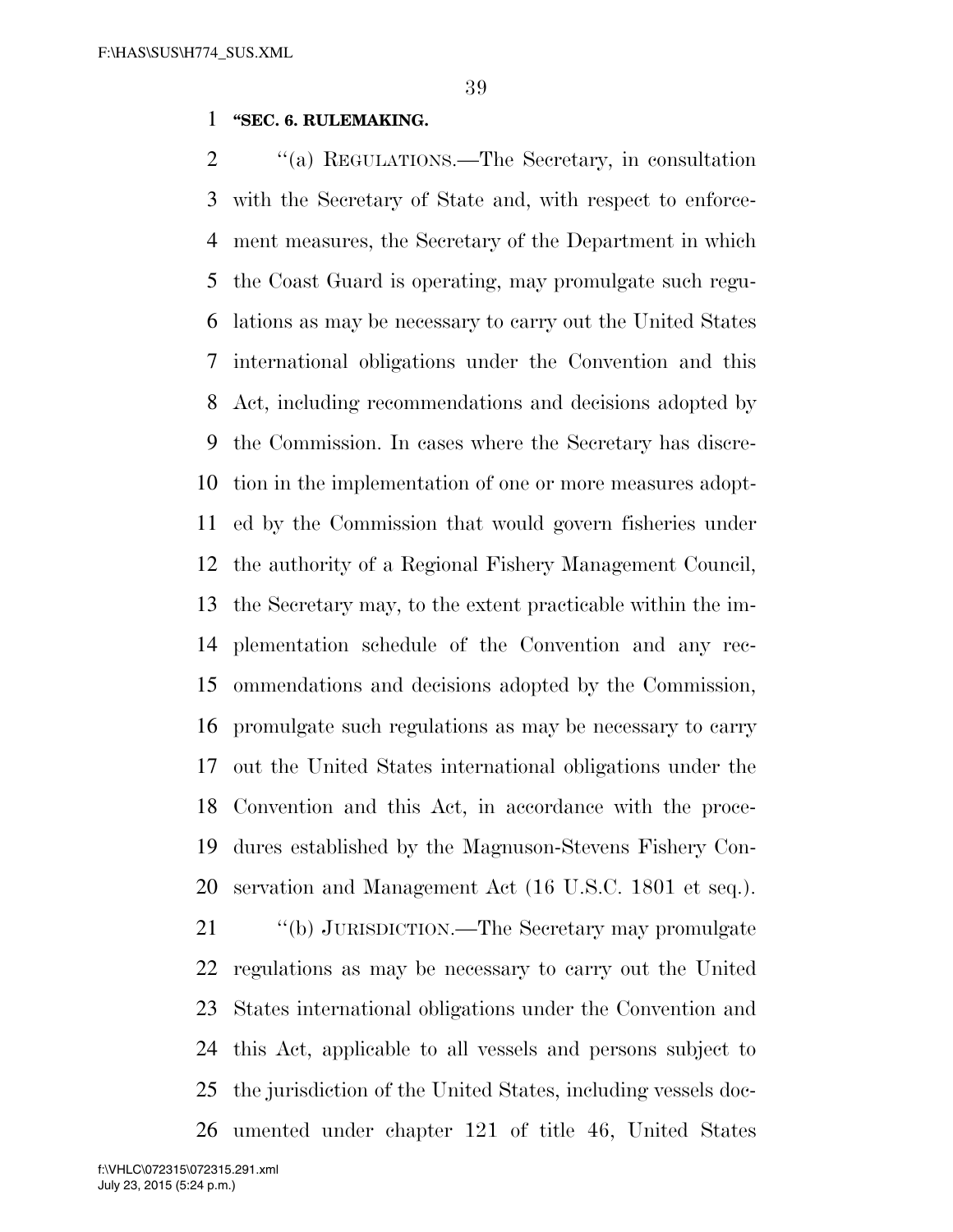Code, wherever they may be operating, on such date as the Secretary shall prescribe.''.

#### **SEC. 207. PROHIBITED ACTS.**

Section 8 (16 U.S.C. 957) is amended—

(1) by striking "section  $6(c)$  of this Act" each

place it appears and inserting ''section 6''; and

(2) by adding at the end the following:

8 "(i) ADDITIONAL PROHIBITIONS AND ENFORCE- MENT.—For prohibitions relating to this Act and enforce- ment of this Act, see section 606 of the High Seas Driftnet Fishing Moratorium Protection Act (16 U.S.C. 1826g).''.

## **SEC. 208. ENFORCEMENT.**

 Section 10 (16 U.S.C. 959) is amended to read as follows:

### **''SEC. 10. ENFORCEMENT.**

 ''For enforcement of this Act, see section 606 of the High Seas Driftnet Fishing Moratorium Protection Act (16 U.S.C. 1826g).''.

### **SEC. 209. REDUCTION OF BYCATCH.**

 Section 15 (16 U.S.C. 962) is amended by striking ''vessel'' and inserting ''vessels''.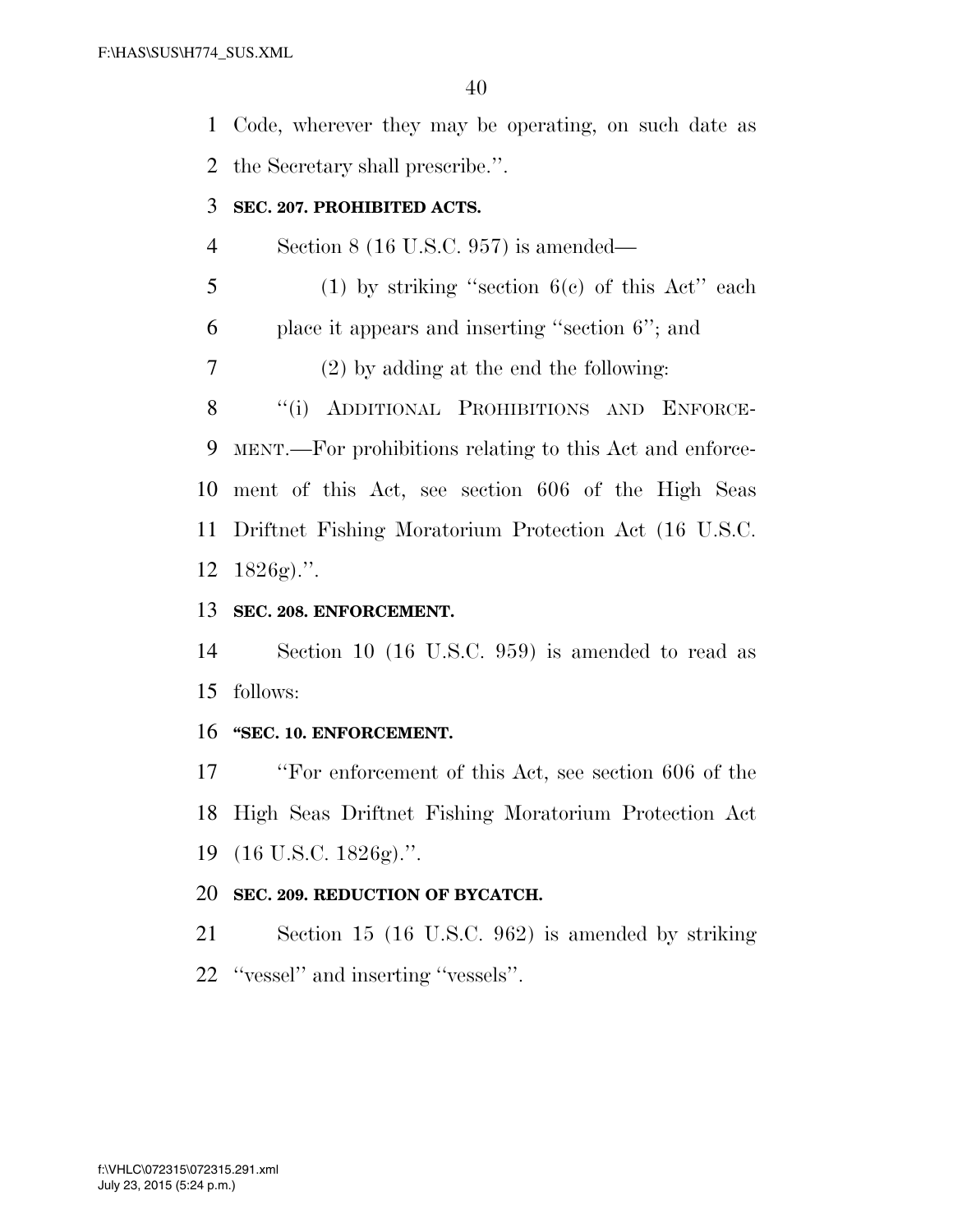| 1              | SEC. 210. REPEAL OF EASTERN PACIFIC TUNA LICENSING     |
|----------------|--------------------------------------------------------|
| $\overline{2}$ | <b>ACT OF 1984.</b>                                    |
| 3              | The Eastern Pacific Tuna Licensing Act of 1984 (16)    |
| $\overline{4}$ | U.S.C. 972 et seq.) is repealed.                       |
| 5              | <b>III-AGREEMENT</b><br>TITLE<br>ON                    |
| 6              | <b>PORT STATE MEASURES TO</b>                          |
| $\overline{7}$ | PREVENT, DETER AND ELIMI-                              |
| 8              | NATE ILLEGAL, UNREPORTED                               |
| 9              | AND UNREGULATED FISHING                                |
| 10             | SEC. 301. SHORT TITLE.                                 |
| 11             | This title may be cited as the "Port State Measures"   |
| 12             | Agreement Act of 2015".                                |
| 13             | SEC. 302. PURPOSE.                                     |
| 14             | The purpose of this title is to implement the Agree-   |
| 15             | ment on Port State Measures to Prevent, Deter and      |
| 16             | Eliminate Illegal, Unreported and Unregulated Fishing. |
| 17             | SEC. 303. DEFINITIONS.                                 |
| 18             | As used in this title:                                 |
| 19             | (1) The term "Agreement" means the Agree-              |
| 20             | ment on Port State Measures to Prevent, Deter and      |

Eliminate Illegal, Unreported and Unregulated Fish-

ing, done at the Food and Agriculture Organization

of the United Nations, in Rome, Italy, November 22,

2009, and signed by the United States November

July 23, 2015 (5:24 p.m.) f:\VHLC\072315\072315.291.xml

22, 2009.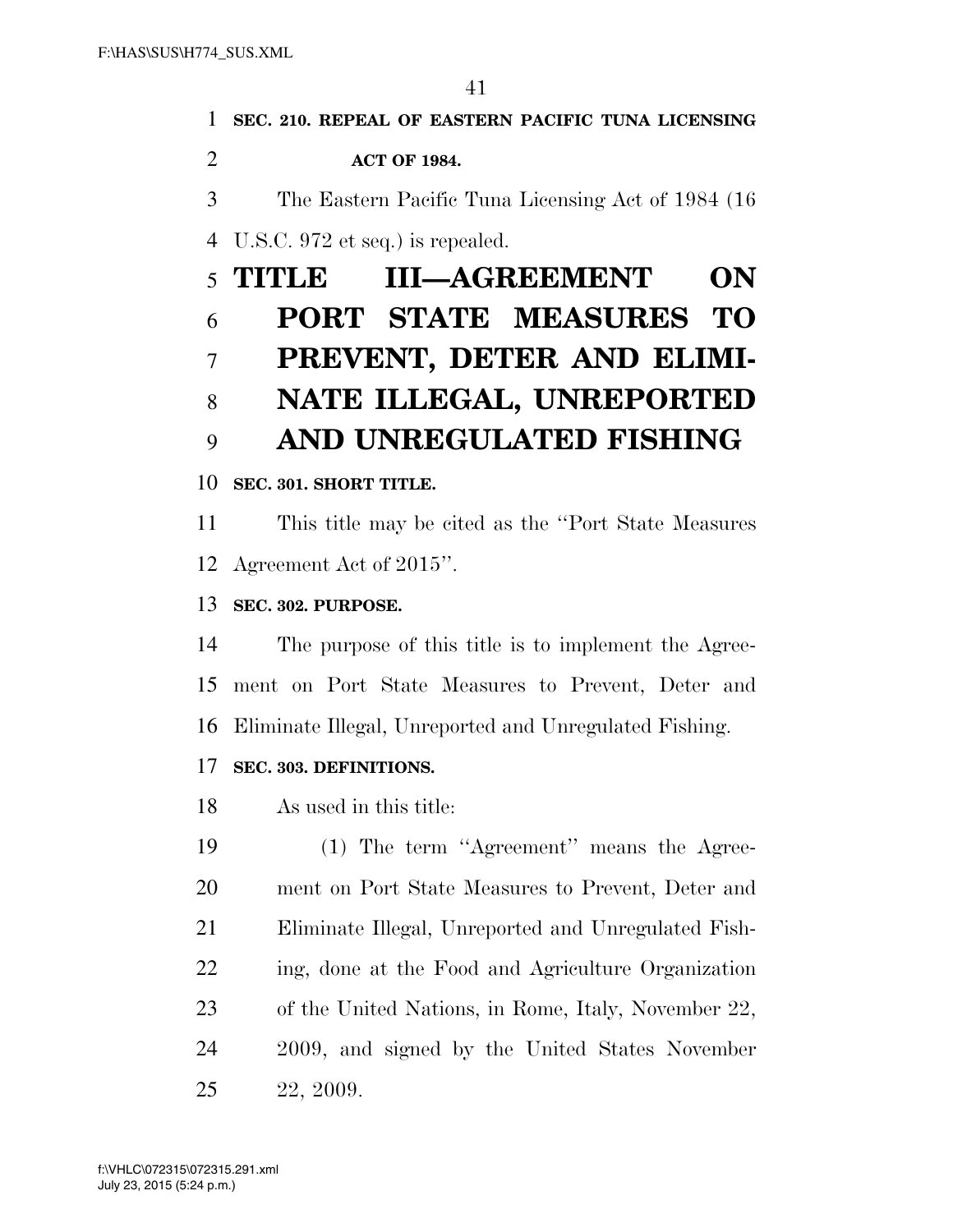(2) The term ''IUU fishing'' means any activity set out in paragraph 3 of the 2001 FAO Inter- national Plan of Action to Prevent, Deter and Elimi-nate Illegal, Unreported and Unregulated Fishing.

 (3) The term ''listed IUU vessel'' means a ves- sel that is included in a list of vessels having en- gaged in IUU fishing or fishing-related activities in support of IUU fishing that has been adopted by a regional fisheries management organization of which the United States is a member, or a list adopted by a regional fisheries management organization of which the United States is not a member if the Sec- retary determines the criteria used by that organiza- tion to create the IUU list is comparable to criteria adopted by RFMOs of which the United States is a member for identifying IUU vessels and activities.

 (4) The term ''Magnuson-Stevens Act'' means the Magnuson-Stevens Fishery Conservation and Management Act (16 U.S.C. 1801 et seq.).

 (5) The term ''person'' has the same meaning as that term has in section 3 of the Magnuson-Ste-vens Act (16 U.S.C. 1802).

 (6) The terms ''RFMO'' and ''regional fisheries management organization'' mean a regional fisheries management organization (as that term is defined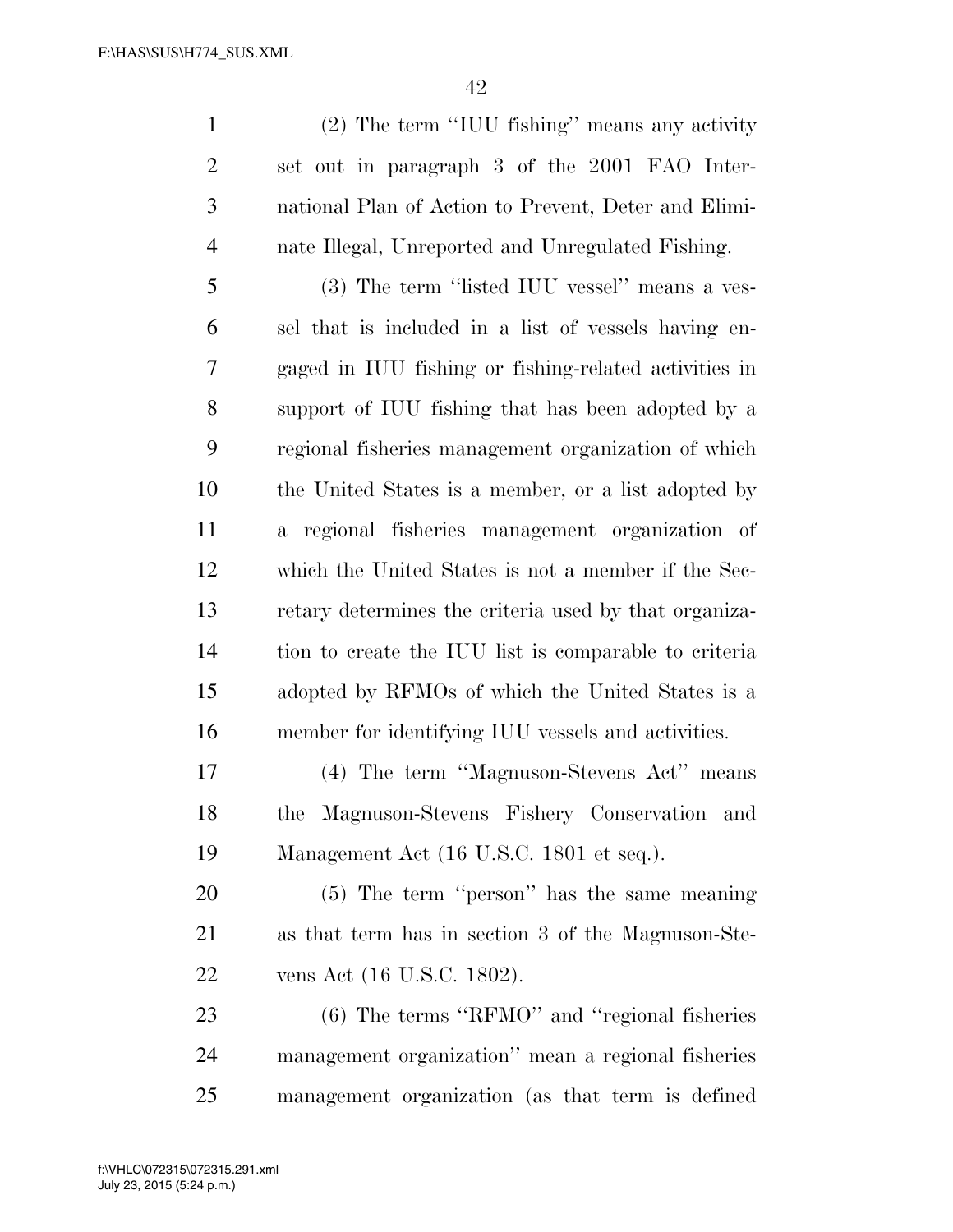by the United Nation's Food and Agriculture Orga- nization Agreement on Port State Measures to Pre- vent, Deter and Eliminate Illegal, Unreported and Unregulated Fishing) that is recognized by the United States.

 (7) The term ''Secretary'' means the Secretary of Commerce or his or her designee.

 (8) The term ''vessel'' means any vessel, ship of another type, or boat used for, equipped to be used for, or intended to be used for, fishing or fishing-re- lated activities, including container vessels that are carrying fish that have not been previously landed. (9) The term ''fish'' means finfish, mollusks, crustaceans, and all other forms of marine animal and plant life other than marine mammals and birds. 17 (10) The term "fishing"— (A) except as provided in subparagraph (B), means—

 (i) the catching, taking, or harvesting of fish;

 (ii) the attempted catching, taking, or 23 harvesting of fish;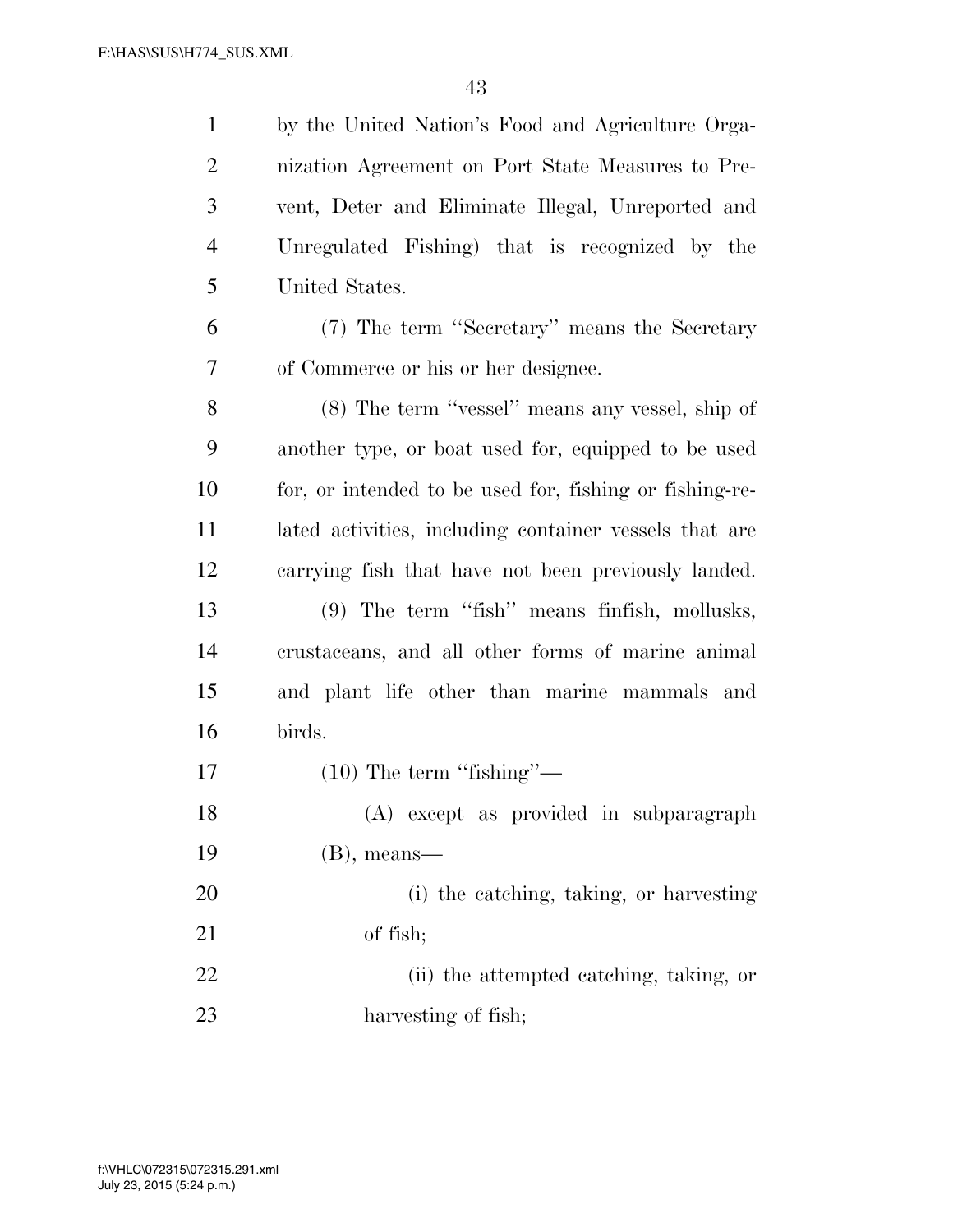F:\HAS\SUS\H774\_SUS.XML

| $\mathbf{1}$   | (iii) any other activity which can rea-                      |
|----------------|--------------------------------------------------------------|
| $\overline{2}$ | sonably be expected to result in the catch-                  |
| $\mathfrak{Z}$ | ing, taking, or harvesting of fish; or                       |
| $\overline{4}$ | (iv) any operations at sea in support                        |
| 5              | of, or in preparation for, any activity de-                  |
| 6              | scribed in clauses (i) through (iii); and                    |
| 7              | (B) does not include any scientific research                 |
| 8              | activity that is conducted by a scientific re-               |
| 9              | search vessel.                                               |
| 10             | SEC. 304. DUTIES AND AUTHORITIES OF THE SECRETARY.           |
| 11             | (a) REGULATIONS.—The Secretary may, as needed,               |
| 12             | promulgate such regulations—                                 |
| 13             | $(1)$ in accordance with section 553 of title 5,             |
| 14             | United States Code;                                          |
| 15             | (2) consistent with provisions of the title; and             |
| 16             | (3) with respect to enforcement measures, in                 |
| 17             | consultation with the Secretary of the department in         |
| 18             | which the Coast Guard is operating;                          |
| 19             | as may be necessary to carry out the purposes of this title, |
| 20             | to the extent that such regulations are not already promul-  |
| 21             | gated.                                                       |
| 22             | (b) PORTS OF ENTRY.—The Secretary, in consulta-              |
| 23             | tion with the Secretary of the department in which the       |
| 24             | Coast Guard is operating, may designate and publicize the    |
| 25             | ports to which vessels may seek entry. No port may be        |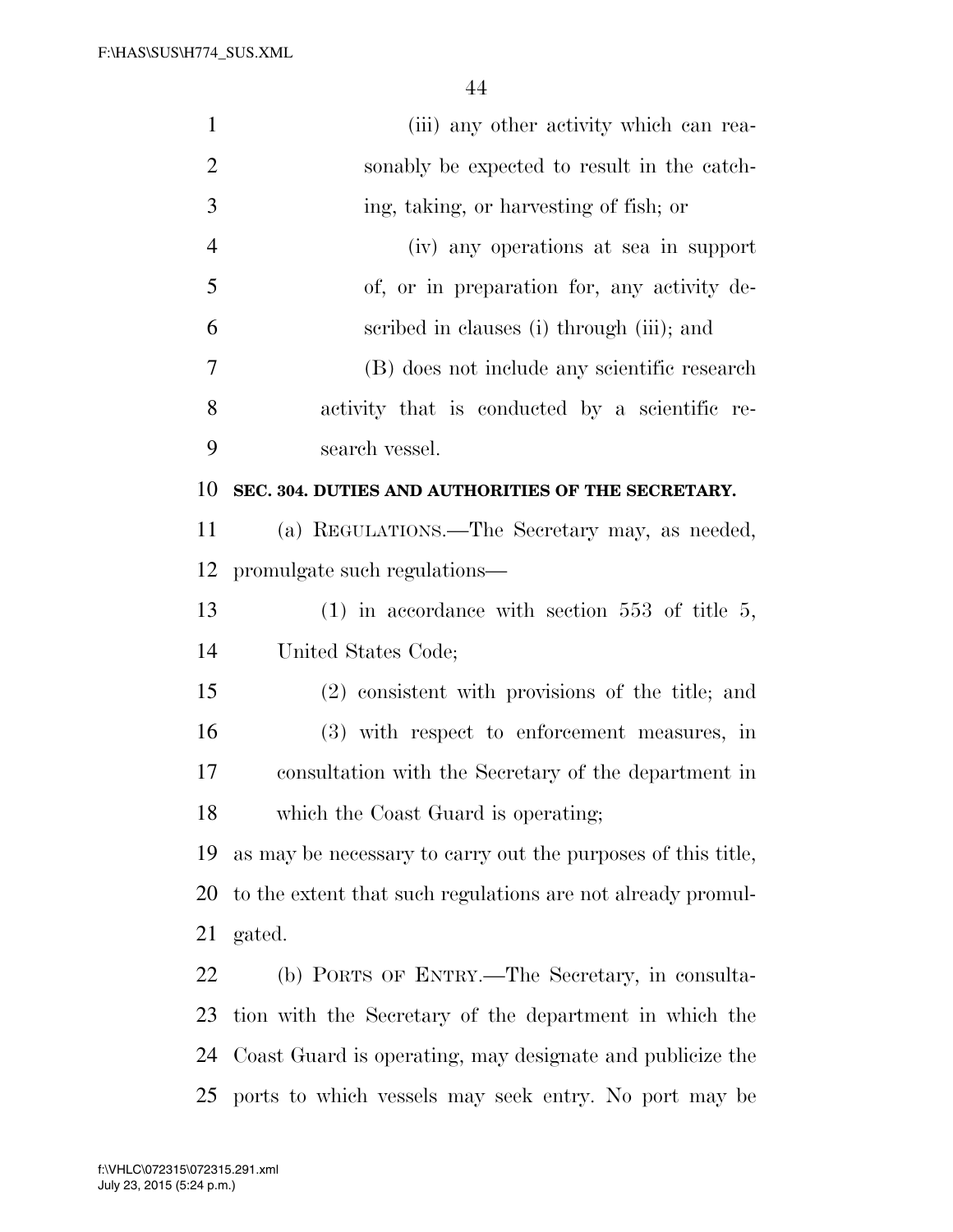designated under this section that has not also been des- ignated as a port of entry for customs reporting purposes pursuant to section 1433 of title 19, United States Code, or that is not specified under an existing international fisheries agreement.

 (c) NOTIFICATION.—The Secretary shall provide no- tification of the denial of port entry or the use of port services for a vessel under section 305, the withdrawal of the denial of port services for a foreign vessel, the taking of enforcement action pursuant to section 306 with respect to a foreign vessel, or the results of any inspection of a foreign vessel conducted pursuant to this title to the flag nation of the vessel and, as appropriate, to the nation of which the vessel's master is a national, relevant coastal nations, RFMOs, the Food and Agriculture Organization of the United Nations, and other relevant international or-ganizations.

18 (d) CONFIRMATION THAT FISH WERE TAKEN IN AC- CORDANCE WITH CONSERVATION AND MANAGEMENT MEASURES.—The Secretary may request confirmation from the flag state of a foreign vessel that the fish on board a foreign vessel in a port subject to the jurisdiction of the United States were taken in accordance with appli-cable RFMO conservation and management measures.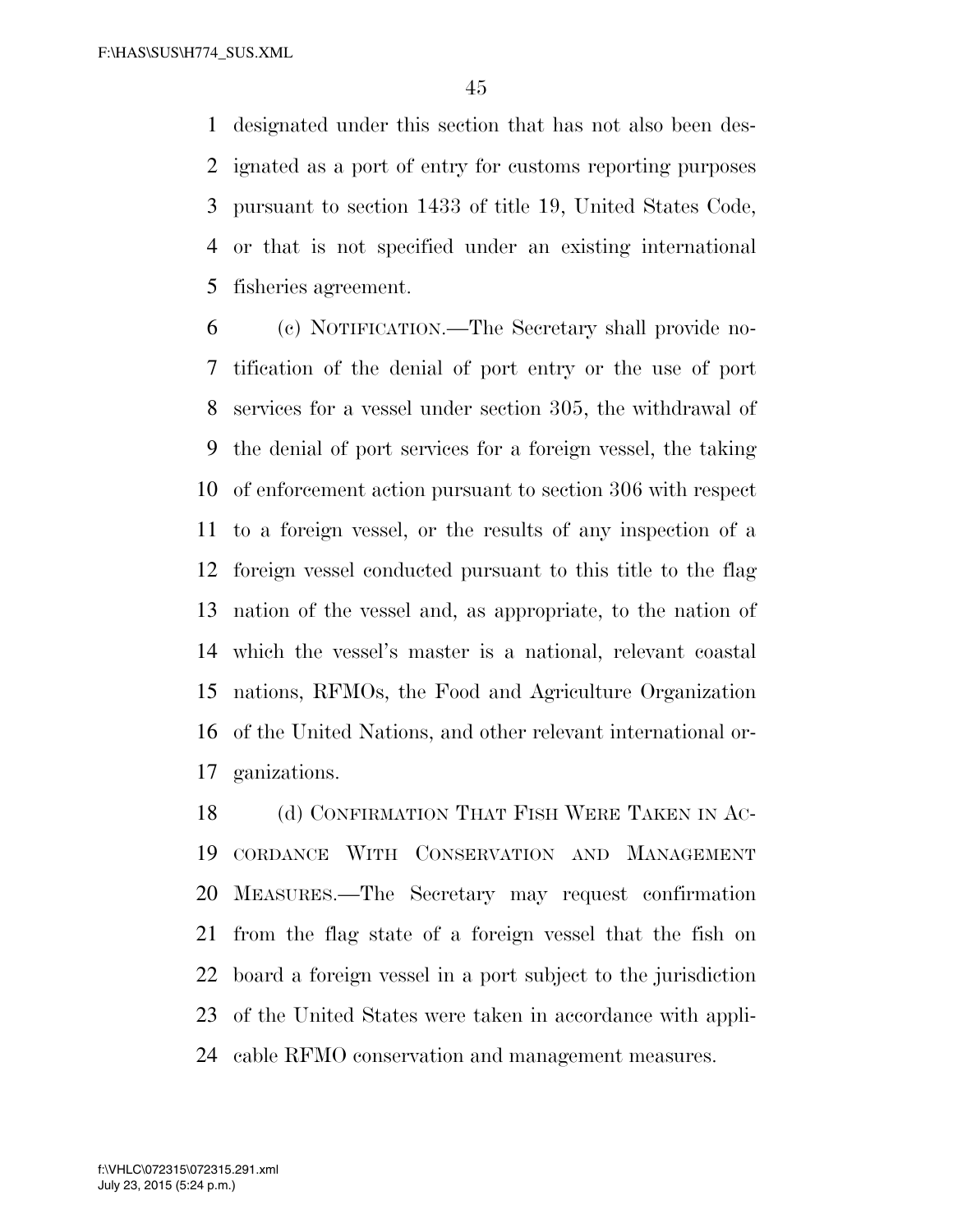## **SEC. 305. AUTHORIZATION OR DENIAL OF PORT ENTRY.**

 (a) SUBMISSION OF INFORMATION REQUIRED UNDER AGREEMENT.—

| 4  | $(1)$ IN GENERAL.—A vessel described in para-          |
|----|--------------------------------------------------------|
| 5  | $graph (2)$ seeking entry to a port that is subject to |
| 6  | the jurisdiction of the United States must submit to   |
| 7  | the Secretary of the department in which the Coast     |
| 8  | Guard is operating information as required under       |
| 9  | the Agreement in advance of its arrival in port. The   |
| 10 | Secretary of the department in which the Coast         |
| 11 | Guard is operating shall provide that information to   |
| 12 | the Secretary.                                         |
| 13 | $(2)$ COVERED VESSELS.—A vessel referred to in         |
| 14 | paragraph $(1)$ is any vessel that—                    |
| 15 | $(A)$ is not documented under chapter 121              |
| 16 | of title 46, United States Code; and                   |
| 17 | $(B)$ is not numbered under chapter 123 of             |
| 18 | that title.                                            |
| 19 | DECISION TO AUTHORIZE OR DENY PORT<br>(b)              |
| 20 | ENTRY.                                                 |
| 21 | (1) DECISION.—The Secretary shall decide,              |
| 22 | based on the information submitted under subsection    |
| 23 | (a), whether to authorize or deny port entry by the    |
| 24 | vessel, and shall communicate such decision to—        |
| 25 | (A) the Secretary of the department in                 |
| 26 | which the Coast Guard is operating; and                |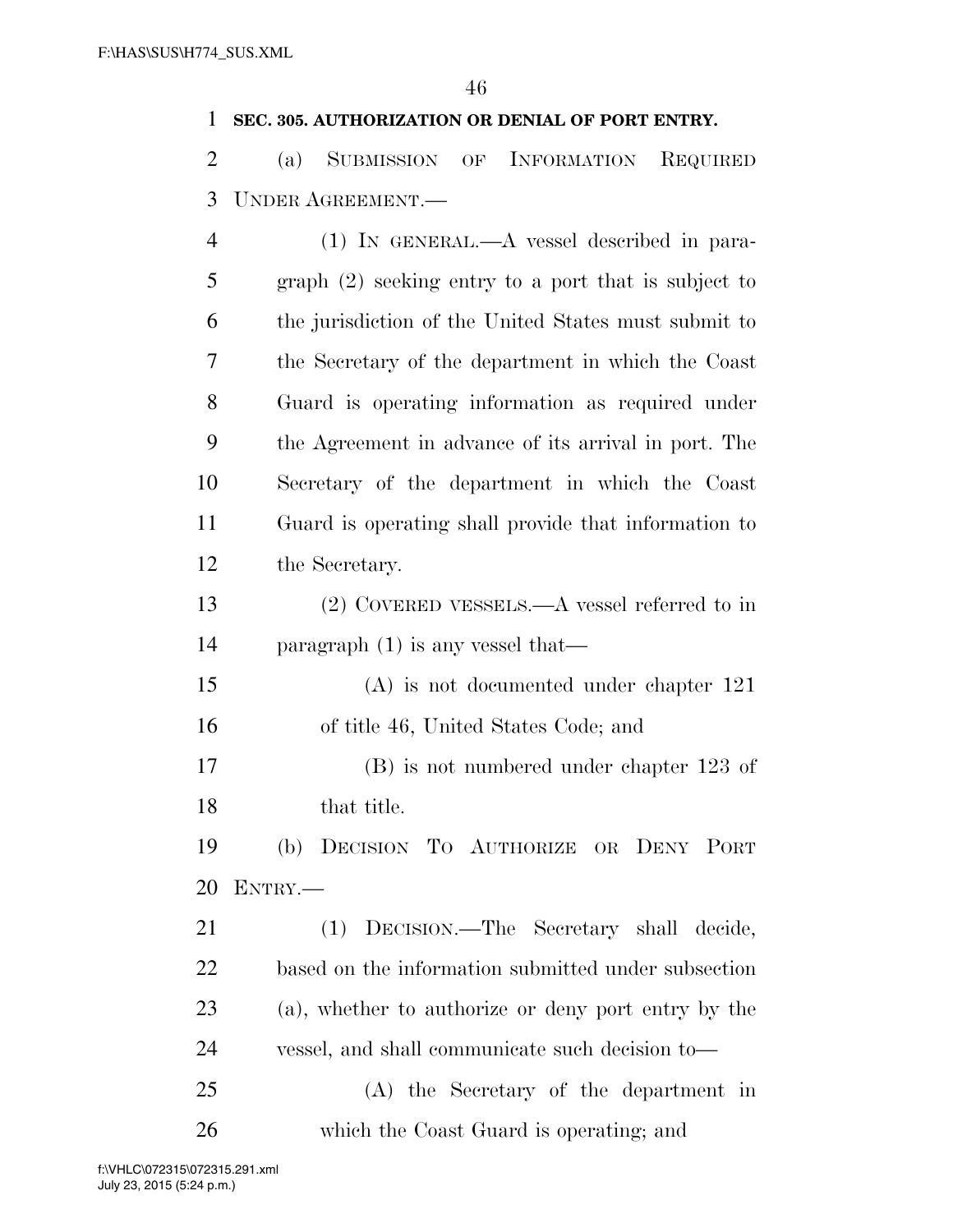| $\mathbf{1}$   | (B) the vessel or its representative.                             |
|----------------|-------------------------------------------------------------------|
| $\overline{2}$ | (2) AUTHORIZATION OR DENIAL OF ENTRY.-                            |
| 3              | The Secretary of the department in which the Coast                |
| $\overline{4}$ | Guard is operating shall authorize or deny entry to               |
| 5              | vessels to which such a decision applies.                         |
| 6              | (3) VESSELS TO WHICH ENTRY MAY BE DE-                             |
| 7              | NIED.—The Secretary of the department in which                    |
| 8              | the Coast Guard is operating may deny entry to any                |
| 9              | vessel to which such a decision applies—                          |
| 10             | (A) that is described in subsection $(a)(2)$ ;                    |
| 11             | and                                                               |
| 12             | $(B)$ that—                                                       |
| 13             | (i) is a listed IUU vessel; or                                    |
| 14             | (ii) the Secretary of Commerce has                                |
| 15             | reasonable grounds to believe—                                    |
| 16             | (I) has engaged in IUU fishing                                    |
| 17             | or fishing-related activities in support                          |
| 18             | of such fishing; or                                               |
| 19             | (II) has violated this title.                                     |
| 20             | (c) DENIAL OF USE OF PORT.—If a vessel described                  |
| 21             | in subsection $(a)(2)$ is in a port that is subject to the juris- |
| 22             | diction of the United States, the Secretary of the depart-        |
| 23             | ment in which the Coast Guard is operating, at the re-            |
| 24             | quest of the Secretary, shall deny such vessel the use of         |
| 25             | the port for landing, transshipment, packaging and proc-          |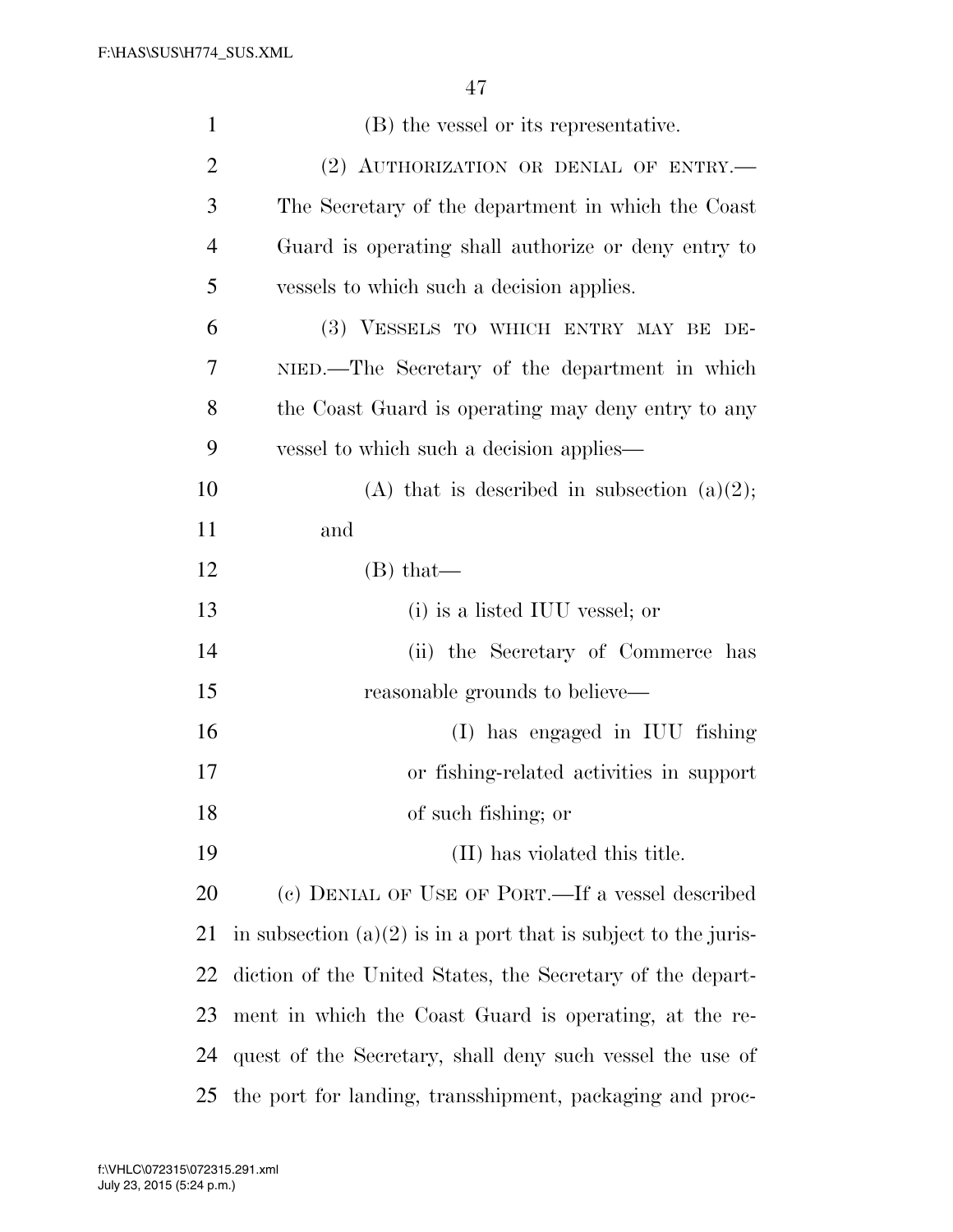essing of fish, refueling, resupplying, maintenance, and drydocking, if— (1) the vessel entered without authorization 4 under subsection (b); (2) the vessel is a listed IUU vessel;

 (3) the vessel is not documented under the laws of another nation;

 (4) the flag nation of the vessel has failed to provide confirmation requested by the Secretary that the fish on board were taken in accordance with ap- plicable RFMO conservation and management meas-ures; or

 (5) the Secretary has reasonable grounds to be-lieve—

 (A) the vessel lacks valid authorizations to engage in fishing or fishing-related activities as required by its flag nation or the relevant coast-al nation;

 (B) the fish on board were taken in viola- tion of foreign law or in contravention of any RFMO conservation and management measure; or

 (C) the vessel has engaged in IUU fishing or fishing-related activities in support of such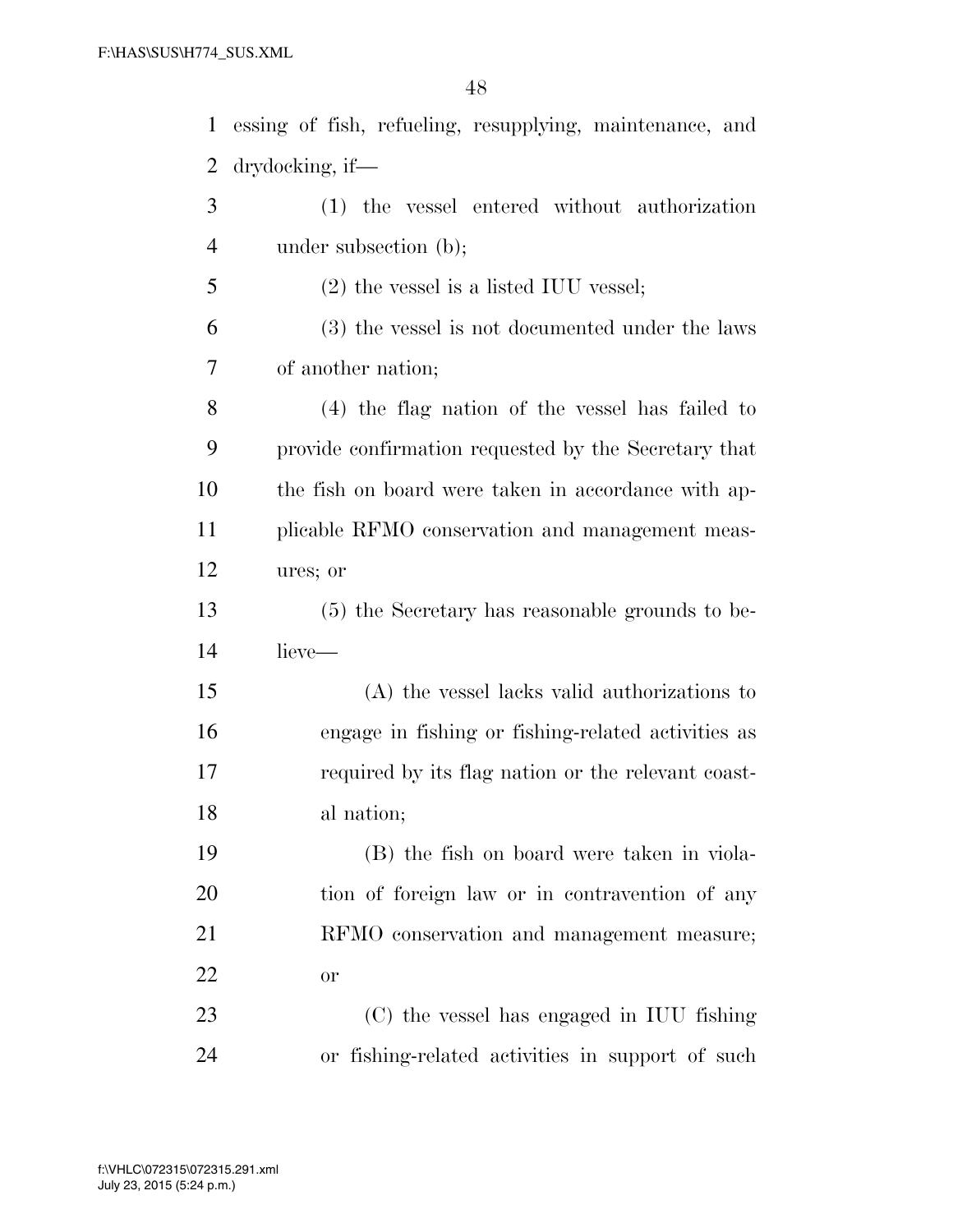| $\mathbf{1}$   | fishing, including in support of a listed IUU                 |
|----------------|---------------------------------------------------------------|
| $\overline{2}$ | vessel, unless it can establish that—                         |
| 3              | (i) it was acting in a manner con-                            |
| $\overline{4}$ | sistent with applicable RFMO conservation                     |
| 5              | and management measures; or                                   |
| 6              | (ii) in the case of the provision of per-                     |
| 7              | sonnel, fuel, gear, and other supplies at                     |
| 8              | sea, the vessel provisioned was not, at the                   |
| 9              | time of provisioning, a listed IUU vessel.                    |
| 10             | (d) EXCEPTIONS.—Notwithstanding subsections (b)               |
| 11             | and (c), the Secretary of the department in which the         |
| 12             | Coast Guard is operating may allow port entry or the use      |
| 13             | of port services—                                             |
| 14             | $(1)$ if they are essential to the safety or health           |
| 15             | of the crew or safety of the vessel;                          |
| 16             | $(2)$ to allow, where appropriate, for the scrap-             |
| 17             | ping of the vessel; or                                        |
| 18             | (3) pursuant to an inspection or other enforce-               |
| 19             | ment action.                                                  |
| 20             | SEC. 306. INSPECTIONS.                                        |
| 21             | The Secretary, and the Secretary of the department            |
| 22             | in which the Coast Guard is operating, shall conduct for-     |
| 23             | eign vessel inspections in ports subject to the jurisdiction  |
| 24             | of the United States as necessary to achieve the purposes     |
| 25             | of the Agreement and this title. If, following an inspection, |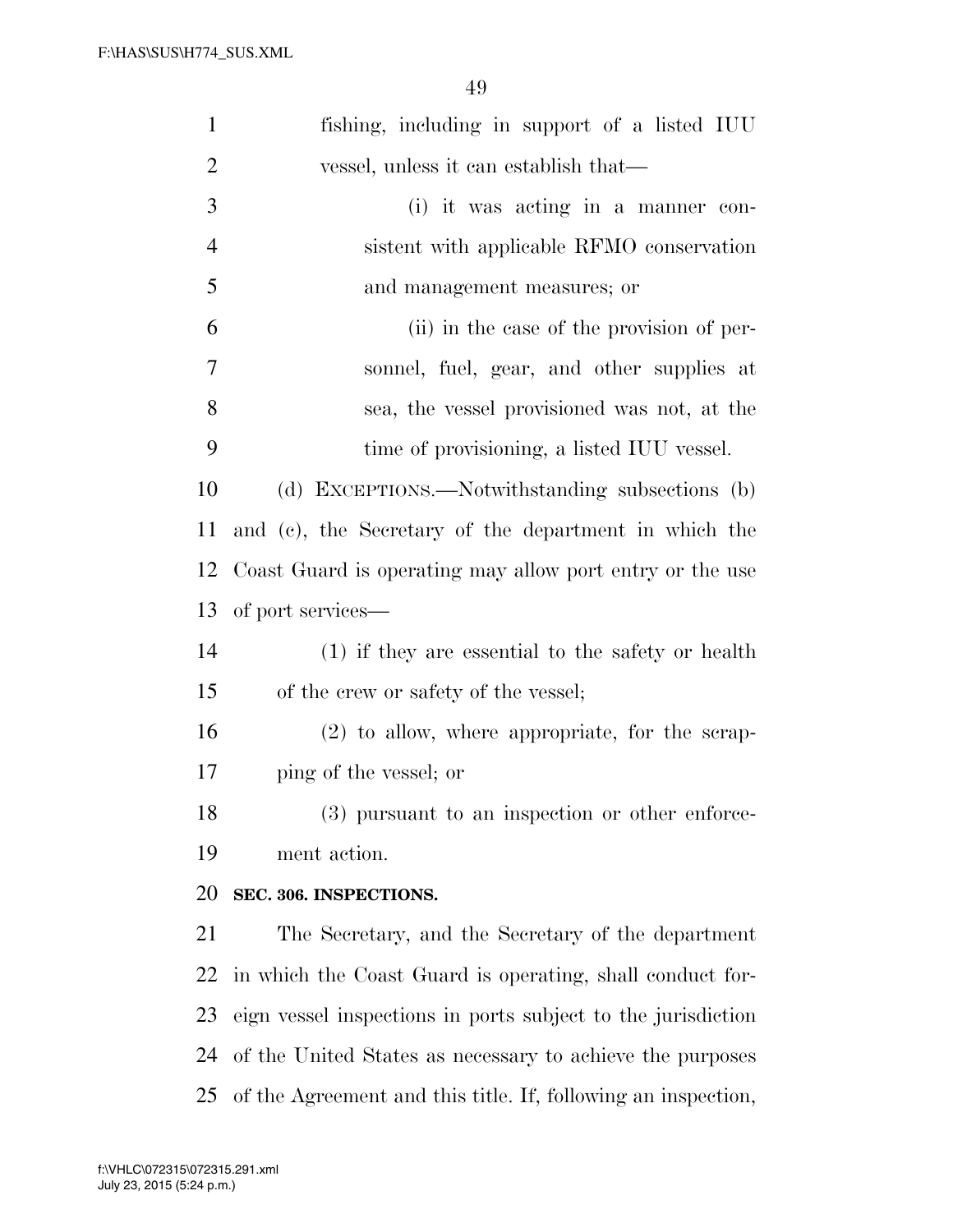the Secretary has reasonable grounds to believe that a for- eign vessel has engaged in IUU fishing or fishing-related activities in support of such fishing, the Secretary may take enforcement action under this title or other applicable law, and shall deny the vessel the use of port services, in accordance with section 305.

#### **SEC. 307. PROHIBITED ACTS.**

 It is unlawful for any person subject to the jurisdic-tion of the United States—

 (1) to violate any provision of this title or the regulations issued under this title;

 (2) to refuse to permit any authorized officer to board, search, or inspect a vessel that is subject to the person's control in connection with the enforce- ment of this title or the regulations issued under 16 this title;

 (3) to submit false information pursuant to any requirement under this title or the regulations issued under this title; or

 (4) to commit any offense enumerated in para-21 graph (4), (5), (7), or (9) of section  $707(a)$  of the Western and Central Pacific Fisheries Convention 23 Implementation Act  $(16 \text{ U.S.C. } 6906(a))$ .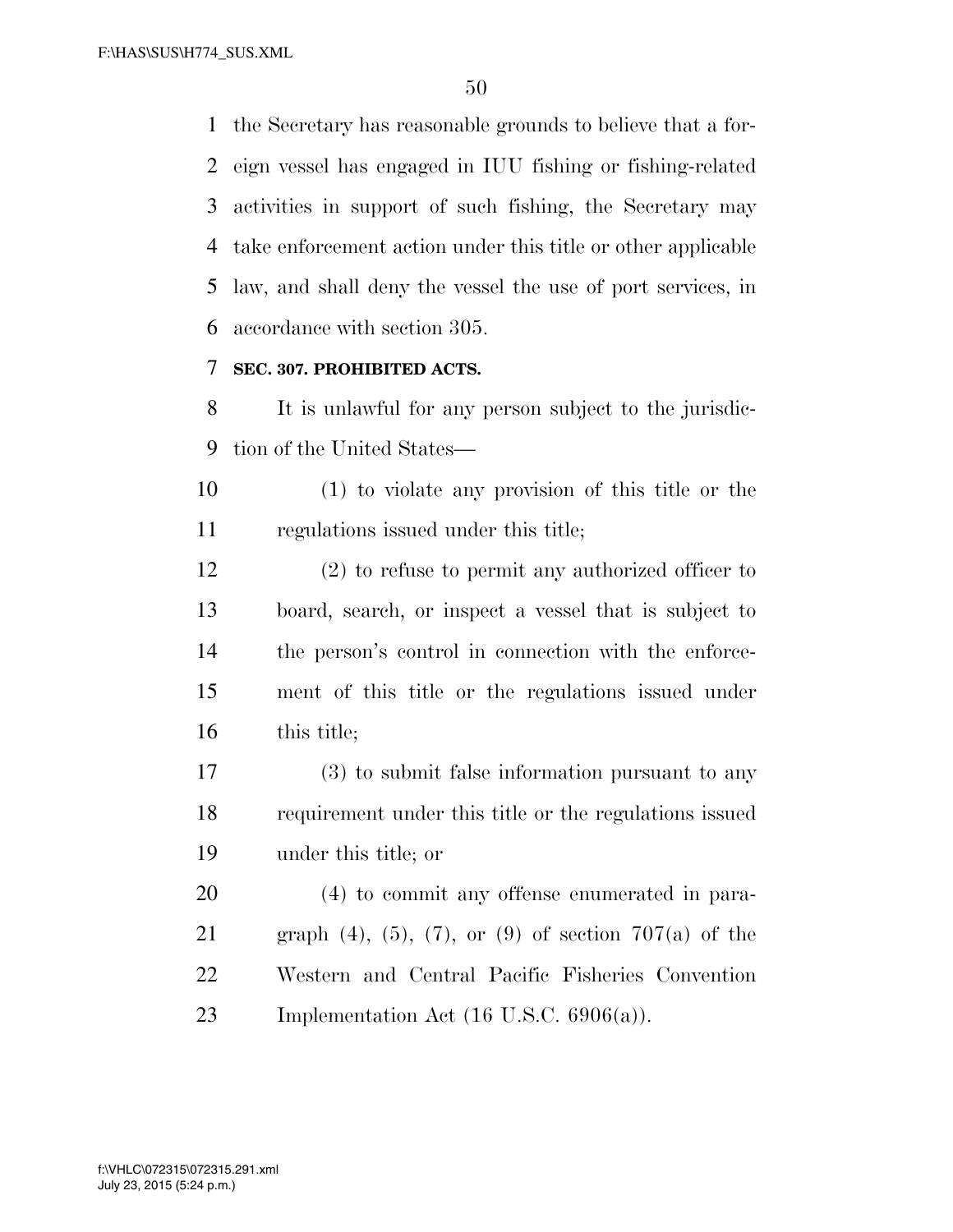#### **SEC. 308. ENFORCEMENT.**

 (a) EXISTING AUTHORITIES AND RESPONSIBIL-ITIES.—

| $\overline{4}$ | (1) AUTHORITIES AND RESPONSIBILITIES.-                     |
|----------------|------------------------------------------------------------|
| 5              | The authorities and responsibilities under sub-            |
| 6              | sections (a), (b), and (c) of section $311$ and sub-       |
| 7              | section (f) of section 308 of the Magnuson-Stevens         |
| 8              | Act (16 U.S.C. 1861, 1858) and paragraphs (2),             |
| 9              | $(3)$ , and $(7)$ of section $310(b)$ of the Antarctic Ma- |
| 10             | rine Living Resources Convention Act of 1984 (16)          |
| 11             | U.S.C. $2439(b)$ ) shall apply with respect to enforce-    |
| 12             | ment of this title.                                        |
| $1^{\circ}$    | $(\Omega)$ Lies in the second $\Omega$                     |

 (2) INCLUDED VESSELS.—For purposes of en- forcing this title, any reference in such paragraphs and subsections to a ''vessel'' or ''fishing vessel'' in- cludes all vessels as defined in section 303(8) of this title.

18 (3) APPLICATION OF OTHER PROVISIONS. Such paragraphs and subsections apply to violations of this title and any regulations promulgated under 21 this title.

22 (b) CIVIL ENFORCEMENT.

23 (1) CIVIL ADMINISTRATIVE PENALTIES.—

 (A) IN GENERAL.—Any person who is found by the Secretary (after notice and oppor-tunity for a hearing in accordance with section

July 23, 2015 (5:24 p.m.) f:\VHLC\072315\072315.291.xml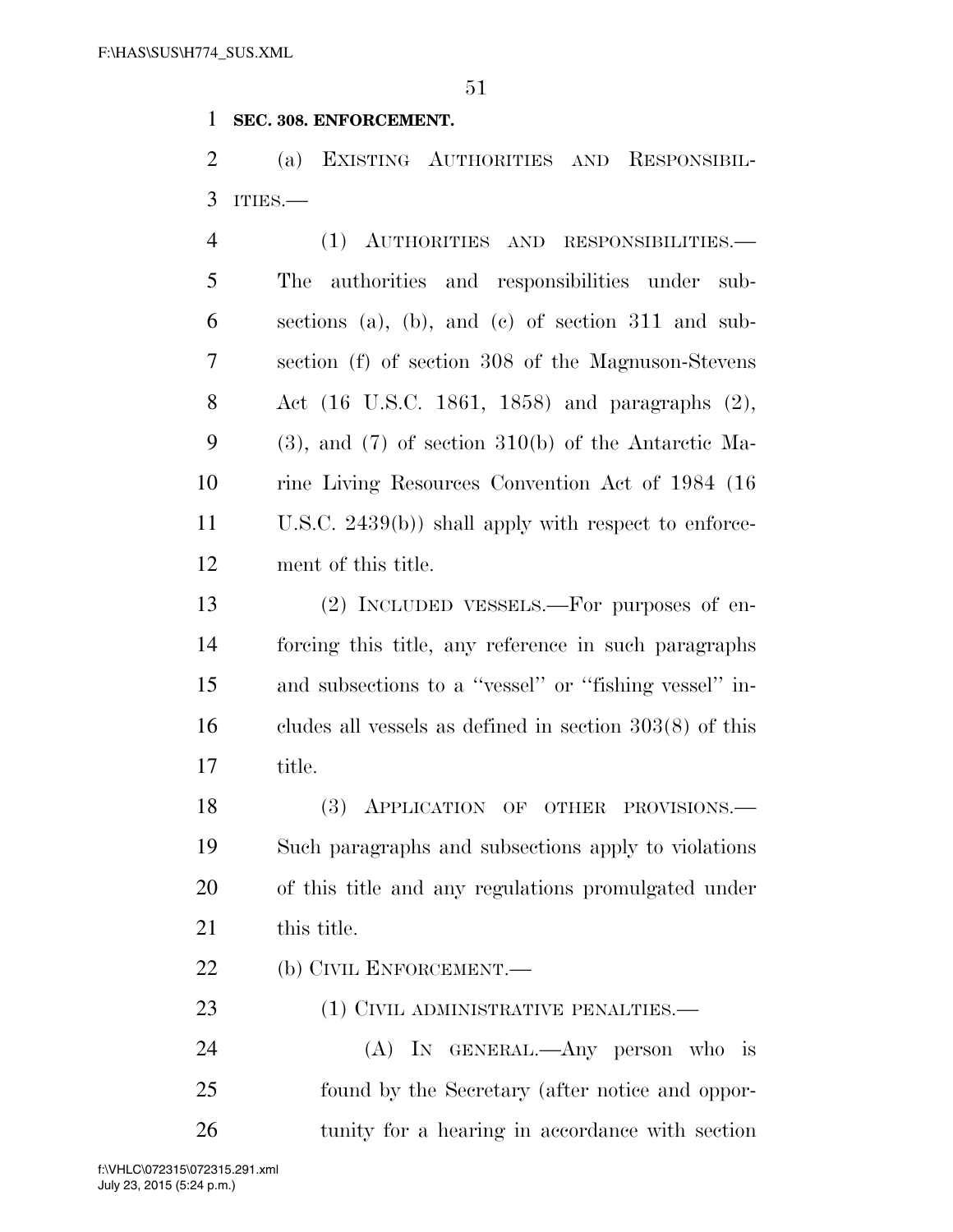554 of title 5, United States Code) to have committed an act prohibited under section 307 shall be liable to the United States for a civil penalty. The amount of the civil penalty shall be consistent with the amount under section 308(a) of the Magnuson-Stevens Act (16 U.S.C. 7  $1858(a)$ . 8 (B) COMPROMISE OR OTHER ACTION BY SECRETARY.—The Secretary shall have the

 same authority as provided in section 308(e) of 11 the Magnuson-Stevens Act (16 U.S.C. 1858(e)) with respect to a violation of this Act.

 (2) IN REM JURISDICTION.—For purposes of this title, the conditions for in rem liability shall be consistent with section 308(d) of the Magnuson-Ste-vens Act (16 U.S.C. 1858(d)).

 (3) ACTION UPON FAILURE TO PAY ASSESS- MENT.—If any person fails to pay an assessment of a civil penalty under this title after it has become a final and unappealable order, or after the appro- priate court has entered final judgment in favor of the Secretary, the Secretary shall refer the matter to the Attorney General, who shall recover the amount assessed in any appropriate district court of the United States. In such action, the validity and ap-

July 23, 2015 (5:24 p.m.) f:\VHLC\072315\072315.291.xml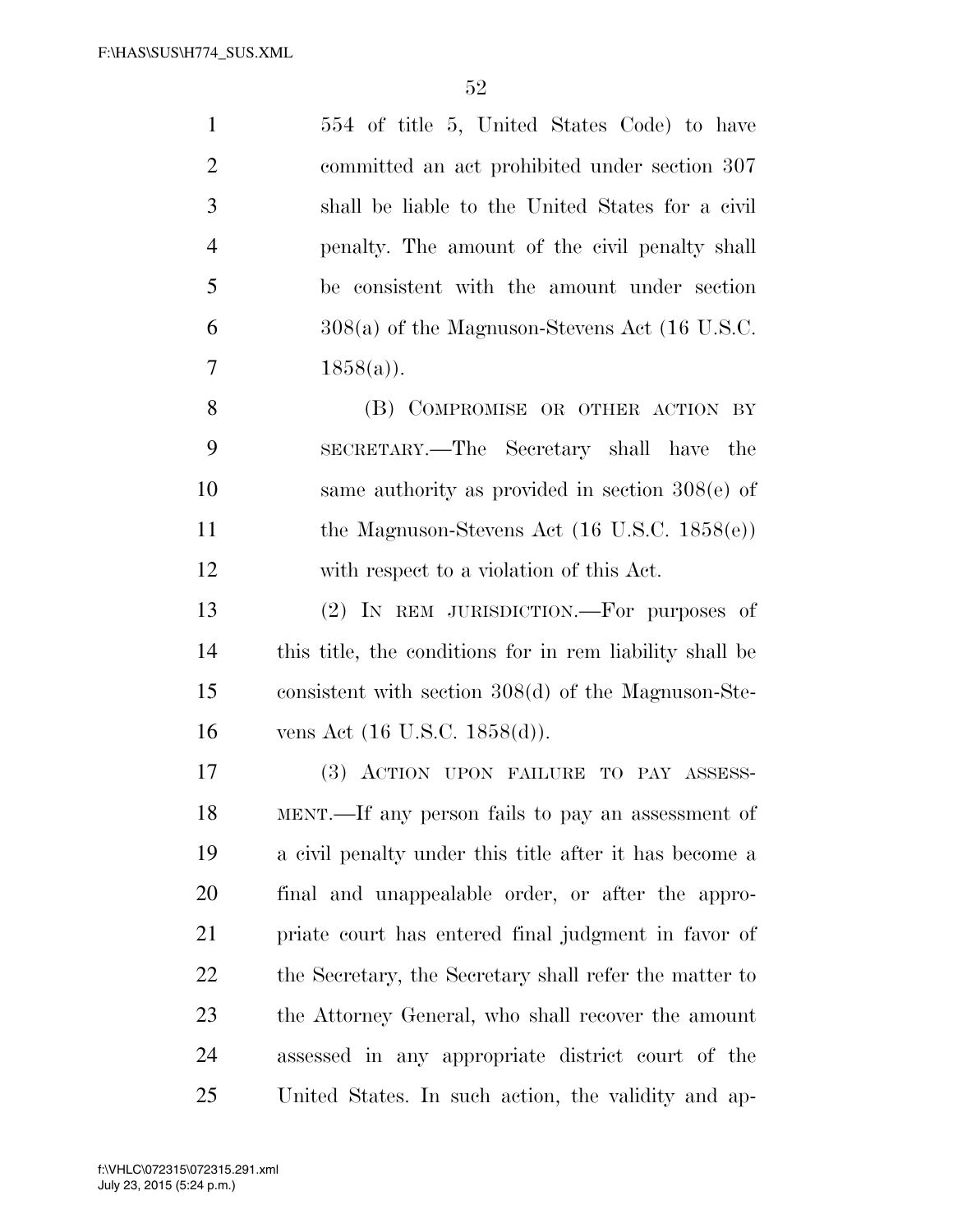- propriateness of the final order imposing the civil penalty shall not be subject to review.
- (c) FORFEITURE.—

 (1) IN GENERAL.—Any foreign vessel (including its fishing gear, furniture, appurtenances, stores, and cargo) used, and any fish (or the fair market value thereof) imported or possessed in connection with or as result of the commission of any act pro- hibited by section 307 of this title shall be subject to forfeiture under section 310 of the Magnuson-Ste-vens Act (16 U.S.C. 1860).

12 (2) APPLICATION OF THE CUSTOMS LAWS.—All provisions of law relating to seizure, summary judg- ment, and judicial forfeiture and condemnation for violation of the customs laws, the disposition of the property forfeited or condemned or the proceeds from the sale thereof, the remission or mitigation of such forfeitures, and the compromise of claims shall apply to seizures and forfeitures incurred, or alleged to have been incurred, under the provisions of this 21 title, insofar as applicable and not inconsistent with the provisions hereof. For seizures and forfeitures of property under this section by the Secretary, such duties as are imposed upon the customs officer or any other person with respect to the seizure and for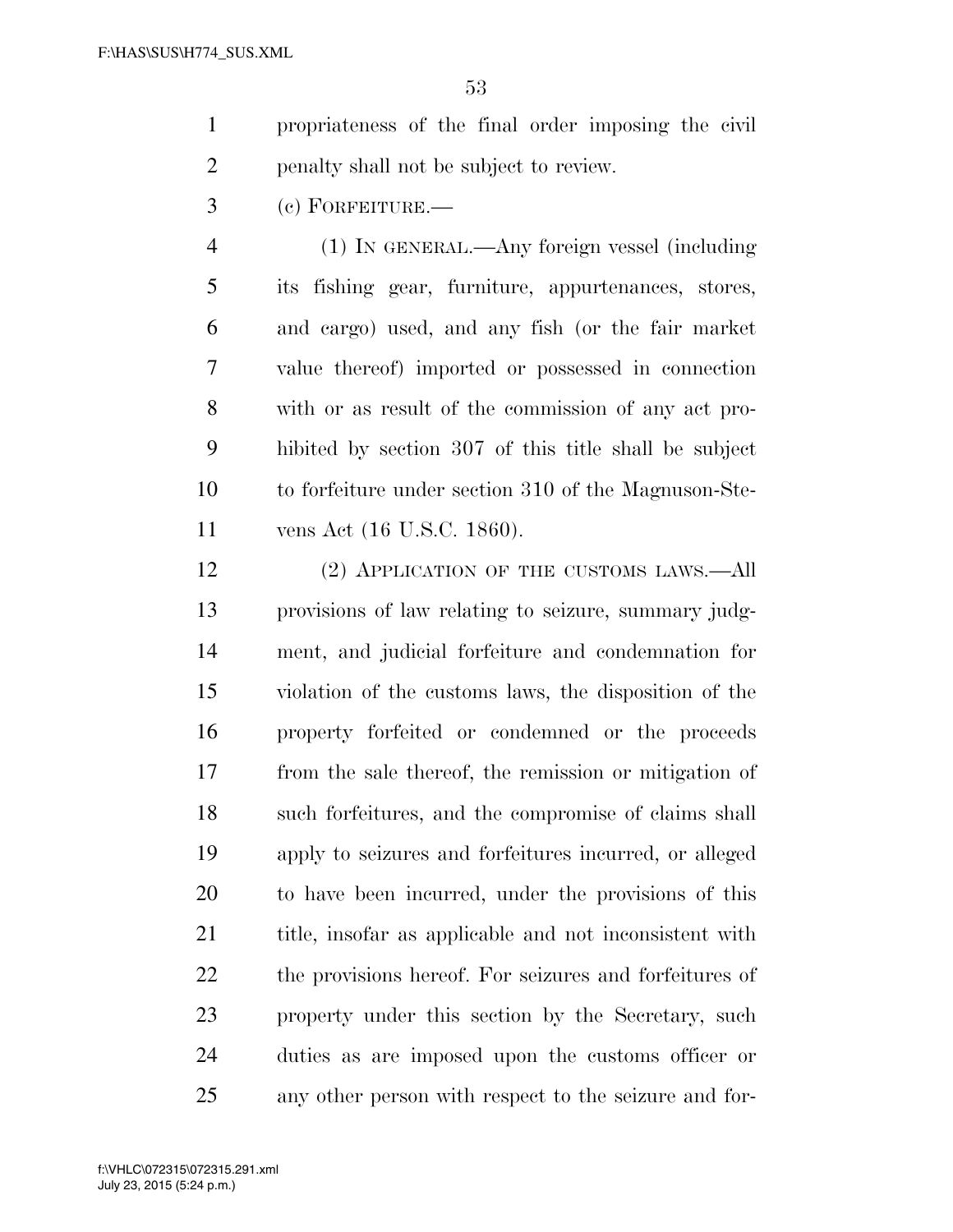feiture of property under the customs law may be performed by such officers as are designated by the Secretary or, upon request of the Secretary, by any other agency that has authority to manage and dis-pose of seized property.

 (3) PRESUMPTION.—For the purposes of this section there is a rebuttable presumption that all fish, or components thereof, found on board a vessel that is used or seized in connection with a violation of this title (including any regulation promulgated under this Act) were taken, obtained, or retained as a result of IUU fishing or fishing-related activities in support of IUU fishing.

 (d) CRIMINAL ENFORCEMENT.—Any person (other than a foreign government agency, or entity wholly owned by a foreign government) who knowingly commits an act prohibited by section 307 of this title shall be subject to subsections (b) and (c) of section 309 of the Magnuson-Stevens Act (16 U.S.C. 1859).

 (e) PAYMENT OF STORAGE, CARE, AND OTHER COSTS.—Any person assessed a civil penalty for, or con- victed of, any violation of this title (including any regula- tion promulgated under this title) and any claimant in a forfeiture action brought for such a violation, shall be lia-ble for the reasonable costs incurred by the Secretary in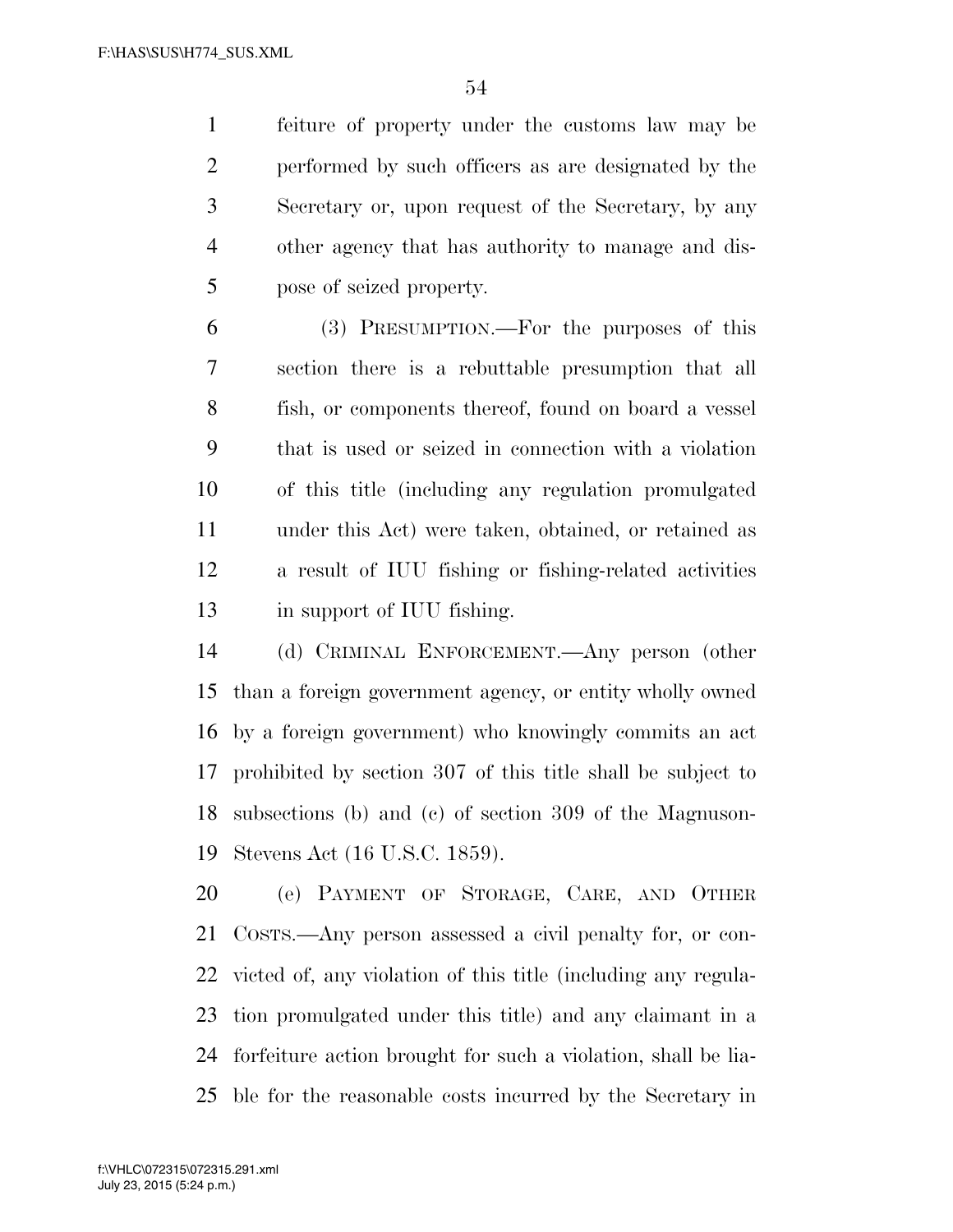storage, care, and maintenance of any property seized in connection with the violation.

## **SEC. 309. INTERNATIONAL COOPERATION AND ASSIST-ANCE.**

 (a) ASSISTANCE TO DEVELOPING NATIONS AND INTERNATIONAL ORGANIZATIONS.—Consistent with exist- ing authority and the availability of funds, the Secretary shall provide appropriate assistance to developing nations and international organizations of which such nations are members to assist those nations in meeting their obliga-tions under the Agreement.

 (b) PERSONNEL, SERVICES, EQUIPMENT, AND FA- CILITIES.—In carrying out subsection (a), the Secretary may, by agreement, on a reimbursable or nonreimbursable basis, utilize the personnel, services, equipment, and facili- ties of any Federal, State, local, or foreign government or any entity of any such government.

#### **SEC. 310. RELATIONSHIP TO OTHER LAWS.**

 (a) IN GENERAL.—Nothing in this title shall be con- strued to displace any requirements imposed by the cus- toms laws of the United States or any other laws or regu- lations enforced or administered by the Secretary of Homeland Security. Where more stringent requirements regarding port entry or access to port services exist under other Federal law, those more stringent requirements shall